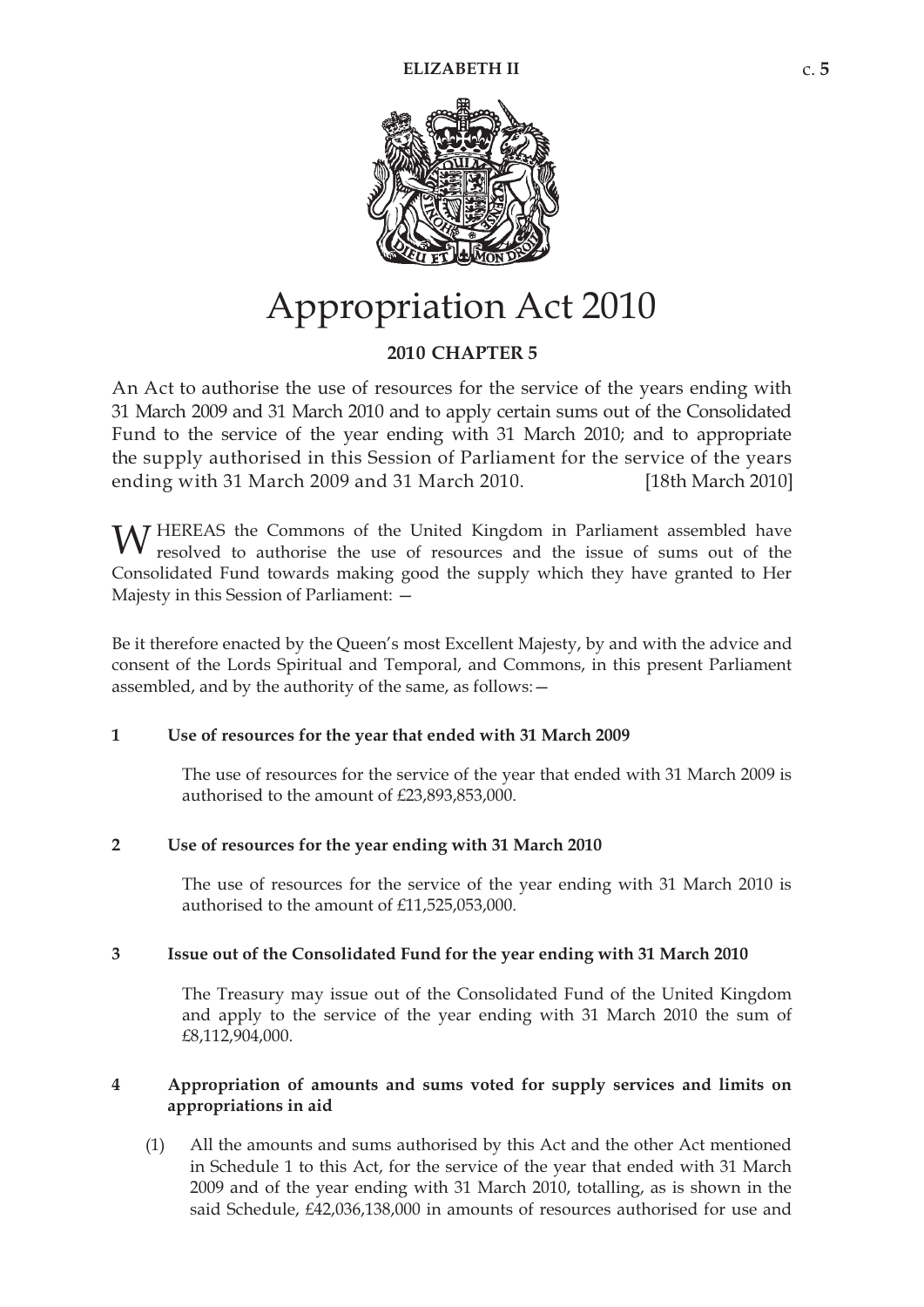£32,111,481,000 in sums authorised for issue from the Consolidated Fund, are appropriated, and shall be deemed to have been appropriated as from the date of the passing of the Acts mentioned in the said Schedule 1, for the services and purposes specified in Schedule 2 to this Act.

- (2) Part 1 of Schedule 2 also sets out modifications of the limits set for the purposes of section 2 of the Government Resources and Accounts Act 2000 on the resources applicable as appropriations in aid for the year that ended with 31 March 2009.
- (3) Part 2 of Schedule 2 also sets out, for the services and purposes specified in that Part of that Schedule, modifications of the limits set for the purposes of section 2 of the Government Resources and Accounts Act 2000 on the resources applicable as appropriations in aid for the year ending with 31 March 2010.
- (4) Part 3 of Schedule 2 also sets out, for the services and purposes specified in that Part of that Schedule, the limits for the purposes of section 2 of the Government Resources and Accounts Act 2000 on the resources applicable as appropriations in aid for the year ending with 31 March 2010.
- (5) The limits as modified by Part 1 of Schedule 2 shall be deemed to have been in force from 25 February 2010.
- (6) The limits as modified by Part 2 of Schedule 2 and those set out in Part 3 of that Schedule shall be deemed to have been in force from 24 November 2009.
- (7) Subsection (6), so far as it relates to—
	- (a) a reduction set out in the Table in Part 2 of Schedule 2, or
	- (b) a modification so set out which, according to a note to that Part, comprises a reduction, does not affect the validity of anything to which subsection (8) applies.
- (8) This subsection applies to anything done in accordance with a direction given for the purposes of section 2 of the Government Resources and Accounts Act 2000 during the year ending with 31 March 2010 if (disregarding subsection  $(6)) -$ 
	- (a) at the time it was done the direction complied with the limit set under a previous Appropriation Act, or
	- (b) that direction would have complied with the limit then in force if that limit had, for the period ending with 23 February 2010, been increased as mentioned in the note in question.
- (9) The payment of amounts into the Consolidated Fund is not required (by or under any enactment or otherwise) to the extent that permission for their retention is given by the Treasury in anticipation of the giving of directions, by reference to a Statement of Excesses, that will authorise the application of the amounts as appropriations in aid for the service of the year ending with 31 March 2010; but—
	- (a) a permission for the purposes of this subsection expires with the giving by reference to a Statement of Excesses of any direction that authorises the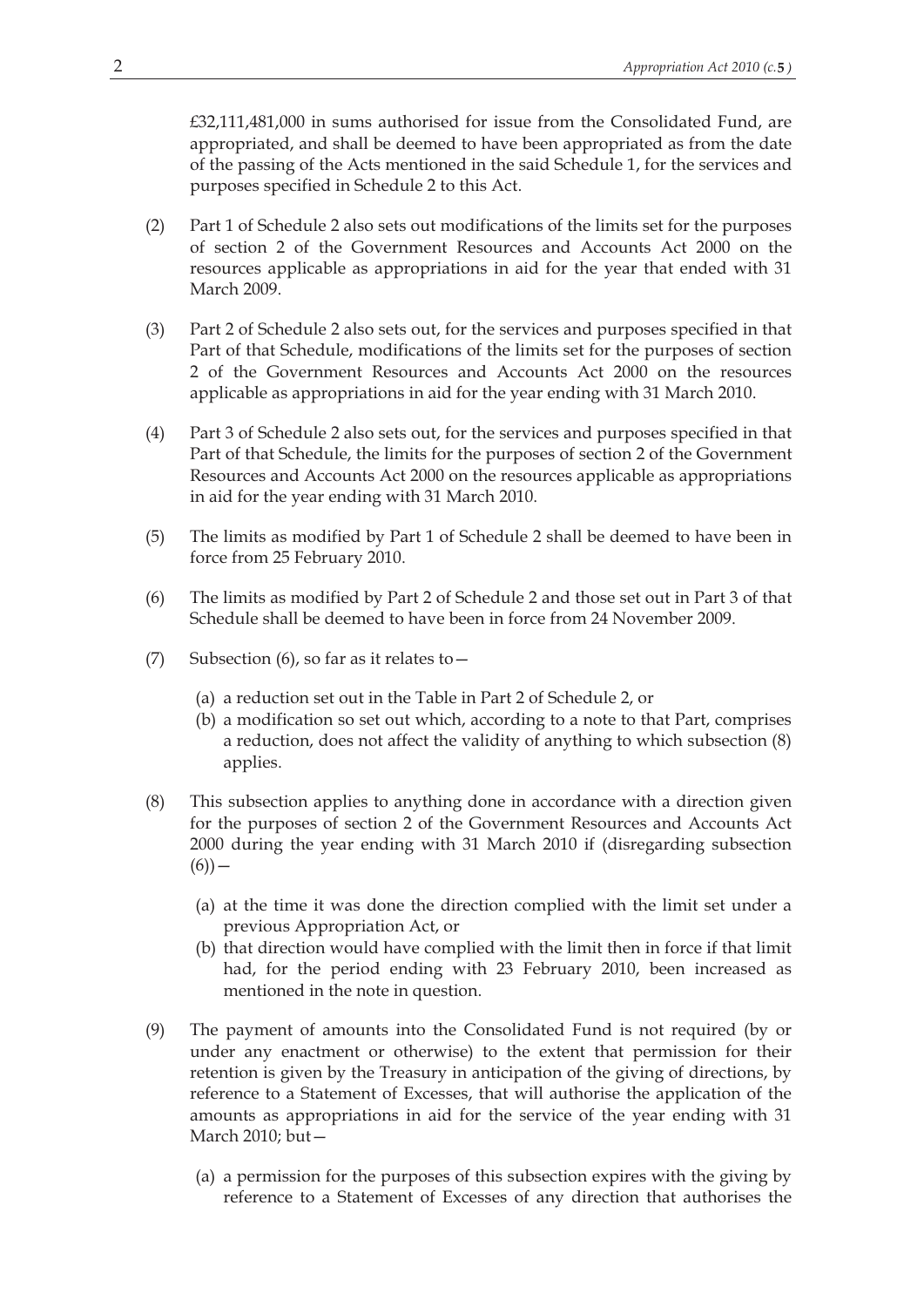application of resources as appropriations in aid in relation to the Request for Resources or Estimate to which the amounts in question are referable; and

- (b) if, having given such a permission, the Treasury decide before its expiry not to give the anticipated direction, they must withdraw the permission on making the decision.
- (10) Nothing in Schedule 2 limits the amounts which are or may be made applicable, in accordance with any direction, as appropriations in aid of resources for the service of the House of Commons Administration for any year.
- (11) The abstracts of Schedule 1 and of Schedule 2 which are annexed to this Act shall have effect as part of this Act.

## **5 Short title**

This Act may be cited as the Appropriation Act 2010.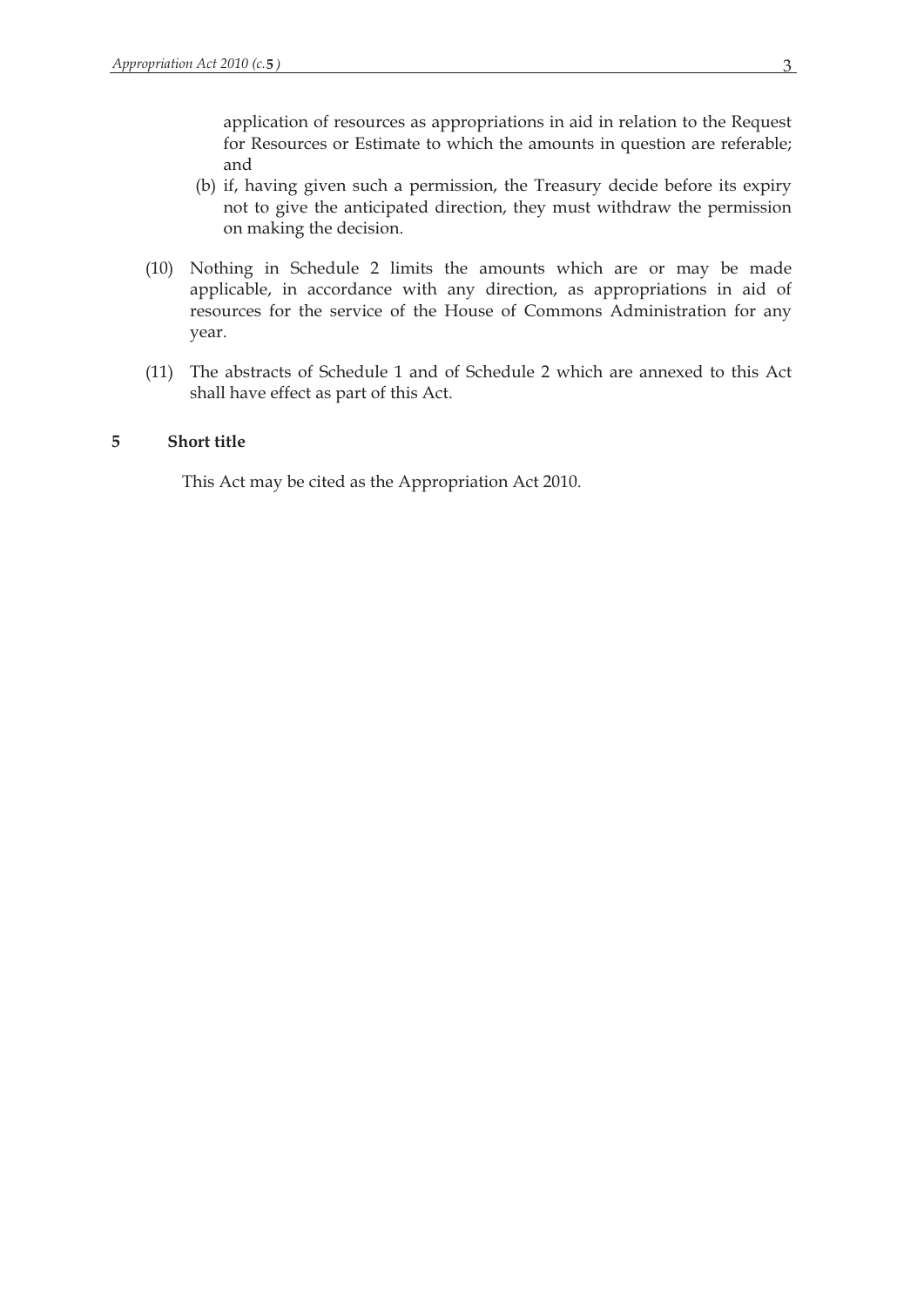## ABSTRACT OF SCHEDULE 1

## (RESOURCES AUTHORISED FOR USE AND GRANTS OUT OF THE CONSOLIDATED FUND SUBJECT TO APPROPRIATION)

Resources authorised for use  $£42,036,138,000$ Grants out of the Consolidated Fund  $£32,111,481,000$ 

## ABSTRACT OF SCHEDULE 2

#### (APPROPRIATION OF AMOUNTS AND SUMS VOTED FOR SUPPLY SERVICES AND LIMITS ON APPROPRIATIONS IN AID)

| Part                                                                                                                     | Net resources<br>authorised for use                             | Grants out of the<br>Consolidated Fund        | Operating<br>Appropriations<br>in Aid       | Non-operating<br>Appropriations<br>in Aid |
|--------------------------------------------------------------------------------------------------------------------------|-----------------------------------------------------------------|-----------------------------------------------|---------------------------------------------|-------------------------------------------|
|                                                                                                                          |                                                                 |                                               | £                                           | £                                         |
| 2008–09 and 2009–10                                                                                                      |                                                                 |                                               |                                             |                                           |
| Part 1.<br>Excesses, 2008-09<br>Supplementary, 2009-10<br>Part 2.<br>New Estimates, 2009-10<br>Part 3.<br>Total, 2009-10 | 23,893,853,000<br>18,137,837,000<br>4,448,000<br>18,142,285,000 | 32,104,910,000<br>6,571,000<br>32,111,481,000 | 7,506,000<br>1,766,771,000<br>1,766,771,000 | 7,380,977,000<br>7,380,977,000            |
|                                                                                                                          | 42,036,138,000                                                  | 32,111,481,000                                | 1,774,277,000                               | 7,380,977,000                             |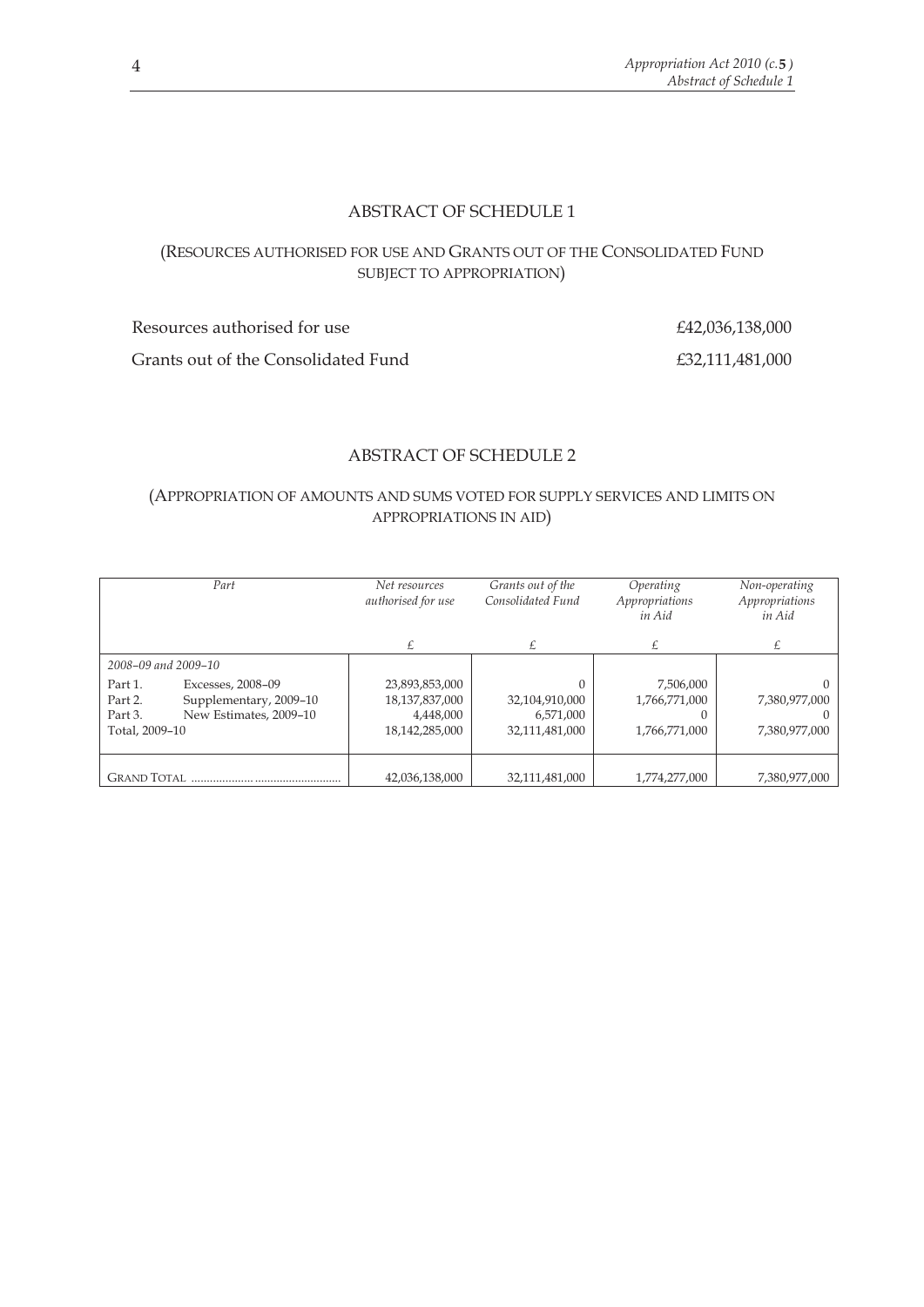#### SCHEDULE 1 Section 4

## RESOURCES AUTHORISED FOR USE AND GRANTS OUT OF THE CONSOLIDATED FUND SUBJECT TO APPROPRIATION

|                                                                     | Resources<br>authorised for use | Grants out of the<br>Consolidated Fund |
|---------------------------------------------------------------------|---------------------------------|----------------------------------------|
|                                                                     | £                               | £                                      |
| For the service of the year ended 31 March 2009 –<br>Under this Act | 23,893,853,000                  | $\Omega$                               |
| For the service of the year ending 31 March 2010 –                  |                                 |                                        |
| Under the Consolidated Fund Act 2009                                | 6,617,232,000                   | 23,998,577,000                         |
| Under this Act                                                      | 11,525,053,000                  | 8,112,904,000                          |
| <b>TOTAL</b>                                                        | 42,036,138,000                  | 32,111,481,000                         |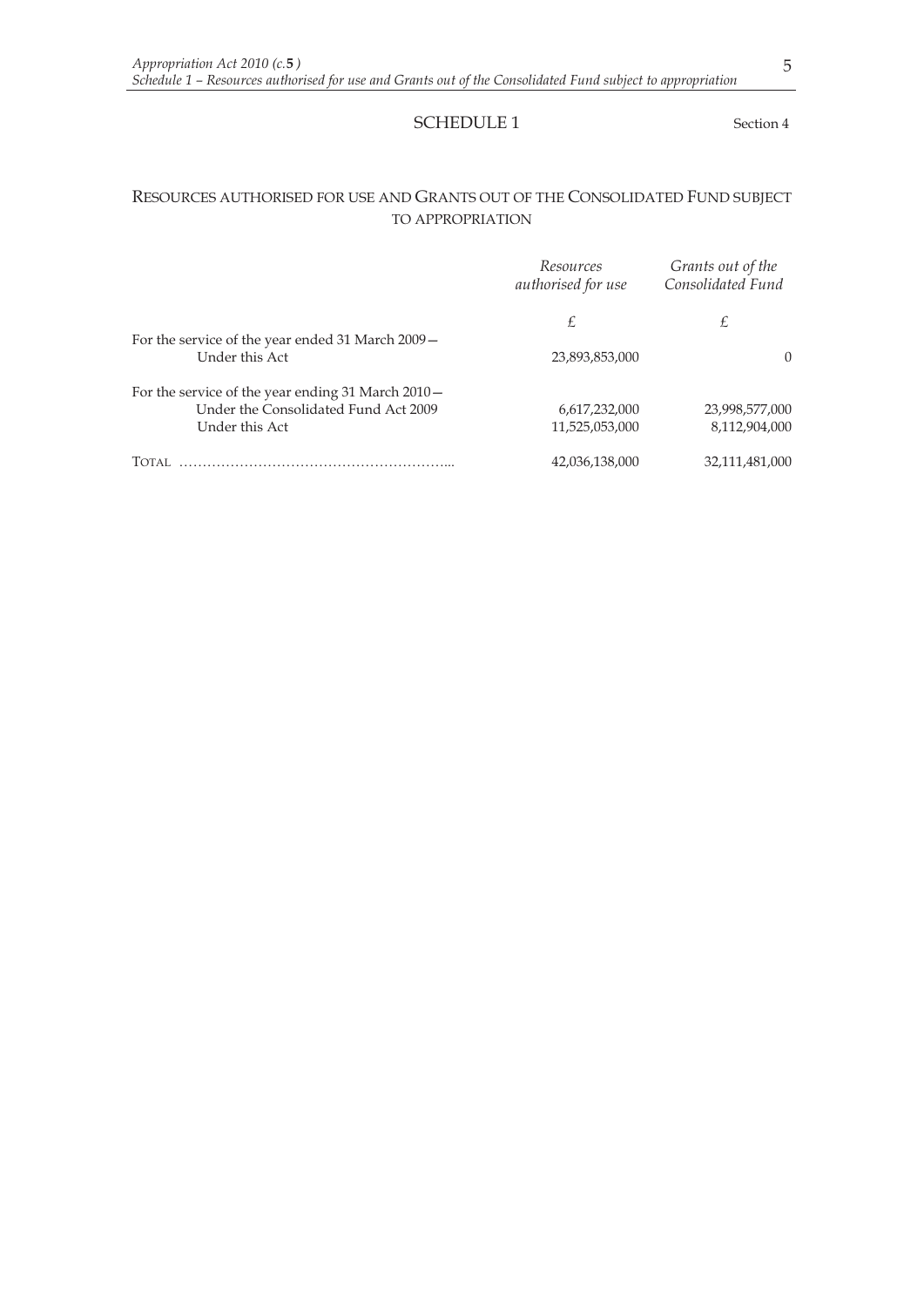## SCHEDULE 2 Section 4

#### APPROPRIATION OF AMOUNTS AND SUMS VOTED FOR SUPPLY SERVICES AND LIMITS ON APPROPRIATIONS IN AID

#### PART 1

#### EXCESSES, 2008–09

## Table of—

- (a) the resources authorised for use to make good excesses incurred in meeting the costs of the defence and civil services which are specified in the first column of the Table for the year that ended with 31 March 2009;
- (b) the sums authorised for issue out of the Consolidated Fund to make good those excesses; and
- (c) modifications of the limits set, for the purposes of section 2 of the Government Resources and Accounts Act 2000, on the resources applicable as appropriations in aid to make good those excesses.

| Estimate/<br>Request for Resources                                                                                                                               | <b>Net Resources</b><br>authorised for<br>use | Grants out of the<br>Consolidated<br>Fund | Operating<br>Appropriations<br>in Aid | Non-operating<br>Appropriations in<br>Aid |
|------------------------------------------------------------------------------------------------------------------------------------------------------------------|-----------------------------------------------|-------------------------------------------|---------------------------------------|-------------------------------------------|
|                                                                                                                                                                  | £                                             | £                                         | £                                     | £                                         |
| <b>HM TREASURY</b>                                                                                                                                               |                                               | $\Omega$                                  |                                       | $\Omega$                                  |
| 1. Raising the rate of sustainable growth and achieving<br>rising prosperity and a better quality of life, with<br>economic and employment opportunities for all | 23,808,570,000                                |                                           | 7,289,000                             |                                           |
| <b>HOME OFFICE</b>                                                                                                                                               |                                               | $\Omega$                                  |                                       | $\Omega$                                  |
| 1. Working together to protect the public                                                                                                                        | 79,094,000                                    |                                           | $\Omega$                              |                                           |
| DEPARTMENT FOR BUSINESS, ENTERPRISE AND<br><b>REGULATORY</b><br><b>REFORM:</b><br><b>UKAEA</b><br><b>PENSION</b><br><b>SCHEMES</b>                               |                                               | $\mathbf{0}$                              |                                       | $\Omega$                                  |
| 1. Effective Management of UKAEA pension schemes                                                                                                                 | 6,189,000                                     |                                           | 217,000                               |                                           |
| TOTAL, EXCESSES, 2008-09                                                                                                                                         | 23,893,853,000                                | $\Omega$                                  | 7,506,000                             | $\Omega$                                  |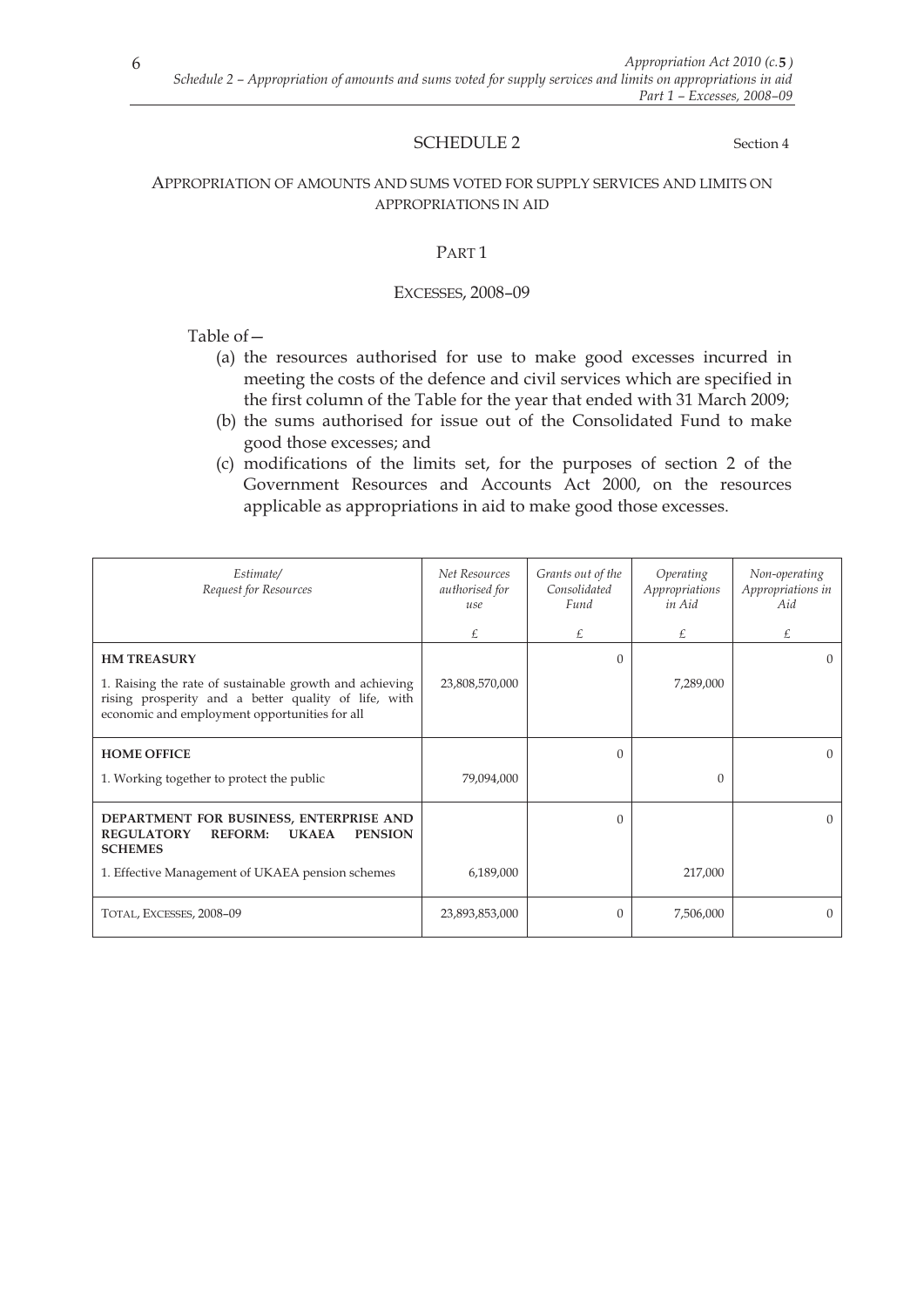#### PART 2

#### SUPPLEMENTARY, 2009–10

Table of—

- (a) the supplementary resources authorised for use to meet the costs of the services and purposes which are specified in the first column of the Table for the year ending with 31 March 2010;
- (b) the supplementary sums authorised for issue out of the Consolidated Fund to meet those costs;
- (c) supplementary reductions of the resources or sums previously authorised for such use or issue; and
- (d) modifications of the limits set, for the purposes of section 2 of the Government Resources and Accounts Act 2000, on the resources applicable as appropriations in aid to meet those costs.

| Estimate/<br>Request for Resources                                                                                                                                                                                                                                                                                                                                                                                                                                                                                                                                                                                                                                                                                                                                                                                                                                                                                                                                                                                                                                                                                                                                                                                                                                                                                                                                                                                                                                                                                                                                                                                                                                                                                                                 | Net Resources<br>authorised for use | Grants out of the<br>Consolidated Fund | Operating<br>Appropriations<br>in Aid | Non-operating<br>Appropriations<br>in Aid |
|----------------------------------------------------------------------------------------------------------------------------------------------------------------------------------------------------------------------------------------------------------------------------------------------------------------------------------------------------------------------------------------------------------------------------------------------------------------------------------------------------------------------------------------------------------------------------------------------------------------------------------------------------------------------------------------------------------------------------------------------------------------------------------------------------------------------------------------------------------------------------------------------------------------------------------------------------------------------------------------------------------------------------------------------------------------------------------------------------------------------------------------------------------------------------------------------------------------------------------------------------------------------------------------------------------------------------------------------------------------------------------------------------------------------------------------------------------------------------------------------------------------------------------------------------------------------------------------------------------------------------------------------------------------------------------------------------------------------------------------------------|-------------------------------------|----------------------------------------|---------------------------------------|-------------------------------------------|
|                                                                                                                                                                                                                                                                                                                                                                                                                                                                                                                                                                                                                                                                                                                                                                                                                                                                                                                                                                                                                                                                                                                                                                                                                                                                                                                                                                                                                                                                                                                                                                                                                                                                                                                                                    | £                                   | £                                      | £                                     | £                                         |
| DEPARTMENT FOR CHILDREN, SCHOOLS AND<br><b>FAMILIES</b>                                                                                                                                                                                                                                                                                                                                                                                                                                                                                                                                                                                                                                                                                                                                                                                                                                                                                                                                                                                                                                                                                                                                                                                                                                                                                                                                                                                                                                                                                                                                                                                                                                                                                            |                                     | 866,115,000                            |                                       | 3,581,000                                 |
| 1. To help build a competitive economy and inclusive<br>society by: creating opportunities for everyone to<br>develop their learning; releasing potential in people<br>to make the most of themselves; and achieving<br>excellence in standards of education and levels of<br>skills                                                                                                                                                                                                                                                                                                                                                                                                                                                                                                                                                                                                                                                                                                                                                                                                                                                                                                                                                                                                                                                                                                                                                                                                                                                                                                                                                                                                                                                               | 704,141,000<br>$[1]$                |                                        | 70,723,000                            |                                           |
| Loans to voluntary aided schools; provision relating to<br>former grant-maintained schools; the Assisted Places<br>Scheme; music and dance schools; support for the<br>Academy of Gifted and Talented Youth; City<br>Technology Colleges; support for Academies; the<br>school curriculum and its assessment; modernising the<br>teaching profession and other educational services and<br>initiatives; initiatives to write-off student loans to<br>teachers in England and Wales; class size reductions;<br>school and local education authority intervention;<br>specialist schools; excellence in cities and other specific<br>grants to local authorities including those through the<br>Standards Fund; Dedicated Schools Grant; grants in<br>aid to the National College for Leadership of Schools<br>and Children's Services, the Training and Development<br>Agency for Schools, the British Educational<br>Communications and Technology Agency, the Schools<br>Food Trust, the Qualifications and Curriculum<br>Authority and the Partnerships for Schools; Set up<br>costs for the Office of Qualifications and Examinations<br>Regulation; support for the Centre for Information<br>Learning Technology; support for Teachers TV; capital<br>grants to schools including those through the<br>Standards Fund; the Youth Service including the Youth<br>Task Force and the Respect Agenda in England and<br>Wales; careers guidance and services including<br>through the Connexions Service including working<br>capital grants and loans for capital purchases;<br>education provision and initiatives, capital grants to<br>music, dance and other schools; payments for<br>education in prisons and other custodial institutions; |                                     |                                        |                                       |                                           |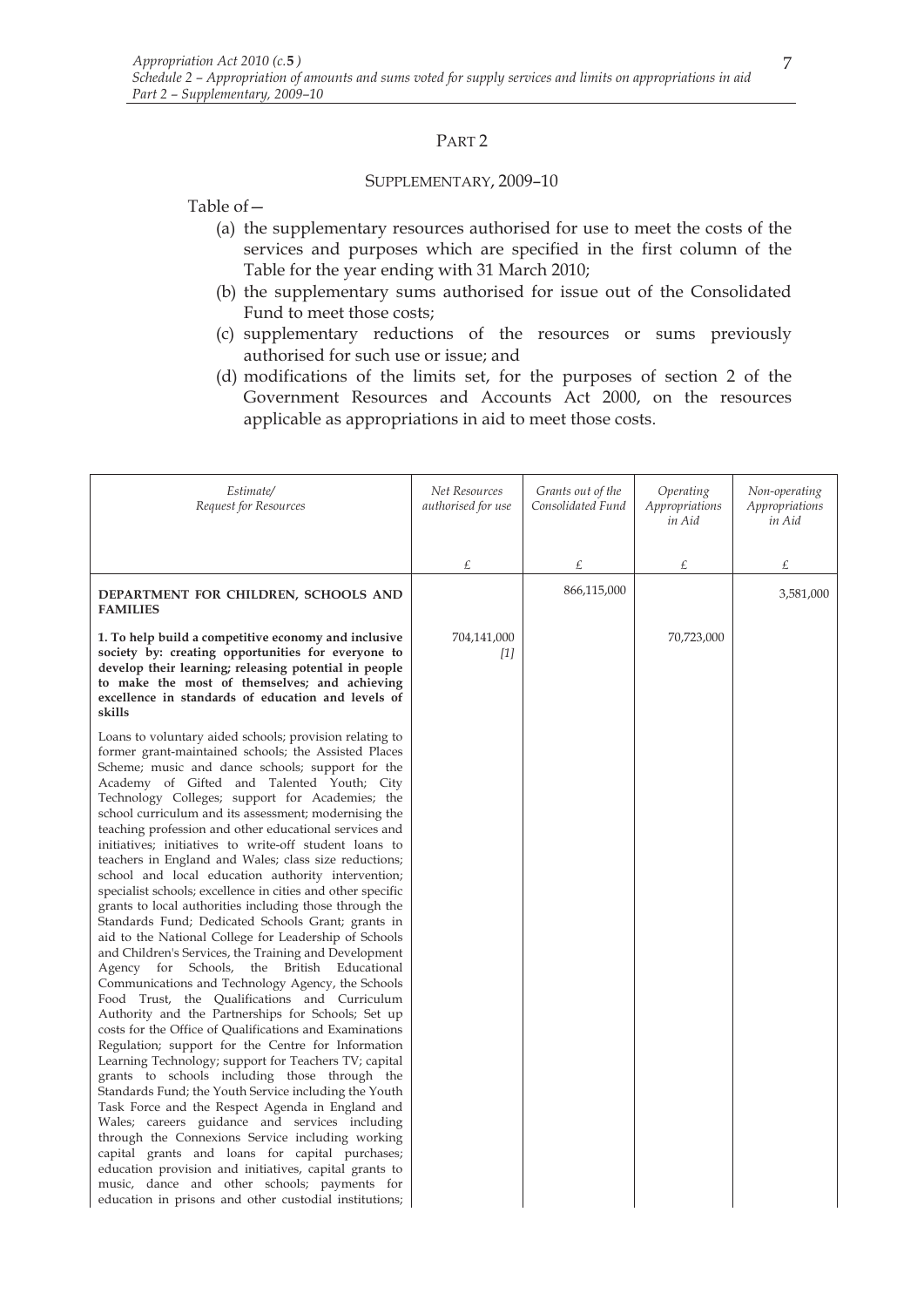|                                                                                                                                                                                                                                                                                                                                                                                                                                                                                                                                                                                                                                                                                                                                                                                                                                                                                                                                                                                                                                                                                                                                                                                                                                                                                                                                                                                                                                                                                                                                                                                                                                                                                                                                                                                                                                                                                                                                                                                                                                                                                                                                                                                                                                                                                                                                                                                                                                                                                                                                                                                                                                                                                                                                                                                                                                                                                                                                                                                                                                                                                                                                                        |                                     |                                        | $\sigma$ <i>i</i> prementary $\sigma$ =000 $\sigma$ |                                           |
|--------------------------------------------------------------------------------------------------------------------------------------------------------------------------------------------------------------------------------------------------------------------------------------------------------------------------------------------------------------------------------------------------------------------------------------------------------------------------------------------------------------------------------------------------------------------------------------------------------------------------------------------------------------------------------------------------------------------------------------------------------------------------------------------------------------------------------------------------------------------------------------------------------------------------------------------------------------------------------------------------------------------------------------------------------------------------------------------------------------------------------------------------------------------------------------------------------------------------------------------------------------------------------------------------------------------------------------------------------------------------------------------------------------------------------------------------------------------------------------------------------------------------------------------------------------------------------------------------------------------------------------------------------------------------------------------------------------------------------------------------------------------------------------------------------------------------------------------------------------------------------------------------------------------------------------------------------------------------------------------------------------------------------------------------------------------------------------------------------------------------------------------------------------------------------------------------------------------------------------------------------------------------------------------------------------------------------------------------------------------------------------------------------------------------------------------------------------------------------------------------------------------------------------------------------------------------------------------------------------------------------------------------------------------------------------------------------------------------------------------------------------------------------------------------------------------------------------------------------------------------------------------------------------------------------------------------------------------------------------------------------------------------------------------------------------------------------------------------------------------------------------------------------|-------------------------------------|----------------------------------------|-----------------------------------------------------|-------------------------------------------|
| Estimate/<br>Request for Resources                                                                                                                                                                                                                                                                                                                                                                                                                                                                                                                                                                                                                                                                                                                                                                                                                                                                                                                                                                                                                                                                                                                                                                                                                                                                                                                                                                                                                                                                                                                                                                                                                                                                                                                                                                                                                                                                                                                                                                                                                                                                                                                                                                                                                                                                                                                                                                                                                                                                                                                                                                                                                                                                                                                                                                                                                                                                                                                                                                                                                                                                                                                     | Net Resources<br>authorised for use | Grants out of the<br>Consolidated Fund | Operating<br>Appropriations<br>in Aid               | Non-operating<br>Appropriations<br>in Aid |
|                                                                                                                                                                                                                                                                                                                                                                                                                                                                                                                                                                                                                                                                                                                                                                                                                                                                                                                                                                                                                                                                                                                                                                                                                                                                                                                                                                                                                                                                                                                                                                                                                                                                                                                                                                                                                                                                                                                                                                                                                                                                                                                                                                                                                                                                                                                                                                                                                                                                                                                                                                                                                                                                                                                                                                                                                                                                                                                                                                                                                                                                                                                                                        | £                                   | £                                      | £                                                   | £                                         |
| education maintenance allowances; the provision of<br>training and assessment programmes for young<br>people; initiatives to improve education, training and<br>qualifications arrangements and access to these;<br>payments to the Department for Business, Innovation<br>and Skills to support 14-19 programmes. Set up costs<br>for the Young People's Learning Agency. Millennium<br>Volunteers; payments to the Home Office to support<br>the Criminal Records Bureau; payments and grants to<br>support personal and children's social services, and<br>initiatives relating to teenage pregnancy, hospital and<br>community health services; payments to support<br>Children's Wellbeing; payments to Department for<br>Culture, Media and Sport relating to Free Swimming;<br>payments for implementing the Aiming High<br>programme children's secure accommodation and<br>family policy; family parenting and law grants; Grants<br>in Aid to the Children and Family Court Advisory and<br>Support<br>Children's<br>Workforce<br>Service,<br>the<br>Children's<br>Development<br>Council<br>and<br>the<br>Commissioner; payments and grants to support<br>parenting and parenting organisations; children's<br>workforce and development; grants to support<br>Strengthening Families, Marriages and Relationships;<br>payments for Child Trust Fund top ups, including<br>through the Devolved Administrations; payments to<br>support and develop vetting and barring; payments to<br>the Department for Communities and Local<br>support Area Based Grants;<br>Government to<br>investments and loans to support PFI; payments to the<br>Department for Business, Innovation and Skills in<br>connection with the Regional Development Agencies<br>and the London Development Agency; to local<br>voluntary,<br>community and business<br>support<br>organisations; grant in aid, grants and working capital<br>loans to the General Teaching Council; the<br>Department's own administration and research and<br>payments for the administration of teachers' pensions;<br>payments for the administration of Department for<br>Business, Innovation and Skills provided under a<br>shared service agreement; information and publicity<br>services; departmental restructuring costs; initiatives<br>and programmes supported by the European Union;<br>compensation payments to teachers and staff of certain<br>institutions and teachers' medical fees; and associated<br>non-cash items.<br>2. Promoting the physical, intellectual and social<br>development of babies and young children through<br>Sure Start, Early Years Provision and Childcare<br>Promoting the physical, intellectual and social<br>development of babies and young children; childcare<br>initiatives including quality assurance arrangements,<br>children's centres; the education of under-fives;<br>supporting families and communities; promoting<br>Childrens Wellbeing; evaluating the programme; Grant<br>in Aid to the Children's Workforce Development<br>Council; the administration of the Sure Start Unit; and<br>associated non-cash items. | 139,511,000<br>[2]                  |                                        | $\mathbf{0}$                                        |                                           |
| TEACHERS' PENSION SCHEME (ENGLAND &                                                                                                                                                                                                                                                                                                                                                                                                                                                                                                                                                                                                                                                                                                                                                                                                                                                                                                                                                                                                                                                                                                                                                                                                                                                                                                                                                                                                                                                                                                                                                                                                                                                                                                                                                                                                                                                                                                                                                                                                                                                                                                                                                                                                                                                                                                                                                                                                                                                                                                                                                                                                                                                                                                                                                                                                                                                                                                                                                                                                                                                                                                                    |                                     | $\boldsymbol{0}$                       |                                                     | 0                                         |
| WALES)                                                                                                                                                                                                                                                                                                                                                                                                                                                                                                                                                                                                                                                                                                                                                                                                                                                                                                                                                                                                                                                                                                                                                                                                                                                                                                                                                                                                                                                                                                                                                                                                                                                                                                                                                                                                                                                                                                                                                                                                                                                                                                                                                                                                                                                                                                                                                                                                                                                                                                                                                                                                                                                                                                                                                                                                                                                                                                                                                                                                                                                                                                                                                 |                                     |                                        |                                                     |                                           |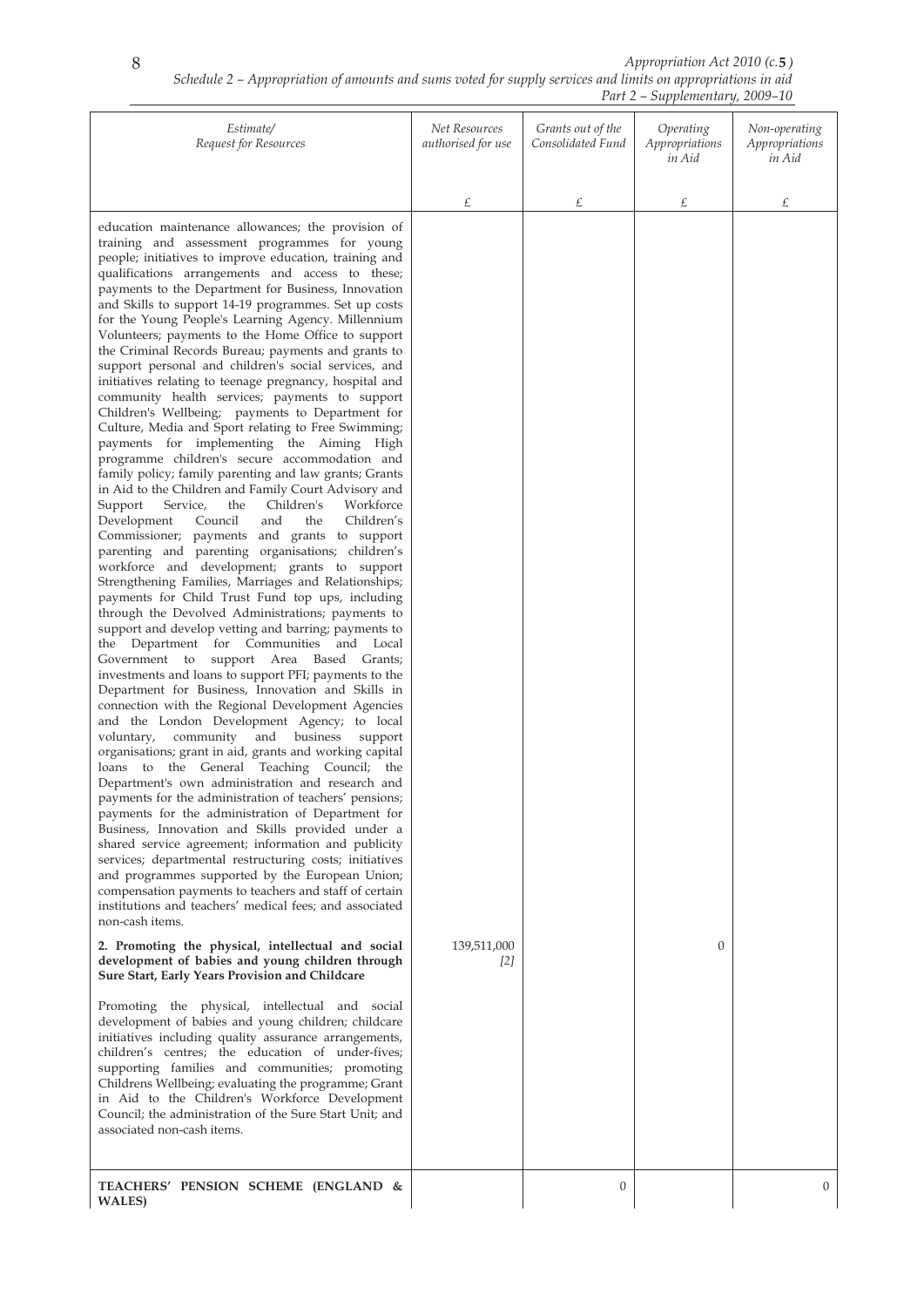| Estimate/<br>Request for Resources                                                                                                                                                                                                                                                                                                                                                                                                                                                                                                                                                                                                                                                                                                                                                                                                                                                                                                                                                                                                                     | Net Resources<br>authorised for use | Grants out of the<br>Consolidated Fund | Operating<br>Appropriations<br>in Aid | Non-operating<br>Appropriations<br>in Aid |
|--------------------------------------------------------------------------------------------------------------------------------------------------------------------------------------------------------------------------------------------------------------------------------------------------------------------------------------------------------------------------------------------------------------------------------------------------------------------------------------------------------------------------------------------------------------------------------------------------------------------------------------------------------------------------------------------------------------------------------------------------------------------------------------------------------------------------------------------------------------------------------------------------------------------------------------------------------------------------------------------------------------------------------------------------------|-------------------------------------|----------------------------------------|---------------------------------------|-------------------------------------------|
|                                                                                                                                                                                                                                                                                                                                                                                                                                                                                                                                                                                                                                                                                                                                                                                                                                                                                                                                                                                                                                                        | £                                   | £                                      | £                                     | £                                         |
| 1. Teachers' Pensions                                                                                                                                                                                                                                                                                                                                                                                                                                                                                                                                                                                                                                                                                                                                                                                                                                                                                                                                                                                                                                  | 149,152,000                         |                                        | 16,041,000                            |                                           |
| Superannuation allowances and gratuities, and other<br>related expenditure, in respect of teachers and the<br>widows, widowers, children and dependants of<br>deceased teachers, and for premature retirement<br>compensation payments made to members of the<br>Teachers' Pension Scheme and on behalf of their<br>employers; and associated non-cash items.                                                                                                                                                                                                                                                                                                                                                                                                                                                                                                                                                                                                                                                                                          |                                     |                                        |                                       |                                           |
| OFFICE FOR STANDARDS IN EDUCATION,<br><b>CHILDREN'S SERVICES AND SKILLS</b>                                                                                                                                                                                                                                                                                                                                                                                                                                                                                                                                                                                                                                                                                                                                                                                                                                                                                                                                                                            |                                     | 21,615,000                             |                                       | $\Omega$                                  |
| 1. Serving the interests of children and young people,<br>parents, adult learners, employers and the wider<br>community in England by promoting improvement<br>in the quality of education, skills and young people's<br>care through independent inspection, regulation and<br>reporting                                                                                                                                                                                                                                                                                                                                                                                                                                                                                                                                                                                                                                                                                                                                                              | 23,833,000                          |                                        | 1,000,000                             |                                           |
| The registration and inspection of childcare and<br>arrangements for the care and support of children and<br>young people, the inspection of all maintained and<br>some independent schools, further education, all<br>publicly-funded adult education and training and<br>some privately-funded training provision, teacher<br>training and the Children and Family Court Advisory<br>Support Service, as well as the comprehensive area<br>assessment of local children's services provision and<br>associated non-cash items.                                                                                                                                                                                                                                                                                                                                                                                                                                                                                                                       |                                     |                                        |                                       |                                           |
| DEPARTMENT OF HEALTH                                                                                                                                                                                                                                                                                                                                                                                                                                                                                                                                                                                                                                                                                                                                                                                                                                                                                                                                                                                                                                   |                                     | 1,926,636,000                          |                                       | 159,288,000                               |
| 1. Securing health care for those who need it                                                                                                                                                                                                                                                                                                                                                                                                                                                                                                                                                                                                                                                                                                                                                                                                                                                                                                                                                                                                          | 2,094,758,000                       |                                        | $-505,469,000*$                       |                                           |
| Revenue and capital expenditure for strategic health<br>authorities and primary care trusts under their unified<br>budgets, family health services (general ophthalmic<br>and pharmaceutical services); Public Dividend Capital<br>(PDC) to NHS Trusts and NHS Foundation Trusts,<br>loans to NHS Trusts and NHS Foundation Trusts,<br>education, training, research and development;<br>centrally managed expenditure to and on behalf of the<br>NHS including funding Special Health authorities and<br>other national bodies; grants in aid; forming, investing<br>in or providing loans or guarantees to companies that<br>will provide facilities or services to the NHS, provision<br>of hospital financing for credit guarantee finance pilot<br>projects; payments to local authorities for use in local<br>area agreements; services provided to or on behalf of<br>Welsh<br>Scottish<br>Government,<br>Assembly<br>the<br>Government, and Northern Ireland, International<br>Financial Reporting Standards and associated non-cash<br>items. |                                     |                                        |                                       |                                           |
| 2. Securing social care for adults who need it and, at<br>national level, protecting, promoting and improving<br>the nation's health                                                                                                                                                                                                                                                                                                                                                                                                                                                                                                                                                                                                                                                                                                                                                                                                                                                                                                                   | 159,717,000                         |                                        | 26,428,000                            |                                           |
| Revenue and capital administration, including certain<br>expenditure on behalf of the Department for Work and<br>Pensions and the National Health Service in England;<br>departmental agencies, centrally funded health and<br>social services (including non-departmental public<br>bodies and special health authorities some of which are                                                                                                                                                                                                                                                                                                                                                                                                                                                                                                                                                                                                                                                                                                           |                                     |                                        |                                       |                                           |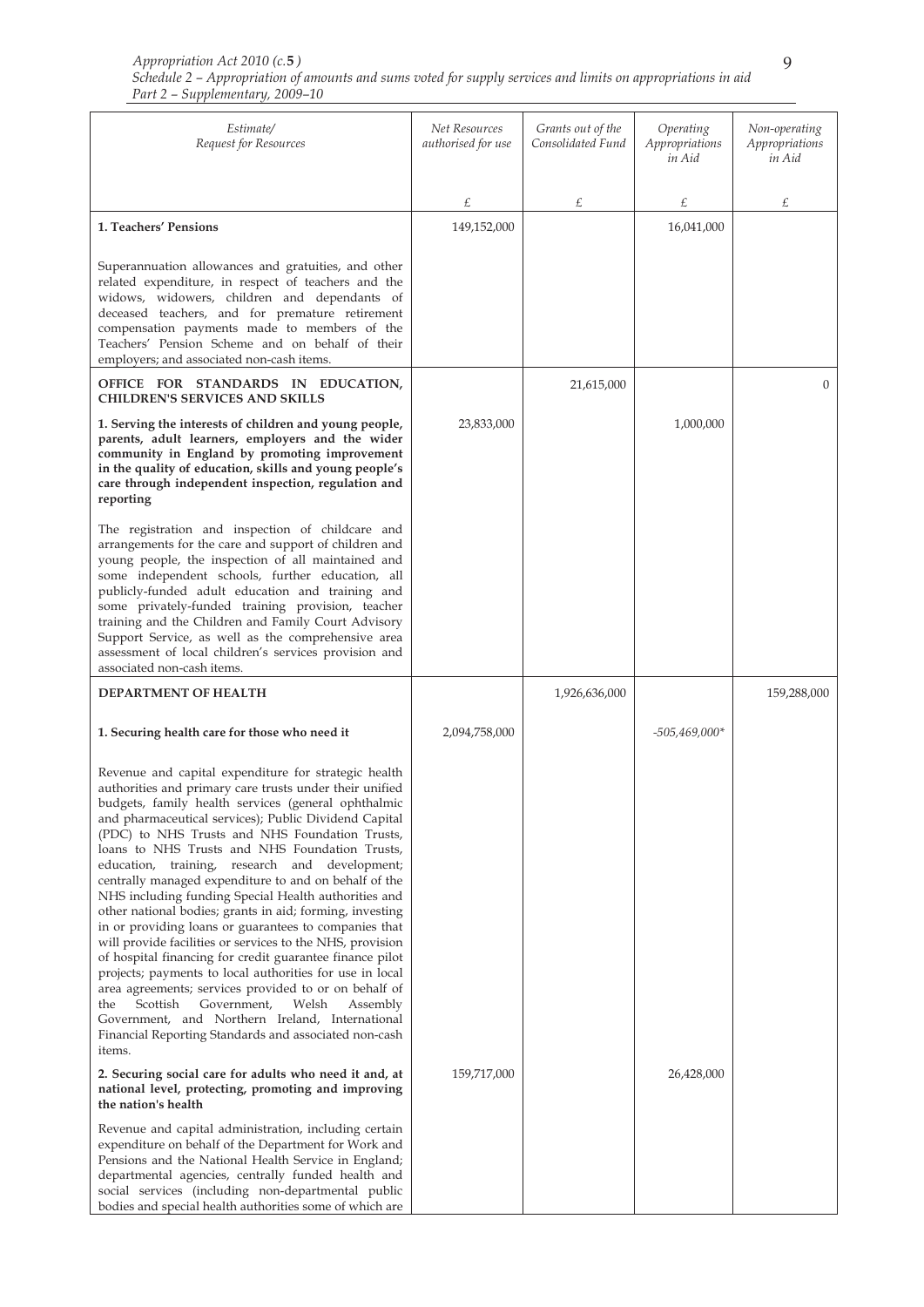| Estimate/<br>Request for Resources                                                                                                                                                                                                                                                                                                                                                                                                                                                                                                                                                                                                                                                                                                                                                                                                                                                                                                                                                                                                                                                                                                                                                                                           | Net Resources<br>authorised for use | Grants out of the<br>Consolidated Fund | Operating<br>Appropriations<br>in Aid | Non-operating<br>Appropriations<br>in Aid |
|------------------------------------------------------------------------------------------------------------------------------------------------------------------------------------------------------------------------------------------------------------------------------------------------------------------------------------------------------------------------------------------------------------------------------------------------------------------------------------------------------------------------------------------------------------------------------------------------------------------------------------------------------------------------------------------------------------------------------------------------------------------------------------------------------------------------------------------------------------------------------------------------------------------------------------------------------------------------------------------------------------------------------------------------------------------------------------------------------------------------------------------------------------------------------------------------------------------------------|-------------------------------------|----------------------------------------|---------------------------------------|-------------------------------------------|
|                                                                                                                                                                                                                                                                                                                                                                                                                                                                                                                                                                                                                                                                                                                                                                                                                                                                                                                                                                                                                                                                                                                                                                                                                              | £                                   | £                                      | £                                     | £                                         |
| administered on a United Kingdom basis); including<br>other local government services, prison health services,<br>medical, scientific and technical services, services for<br>disabled persons, grants to voluntary organisations<br>and other bodies, information services for health and<br>personal social services; health promotion activities<br>(including those funded through the Department for<br>Culture, Media and Sport); provision of personal social<br>services (including grants to local authorities);<br>payments to local authorities for use in local area<br>agreements; medical treatment given to people from<br>the United Kingdom in the European Economic Area<br>and other countries; healthy start programme; Home<br>Office inspection of laboratories; grants in aid;<br>payments and<br>subscriptions to international<br>organisations; education and training for all health care<br>professionals (excluding doctors); the Employment<br>Opportunities Fund programme; services provided to<br>or on behalf of the Scottish Government, Welsh<br>Assembly Government, Northern Ireland and the<br>Medicines and Healthcare Products Regulatory<br>Agency, and associated non-cash items. |                                     |                                        |                                       |                                           |
| <b>NATIONAL</b><br><b>HEALTH</b><br><b>SERVICE</b><br><b>PENSION</b><br><b>SCHEME</b>                                                                                                                                                                                                                                                                                                                                                                                                                                                                                                                                                                                                                                                                                                                                                                                                                                                                                                                                                                                                                                                                                                                                        |                                     | $\Omega$                               |                                       | $\overline{0}$                            |
| 1. National Health Service Pension Scheme                                                                                                                                                                                                                                                                                                                                                                                                                                                                                                                                                                                                                                                                                                                                                                                                                                                                                                                                                                                                                                                                                                                                                                                    | 325,249,000                         |                                        | 372,695,000                           |                                           |
| Pensions, allowances, gratuities, transfers to alternative<br>pension arrangements, refunds of contributions,<br>compensation for early retirement, to or in respect of<br>persons engaged in health services or in other<br>approved employment, and associated non-cash items.                                                                                                                                                                                                                                                                                                                                                                                                                                                                                                                                                                                                                                                                                                                                                                                                                                                                                                                                             |                                     |                                        |                                       |                                           |
| <b>FOOD STANDARDS AGENCY</b>                                                                                                                                                                                                                                                                                                                                                                                                                                                                                                                                                                                                                                                                                                                                                                                                                                                                                                                                                                                                                                                                                                                                                                                                 |                                     | 4,901,000                              |                                       | $\overline{0}$                            |
| 1. Protecting and promoting public health in relation<br>to food                                                                                                                                                                                                                                                                                                                                                                                                                                                                                                                                                                                                                                                                                                                                                                                                                                                                                                                                                                                                                                                                                                                                                             | 2,001,000                           |                                        | 1,822,000                             |                                           |
| Administration, inspections, surveillance, managing<br>research and development, education, publicity and<br>publications, funding for non-cash items; funding for<br>Meat Hygiene Service.                                                                                                                                                                                                                                                                                                                                                                                                                                                                                                                                                                                                                                                                                                                                                                                                                                                                                                                                                                                                                                  |                                     |                                        |                                       |                                           |
| DEPARTMENT FOR TRANSPORT                                                                                                                                                                                                                                                                                                                                                                                                                                                                                                                                                                                                                                                                                                                                                                                                                                                                                                                                                                                                                                                                                                                                                                                                     |                                     | 922,610,000                            |                                       | $\overline{0}$                            |
| 1. Transport that works for everyone                                                                                                                                                                                                                                                                                                                                                                                                                                                                                                                                                                                                                                                                                                                                                                                                                                                                                                                                                                                                                                                                                                                                                                                         | 1,108,888,000                       |                                        | 599,141,000                           |                                           |
| Ports and shipping services; the National Ports Council<br>Pension and Compensation schemes; freight grants; the<br>Maritime and Coastguard Agency; civil and<br>international aviation services including costs relating<br>to type approval testing of electronic screening devices<br>for use in enforcing aviation provisions of the Railways<br>and Transport Safety Act 2003; support for and loans to<br>National Air Traffic Services; the Highways Agency;<br>payments to private consortia for design, build, finance<br>and operate schemes; grants to local authorities,<br>including the Greater London Authority<br>and<br>Merseyrail; payments to local authorities for the<br>maintenance of de-trunked roads and promotion,<br>publicity and publications in support of the Highways                                                                                                                                                                                                                                                                                                                                                                                                                        |                                     |                                        |                                       |                                           |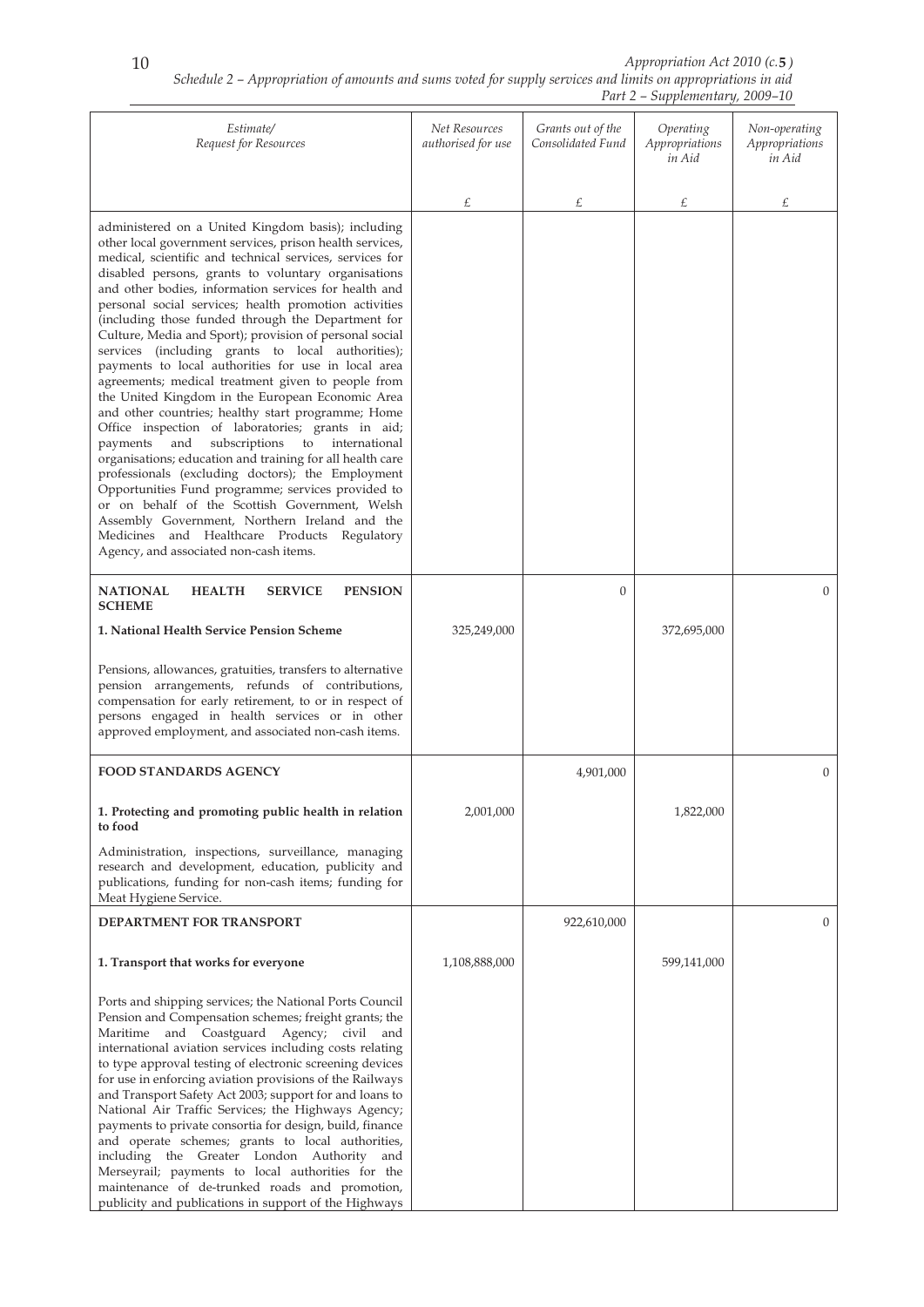| Appropriation Act 2010 (c.5)                                                                                 |  |
|--------------------------------------------------------------------------------------------------------------|--|
| Schedule 2 – Appropriation of amounts and sums voted for supply services and limits on appropriations in aid |  |
| Part 2 – Supplementary, 2009–10                                                                              |  |

| Estimate/<br>Request for Resources                                                                                                                                                                                                                                                                                                                                                                                                                                                                                                                                                                                                                                                                                                                                                                                                                                                                                                                                                                                                                                                                                                                                                                                                                                                                                                                                                                                                                                                                                                                                                                                                                                                                                                                                                                                                                                                                                                                                                                                                                                                                                                                                                                                                                                                                                                                                                                                                                                                                                                                                                                                                                                                                                                                                                                                                                                                                                          | Net Resources<br>authorised for use | Grants out of the<br>Consolidated Fund | Operating<br>Appropriations<br>in Aid | Non-operating<br>Appropriations<br>in Aid |
|-----------------------------------------------------------------------------------------------------------------------------------------------------------------------------------------------------------------------------------------------------------------------------------------------------------------------------------------------------------------------------------------------------------------------------------------------------------------------------------------------------------------------------------------------------------------------------------------------------------------------------------------------------------------------------------------------------------------------------------------------------------------------------------------------------------------------------------------------------------------------------------------------------------------------------------------------------------------------------------------------------------------------------------------------------------------------------------------------------------------------------------------------------------------------------------------------------------------------------------------------------------------------------------------------------------------------------------------------------------------------------------------------------------------------------------------------------------------------------------------------------------------------------------------------------------------------------------------------------------------------------------------------------------------------------------------------------------------------------------------------------------------------------------------------------------------------------------------------------------------------------------------------------------------------------------------------------------------------------------------------------------------------------------------------------------------------------------------------------------------------------------------------------------------------------------------------------------------------------------------------------------------------------------------------------------------------------------------------------------------------------------------------------------------------------------------------------------------------------------------------------------------------------------------------------------------------------------------------------------------------------------------------------------------------------------------------------------------------------------------------------------------------------------------------------------------------------------------------------------------------------------------------------------------------------|-------------------------------------|----------------------------------------|---------------------------------------|-------------------------------------------|
|                                                                                                                                                                                                                                                                                                                                                                                                                                                                                                                                                                                                                                                                                                                                                                                                                                                                                                                                                                                                                                                                                                                                                                                                                                                                                                                                                                                                                                                                                                                                                                                                                                                                                                                                                                                                                                                                                                                                                                                                                                                                                                                                                                                                                                                                                                                                                                                                                                                                                                                                                                                                                                                                                                                                                                                                                                                                                                                             | £                                   | £                                      | £                                     | £                                         |
| Agency operations; capital grants to Regional<br>Development Agencies for regional infrastructure; the<br>operation of the Dartford River crossing; compensation<br>to private tolled undertakings for the imposition of<br>VAT on tolls; loans and other expenditure relating to<br>Other River Crossings; Bus Service Operator Grant;<br>expenditure in connection with the introduction of<br>concessionary Bus Travel for older and eligible<br>disabled people in England; promoting efficiencies in<br>sustainable distribution; support to nationalised<br>transport industries; cleaner fuels and vehicles and<br>other transport related environment programmes; low<br>carbon transport; Transport Direct; royal travel;<br>transport security; the Commission for Integrated<br>Transport; trans-European network funds; support for<br>other minor transport services; compensation and<br>pension costs relating to pre-DVLC local authority<br>driver and licensing staff; grants and loans and other<br>expenditure relating to the Driver and Vehicle<br>Licensing Agency (trading fund); Driver and Vehicle<br>Licensing Agency Vehicle excise duty collection and<br>enforcement related activities, development and<br>operation of systems associated with licensing; Vehicle<br>and Operator Services Agency (trading fund); Vehicle<br>and Operator services Agency enforcement; Driving<br>Standards Agency (trading fund); Vehicle Certification<br>Agency; Vehicle Certification Agency enforcement;<br>grants to London Underground; PPP Arbiter; the<br>Channel Tunnel Rail Link; payment in support of<br>Freight Company<br>Crossrail;<br>National<br>travel<br>concessions; railway industry and National Freight<br>Company pension funds; the British Transport Police;<br>the Renewable Fuels Agency; payments and financial<br>assistance in respect of railways and railways services<br>under Section 6 of the Railways Act 2005; accident<br>research,<br>development,<br>investigation;<br>statistics,<br>censuses and surveys, safety, accessibility and<br>equalities, publicity, promotion and advice and<br>publications, monitoring, consultancies, selling into<br>wider markets, including export opportunities;<br>subscriptions and contributions to international<br>organisations; compensation;<br>support for<br>the<br>construction of venues and infrastructure related to the<br>Olympic games; the administration and operation of<br>the department; payments to the Department for<br>Communities and Local Government in respect of<br>certain central services; the purchase, acquisition, hire,<br>lease and rent of land, buildings, plant, equipment,<br>machinery, vehicles and capital assets; special<br>payments; the central management of, and delivery of<br>services to, the Civil Service and wider public sector;<br>and associated non-cash items. |                                     |                                        |                                       |                                           |
| <b>OFFICE OF RAIL REGULATION</b>                                                                                                                                                                                                                                                                                                                                                                                                                                                                                                                                                                                                                                                                                                                                                                                                                                                                                                                                                                                                                                                                                                                                                                                                                                                                                                                                                                                                                                                                                                                                                                                                                                                                                                                                                                                                                                                                                                                                                                                                                                                                                                                                                                                                                                                                                                                                                                                                                                                                                                                                                                                                                                                                                                                                                                                                                                                                                            |                                     | 1,000                                  |                                       | 0                                         |
| 1. To create a better railway for passengers and<br>freight, and better value for public funding<br>authorities though independent, fair and effective<br>regulation                                                                                                                                                                                                                                                                                                                                                                                                                                                                                                                                                                                                                                                                                                                                                                                                                                                                                                                                                                                                                                                                                                                                                                                                                                                                                                                                                                                                                                                                                                                                                                                                                                                                                                                                                                                                                                                                                                                                                                                                                                                                                                                                                                                                                                                                                                                                                                                                                                                                                                                                                                                                                                                                                                                                                        | 1,000                               |                                        | $\mathbf{0}$                          |                                           |
| Administration, capital expenditure and associated<br>non-cash items.                                                                                                                                                                                                                                                                                                                                                                                                                                                                                                                                                                                                                                                                                                                                                                                                                                                                                                                                                                                                                                                                                                                                                                                                                                                                                                                                                                                                                                                                                                                                                                                                                                                                                                                                                                                                                                                                                                                                                                                                                                                                                                                                                                                                                                                                                                                                                                                                                                                                                                                                                                                                                                                                                                                                                                                                                                                       |                                     |                                        |                                       |                                           |
| DEPARTMENT FOR COMMUNITIES AND LOCAL<br><b>GOVERNMENT</b>                                                                                                                                                                                                                                                                                                                                                                                                                                                                                                                                                                                                                                                                                                                                                                                                                                                                                                                                                                                                                                                                                                                                                                                                                                                                                                                                                                                                                                                                                                                                                                                                                                                                                                                                                                                                                                                                                                                                                                                                                                                                                                                                                                                                                                                                                                                                                                                                                                                                                                                                                                                                                                                                                                                                                                                                                                                                   |                                     | 805,579,000                            |                                       | 1,387,000                                 |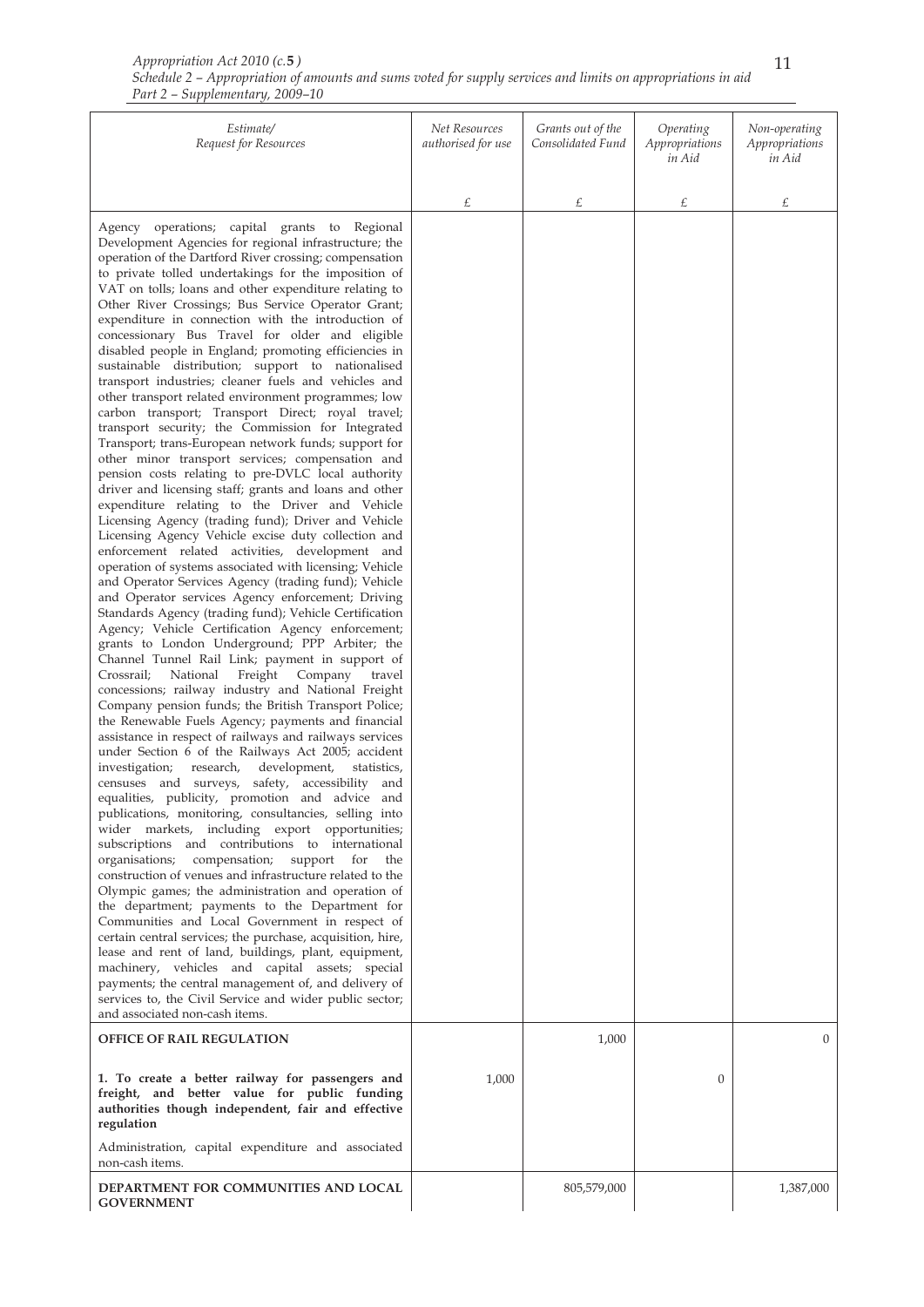| Estimate/<br>Request for Resources                                                                                                                                                                                                                                                                                                                                                                                                                                                                                                                                                                                                                                                                                                                                                                                                                                                                                                                                                                                                                                                                                                                                                                                                                                                                                                                                                                                                                                                                                                                                                                                                                                                                                                                                                                                                                                                                                                                                                                                                                                                                                                                                                                                                                                                                                                                                                                                                                                                                                                                                                                                                                                                                                                                                                                                                                                                                                                                                                                                                                                                                                                                                                                                                                                                                                                                                                                                                                                     | Net Resources<br>authorised for use | Grants out of the<br>Consolidated Fund | Operating<br>Appropriations<br>in Aid | Non-operating<br>Appropriations<br>in Aid |
|------------------------------------------------------------------------------------------------------------------------------------------------------------------------------------------------------------------------------------------------------------------------------------------------------------------------------------------------------------------------------------------------------------------------------------------------------------------------------------------------------------------------------------------------------------------------------------------------------------------------------------------------------------------------------------------------------------------------------------------------------------------------------------------------------------------------------------------------------------------------------------------------------------------------------------------------------------------------------------------------------------------------------------------------------------------------------------------------------------------------------------------------------------------------------------------------------------------------------------------------------------------------------------------------------------------------------------------------------------------------------------------------------------------------------------------------------------------------------------------------------------------------------------------------------------------------------------------------------------------------------------------------------------------------------------------------------------------------------------------------------------------------------------------------------------------------------------------------------------------------------------------------------------------------------------------------------------------------------------------------------------------------------------------------------------------------------------------------------------------------------------------------------------------------------------------------------------------------------------------------------------------------------------------------------------------------------------------------------------------------------------------------------------------------------------------------------------------------------------------------------------------------------------------------------------------------------------------------------------------------------------------------------------------------------------------------------------------------------------------------------------------------------------------------------------------------------------------------------------------------------------------------------------------------------------------------------------------------------------------------------------------------------------------------------------------------------------------------------------------------------------------------------------------------------------------------------------------------------------------------------------------------------------------------------------------------------------------------------------------------------------------------------------------------------------------------------------------------|-------------------------------------|----------------------------------------|---------------------------------------|-------------------------------------------|
|                                                                                                                                                                                                                                                                                                                                                                                                                                                                                                                                                                                                                                                                                                                                                                                                                                                                                                                                                                                                                                                                                                                                                                                                                                                                                                                                                                                                                                                                                                                                                                                                                                                                                                                                                                                                                                                                                                                                                                                                                                                                                                                                                                                                                                                                                                                                                                                                                                                                                                                                                                                                                                                                                                                                                                                                                                                                                                                                                                                                                                                                                                                                                                                                                                                                                                                                                                                                                                                                        | £                                   | £                                      | £                                     | £                                         |
| 1. Improving the quality of life by creating thriving,                                                                                                                                                                                                                                                                                                                                                                                                                                                                                                                                                                                                                                                                                                                                                                                                                                                                                                                                                                                                                                                                                                                                                                                                                                                                                                                                                                                                                                                                                                                                                                                                                                                                                                                                                                                                                                                                                                                                                                                                                                                                                                                                                                                                                                                                                                                                                                                                                                                                                                                                                                                                                                                                                                                                                                                                                                                                                                                                                                                                                                                                                                                                                                                                                                                                                                                                                                                                                 | 673,120,000                         |                                        | 74,307,000                            |                                           |
| inclusive and sustainable communities in all regions<br>Housing revenue account subsidy; homelessness,<br>rough sleepers and housing reform; payments to the<br>Homes and Communities Agency; the Tenant Services<br>Authority; mortgage support for homeowners;<br>Housing for an Ageing Society; payments to the Audit<br>Commission for registered social landlord inspections;<br>payments to the Infrastructure Planning Commission;<br>disabled facilities grant; capacity building and<br>efficiency improvements; home buying and selling;<br>payments to local authorities in respect of Area Based<br>Grant; rent and leasehold services; social housing<br>mobility including choice-based local authority<br>lettings; tenant engagement; housing transfers;<br>regional housing boards advice; the Supporting People<br>programme; capital grants to local authorities for<br>housing; Shanghai Expo 2010; payments to the<br>Architecture<br>Commission for<br>and<br>the<br>Built<br>Environment; payments to the Valuation Office<br>Agency in respect of Right to Buy and fair rent work;<br>deprived neighbourhoods, including the New Deal for<br>Communities programmes; payments<br>to<br>the<br>Department for Culture, Media and Sport in respect of<br>free swimming; payments to the Department for<br>Business, Innovation and Skills for<br>Regional<br>Development Agencies and the London Development<br>Agency; Groundwork; digital inclusion; tackling<br>worklessness; initiatives to accelerate the growth areas,<br>including transport schemes and payments to<br>development corporations and other local delivery<br>agencies; Support for the construction of venues and<br>infrastructure related to the Olympic Games; grants<br>and payments for creating and improving parks and<br>public spaces; co-ordinating strategy for dealing with<br>abandoned vehicles; payments that derive from<br>European Structural Funds Regulations; exchange rate<br>losses and other losses relating to European Regional<br>Development Fund (ERDF) projects; coalfields<br>regeneration; planning; the Planning Inspectorate; Fire<br>and Rescue services, including the grants paid to Chief<br>Fire Officers' Association and measures to deal with<br>the aftermath of terrorism; purchase of fire radio<br>systems; payments and loans to the Fire Service<br>College (trading fund); payments for provision of<br>services to improve the efficiency and effectiveness of<br>the fire service; Emergency Fire Service Closure costs;<br>fire service pensions; fire service dispute(s); payments<br>to Firebuy; work on improving race, gender and faith<br>equalities; payments to the Community Development<br>Foundation; Community Cohesion; Community<br>empowerment; mapping data and services; Ordnance<br>Survey trading fund; regional assemblies, payments<br>for the Mersey Basin Campaign; special grants paid<br>under Section 31 of the Local Government Act 2003;<br>minor grants and payments in support of housing,<br>planning, regeneration, liveability, urban design,<br>building regulation, research, development, surveys;<br>monitoring, statistics, advice and consultancies;<br>initiatives to tackle areas of low demand housing;<br>publicity,<br>promotion<br>and<br>publications;<br>communications; support to voluntary and community<br>bodies; subscriptions and contributions to international |                                     |                                        |                                       |                                           |
| organisations; the residual functions of Property                                                                                                                                                                                                                                                                                                                                                                                                                                                                                                                                                                                                                                                                                                                                                                                                                                                                                                                                                                                                                                                                                                                                                                                                                                                                                                                                                                                                                                                                                                                                                                                                                                                                                                                                                                                                                                                                                                                                                                                                                                                                                                                                                                                                                                                                                                                                                                                                                                                                                                                                                                                                                                                                                                                                                                                                                                                                                                                                                                                                                                                                                                                                                                                                                                                                                                                                                                                                                      |                                     |                                        |                                       |                                           |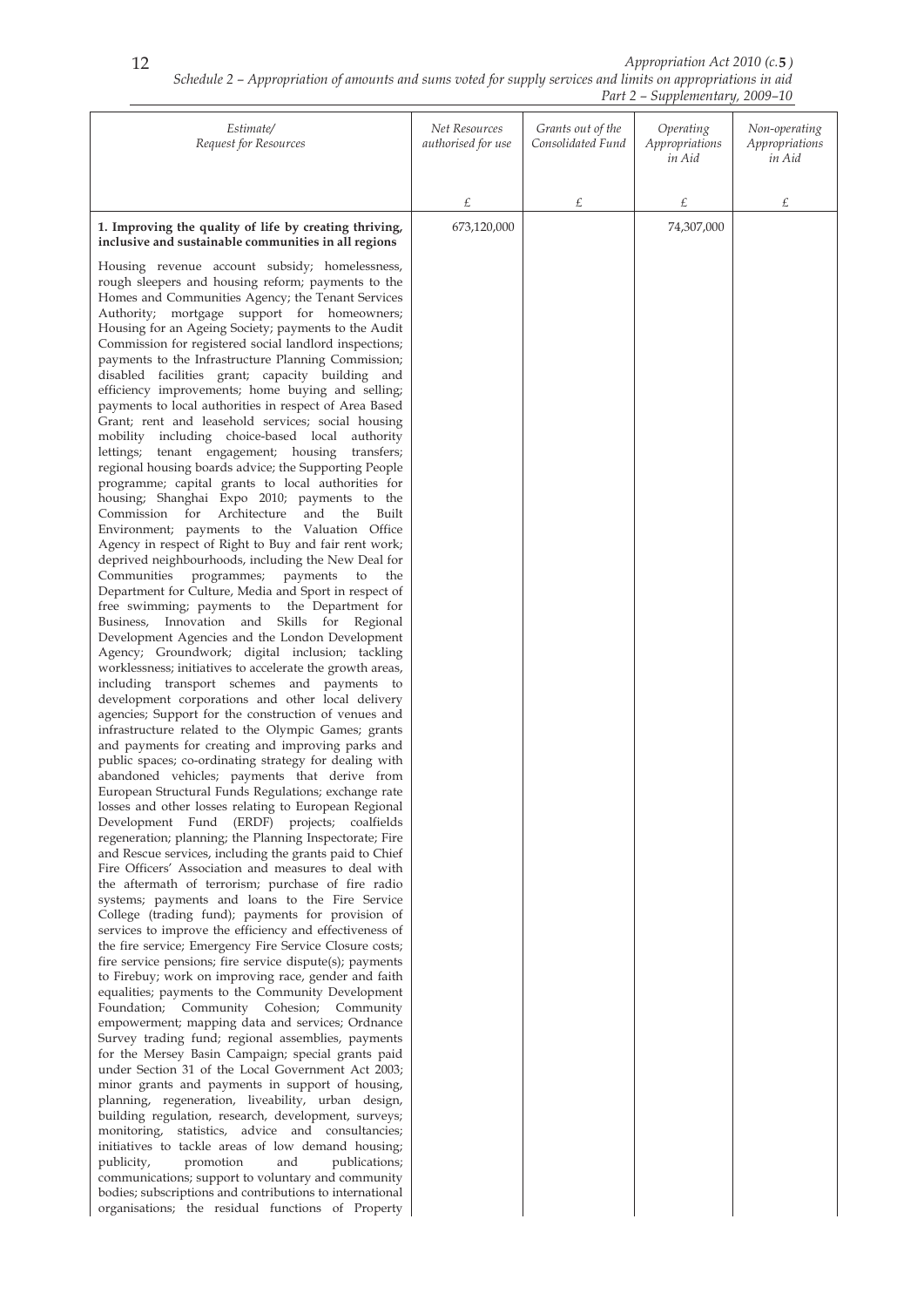| Estimate/<br>Request for Resources                                                                                                                                                                                                                                                                                                                                                                                                                                                                                                                                                                                                                                                                                                                                                                                                                                                                                                                                                                                                                                                                                                                                                                                                                                                                                                                                                                                                                                                                                                                                                                                  | Net Resources<br>authorised for use | Grants out of the<br>Consolidated Fund | Operating<br>Appropriations<br>in Aid | Non-operating<br>Appropriations<br>in Aid |
|---------------------------------------------------------------------------------------------------------------------------------------------------------------------------------------------------------------------------------------------------------------------------------------------------------------------------------------------------------------------------------------------------------------------------------------------------------------------------------------------------------------------------------------------------------------------------------------------------------------------------------------------------------------------------------------------------------------------------------------------------------------------------------------------------------------------------------------------------------------------------------------------------------------------------------------------------------------------------------------------------------------------------------------------------------------------------------------------------------------------------------------------------------------------------------------------------------------------------------------------------------------------------------------------------------------------------------------------------------------------------------------------------------------------------------------------------------------------------------------------------------------------------------------------------------------------------------------------------------------------|-------------------------------------|----------------------------------------|---------------------------------------|-------------------------------------------|
|                                                                                                                                                                                                                                                                                                                                                                                                                                                                                                                                                                                                                                                                                                                                                                                                                                                                                                                                                                                                                                                                                                                                                                                                                                                                                                                                                                                                                                                                                                                                                                                                                     | £                                   | £                                      | £                                     | £                                         |
| Services Agency (PSA); payments and loans in<br>connection with the Queen Elizabeth II Conference<br>Centre Agency trading fund; the administration and<br>operation of the department including the Government<br>Offices; the purchase, acquisition, hire, lease and rent<br>of land, buildings, plant, equipment, machinery,<br>vehicles and capital assets; housing statistics, special<br>payments; and associated non-cash items.                                                                                                                                                                                                                                                                                                                                                                                                                                                                                                                                                                                                                                                                                                                                                                                                                                                                                                                                                                                                                                                                                                                                                                             |                                     |                                        |                                       |                                           |
| 2. Providing for effective devolved decision making<br>within a national framework                                                                                                                                                                                                                                                                                                                                                                                                                                                                                                                                                                                                                                                                                                                                                                                                                                                                                                                                                                                                                                                                                                                                                                                                                                                                                                                                                                                                                                                                                                                                  | 90,035,000                          |                                        | 13,700,000                            |                                           |
| Payments to the Valuation Office Agency for rating<br>and valuation services; payments to the Audit<br>Commission for Comprehensive Area Assessments<br>and other inspections; revenue support grant and<br>redistributed non-domestic rates to receiving<br>authorities in England; repayments of excess<br>contributions made by local authorities in respect of<br>non-domestic rates in 2008-09 and previous years;<br>preparation for the Greater London Authority and<br>related bodies; Greater London Authority (GLA)<br>general grant and pension payments; intervention<br>action and capacity building in local authorities; Local<br>Area Agreement Reward Grant payments; grants paid<br>under section 31 and 36 of the Local Government Act<br>2003; emergency financial assistance to local<br>authorities; payments to bodies specified by the<br>Secretary of State under section 78 of the Local<br>Government Finance Act 1988, as amended; mapping<br>and other costs associated with local government<br>reviews and revisions to administrative and electoral<br>boundaries following Parish and Electoral Commission<br>reviews; grant in aid to the Standards Board for<br>England; the Valuation Tribunal Service and to the<br>Commission for Local Administration in England;<br>payments in respect of the capital element of contracts<br>let under the private finance initiative; research,<br>development, surveys, monitoring, statistics, advice<br>consultancies;<br>publicity,<br>promotion<br>and<br>and<br>publications; special payments; and associated non-<br>cash items. |                                     |                                        |                                       |                                           |
| DEPARTMENT FOR BUSINESS, INNOVATION<br><b>AND SKILLS</b><br>[3]                                                                                                                                                                                                                                                                                                                                                                                                                                                                                                                                                                                                                                                                                                                                                                                                                                                                                                                                                                                                                                                                                                                                                                                                                                                                                                                                                                                                                                                                                                                                                     |                                     | 23,537,880,000<br>[4]                  |                                       | 1,220,166,000<br>[5]                      |
| 1. To help ensure business success in an increasingly<br>competitive world                                                                                                                                                                                                                                                                                                                                                                                                                                                                                                                                                                                                                                                                                                                                                                                                                                                                                                                                                                                                                                                                                                                                                                                                                                                                                                                                                                                                                                                                                                                                          | 708,876,000<br>[6]                  |                                        | $-40,905,000*$<br>[7]                 |                                           |
| Promotion of enterprise, innovation and increased<br>productivity delivered through market solutions<br>designed to meet market imperfections identified<br>within the portfolios of innovation, international trade<br>and investment, regional investment, enterprise for<br>small firms and people & skills; support for business,<br>including support for specific industries, small<br>businesses, regional programmes and programmes to<br>promote research and development, innovation and<br>standards, best practice and sustainable development;<br>promotion of strong, fair and competitive markets at<br>home and abroad including developing fair and<br>effective legal and regulatory frameworks and                                                                                                                                                                                                                                                                                                                                                                                                                                                                                                                                                                                                                                                                                                                                                                                                                                                                                               |                                     |                                        |                                       |                                           |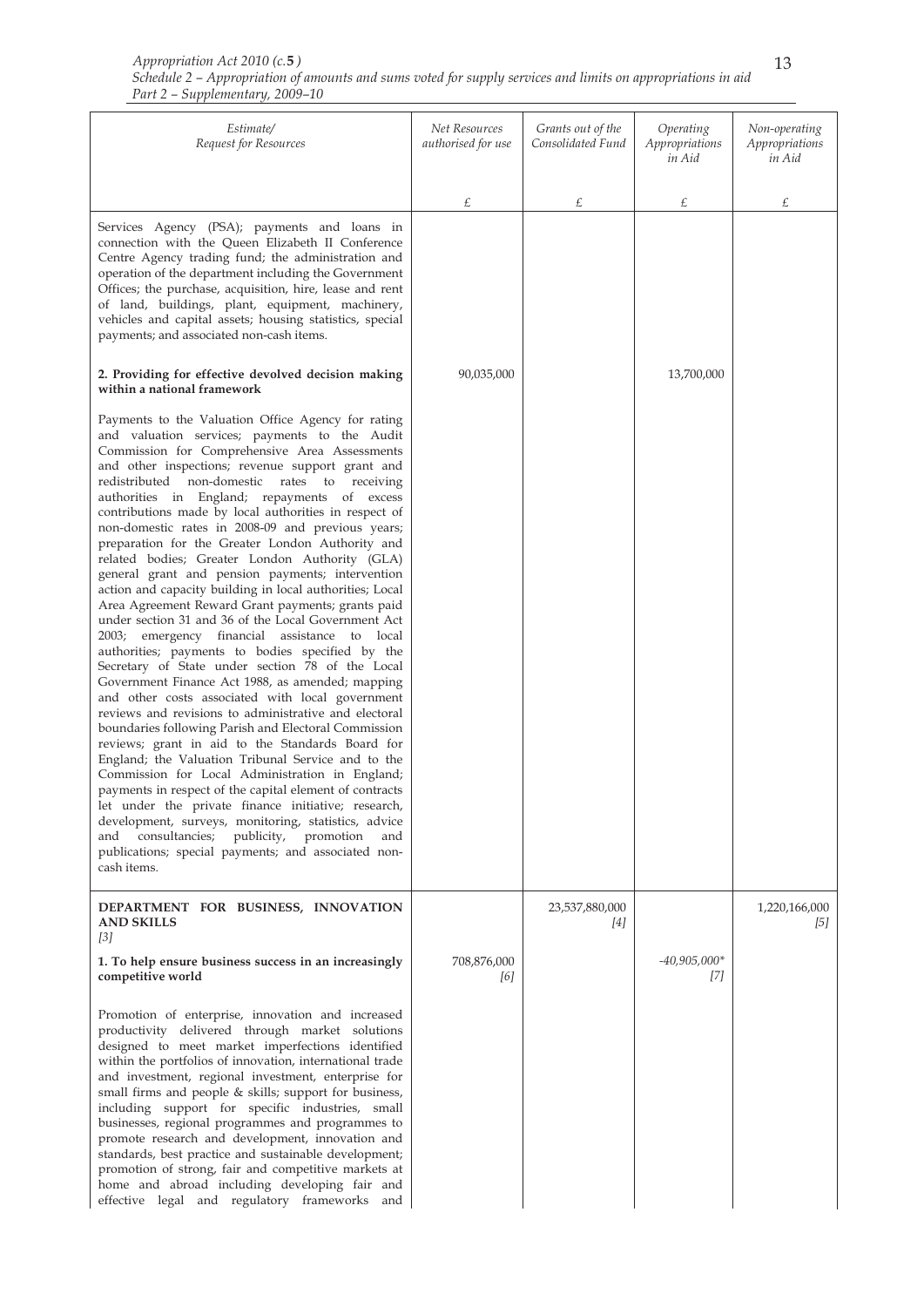|                                                                                                                                                                                                                                                                                                                                                                                                                                                                                                                                                                                                                                                                                                                                                                                                                                                                                                                                                                                                                                                                                                                                                                                                                                                                                                                                                                                                                                                                                                                                                                                                                                                                                                                                                                                                                                                                                                                                                                                                                                                                                                                              |                                     | $1$ ul $2$                             | $\omega$ <i>uppicmichumy, <math>\omega</math>000</i> 10 |                                           |
|------------------------------------------------------------------------------------------------------------------------------------------------------------------------------------------------------------------------------------------------------------------------------------------------------------------------------------------------------------------------------------------------------------------------------------------------------------------------------------------------------------------------------------------------------------------------------------------------------------------------------------------------------------------------------------------------------------------------------------------------------------------------------------------------------------------------------------------------------------------------------------------------------------------------------------------------------------------------------------------------------------------------------------------------------------------------------------------------------------------------------------------------------------------------------------------------------------------------------------------------------------------------------------------------------------------------------------------------------------------------------------------------------------------------------------------------------------------------------------------------------------------------------------------------------------------------------------------------------------------------------------------------------------------------------------------------------------------------------------------------------------------------------------------------------------------------------------------------------------------------------------------------------------------------------------------------------------------------------------------------------------------------------------------------------------------------------------------------------------------------------|-------------------------------------|----------------------------------------|---------------------------------------------------------|-------------------------------------------|
| Estimate/<br>Request for Resources                                                                                                                                                                                                                                                                                                                                                                                                                                                                                                                                                                                                                                                                                                                                                                                                                                                                                                                                                                                                                                                                                                                                                                                                                                                                                                                                                                                                                                                                                                                                                                                                                                                                                                                                                                                                                                                                                                                                                                                                                                                                                           | Net Resources<br>authorised for use | Grants out of the<br>Consolidated Fund | Operating<br>Appropriations<br>in Aid                   | Non-operating<br>Appropriations<br>in Aid |
|                                                                                                                                                                                                                                                                                                                                                                                                                                                                                                                                                                                                                                                                                                                                                                                                                                                                                                                                                                                                                                                                                                                                                                                                                                                                                                                                                                                                                                                                                                                                                                                                                                                                                                                                                                                                                                                                                                                                                                                                                                                                                                                              | £                                   | £                                      | £                                                       | £                                         |
| delivering regulatory reform, measures to combat<br>international bribery and corruption, measures to<br>protect investors, measures to promote the interests of<br>support for employment relations<br>consumers,<br>programmes and measures to promote a skilled and<br>flexible labour market; the efficient management and<br>discharge of liabilities falling to the Department,<br>including<br>nuclear<br>waste<br>management<br>and<br>decommissioning and liabilities in respect of former<br>shipbuilding industry employees; provision of<br>repayable credit facilities for Royal Mail; exchange risk<br>and other guarantee losses; subscriptions<br>to<br>and fulfilment<br>international<br>organisations<br>of<br>international treaty obligations; payments to other<br>departments and the Devolved<br>Government<br>Administrations in relation to programmes supporting<br>BIS objectives; support for Government Offices; grants<br>and grants-in-aid to organisations promoting BIS<br>objectives, including Non-Departmental Public Bodies;<br>financial assistance to public corporations and trading<br>funds including Ofcom; managing the Government's<br>shareholder interest in the portfolio of commercial<br>businesses wholly or partly owned by Government;<br>funding of the Department's executive agencies;<br>issuing budgets and making payments to Regional<br>Development Agencies, to which other Government<br>departments will contribute by supplying resources<br>which BIS will appropriate in aid; payments to local<br>authorities in respect of Local Area Agreements and<br>responsibilities;<br>miscellaneous<br>New<br>Burdens<br>programmes, including payments in respect of claims<br>for the restitution of property of victims of Nazi<br>compensation for<br>distant water<br>persecution,<br>trawlermen and assistance to redundant steelworkers;<br>Departmental administration costs and a share of the<br>administration costs of UK Trade and Investment;<br>payments towards the expenses of the Office of<br>Manpower Economics; associated non-cash items. |                                     |                                        |                                                         |                                           |
| 2. Increasing Scientific excellence in the UK and<br>maximising its contribution to society<br>Research Councils; the Royal Society; the Royal<br>Academy of Engineering; the British Academy,<br>Research Base initiatives; the Research Capital<br>Investment Fund; promotion of Science in Society;<br>Knowledge Transfer initiatives including the Higher<br>Education Innovation Fund and Public Sector Research<br>Establishments grants; contributions to the Science and<br>Innovation Network initiative including payments to<br>the Foreign and Commonwealth Office; fees payable<br>under the Animals (Scientific Procedures) Act 1986;<br>Research Council pensions; associated non-cash costs<br>of the above programmes.                                                                                                                                                                                                                                                                                                                                                                                                                                                                                                                                                                                                                                                                                                                                                                                                                                                                                                                                                                                                                                                                                                                                                                                                                                                                                                                                                                                      | 3,729,917,000<br>[8]                |                                        | 2,900,000<br>[9]                                        |                                           |
| 3. To help build a competitive economy by creating<br>opportunities for everyone to develop their learning<br>and skills<br>Further, higher and other education provision and<br>initiatives for young people and adults; research and<br>related initiatives at institutions delivering higher                                                                                                                                                                                                                                                                                                                                                                                                                                                                                                                                                                                                                                                                                                                                                                                                                                                                                                                                                                                                                                                                                                                                                                                                                                                                                                                                                                                                                                                                                                                                                                                                                                                                                                                                                                                                                              | 16,559,109,000<br>[10]              |                                        | 8,222,589,000<br>$[11]$                                 |                                           |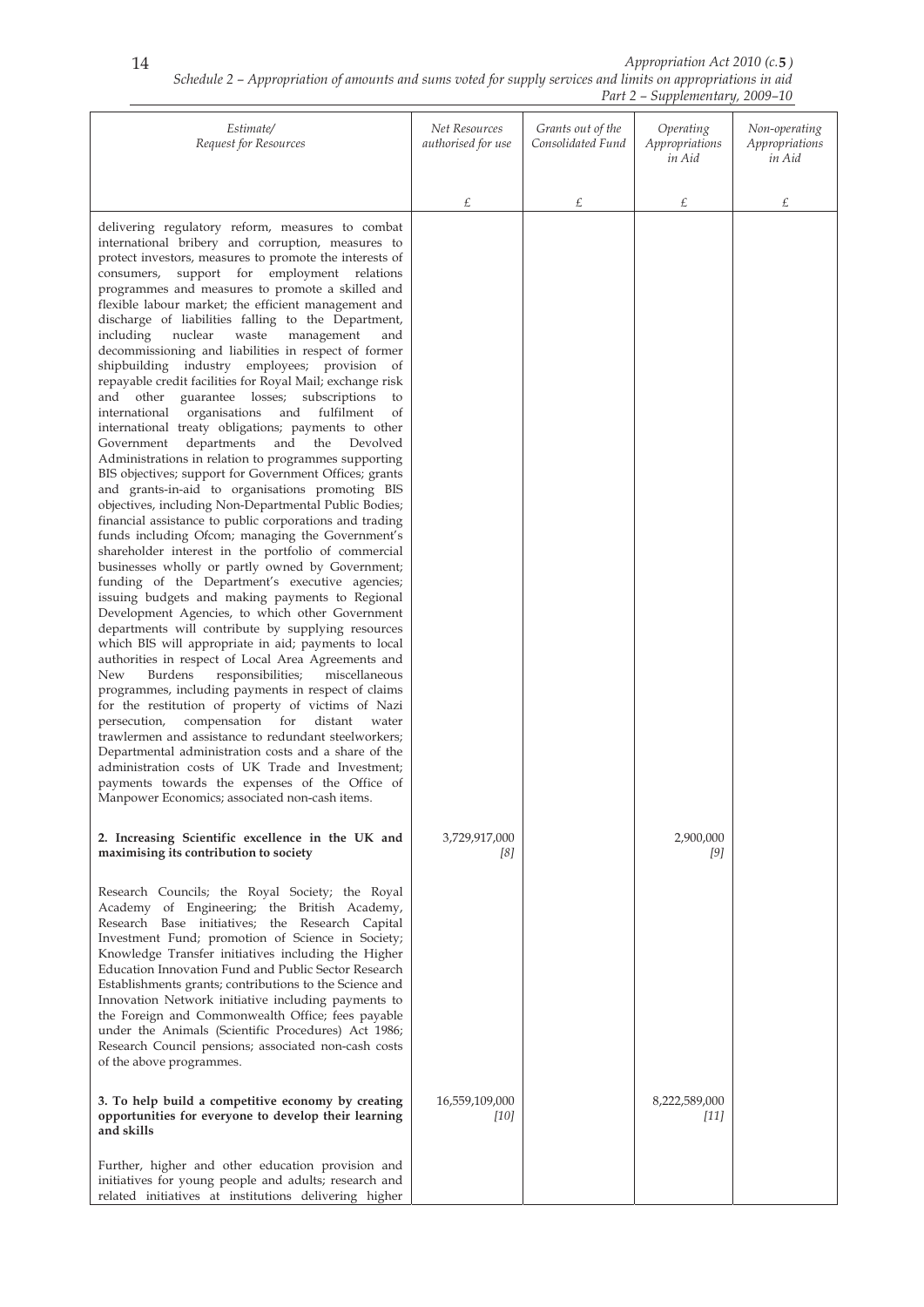| Appropriation Act 2010 (c.5)                                                                                 |  |
|--------------------------------------------------------------------------------------------------------------|--|
| Schedule 2 – Appropriation of amounts and sums voted for supply services and limits on appropriations in aid |  |
| Part 2 – Supplementary, 2009–10                                                                              |  |

| Estimate/<br>Request for Resources                                                                                                                                                                                                                                                                                                                                                                                                                                                                                                                                                                                                                                                                                                                                                                                                                                                                                                                                                                                                                                                                                                                                                                                                                                                                                                                                                                                                                                                                                                                                                                                                                                                                                                                                                                                                                                                                                                                                                                                                                                                                                            | Net Resources<br>authorised for use | Grants out of the<br>Consolidated Fund | Operating<br>Appropriations<br>in Aid | Non-operating<br>Appropriations<br>in Aid |
|-------------------------------------------------------------------------------------------------------------------------------------------------------------------------------------------------------------------------------------------------------------------------------------------------------------------------------------------------------------------------------------------------------------------------------------------------------------------------------------------------------------------------------------------------------------------------------------------------------------------------------------------------------------------------------------------------------------------------------------------------------------------------------------------------------------------------------------------------------------------------------------------------------------------------------------------------------------------------------------------------------------------------------------------------------------------------------------------------------------------------------------------------------------------------------------------------------------------------------------------------------------------------------------------------------------------------------------------------------------------------------------------------------------------------------------------------------------------------------------------------------------------------------------------------------------------------------------------------------------------------------------------------------------------------------------------------------------------------------------------------------------------------------------------------------------------------------------------------------------------------------------------------------------------------------------------------------------------------------------------------------------------------------------------------------------------------------------------------------------------------------|-------------------------------------|----------------------------------------|---------------------------------------|-------------------------------------------|
|                                                                                                                                                                                                                                                                                                                                                                                                                                                                                                                                                                                                                                                                                                                                                                                                                                                                                                                                                                                                                                                                                                                                                                                                                                                                                                                                                                                                                                                                                                                                                                                                                                                                                                                                                                                                                                                                                                                                                                                                                                                                                                                               | £                                   | £                                      | £                                     | £                                         |
| education, training, skills, enterprise, assessment and<br>advice and guidance provision for young people,<br>adults and employers and related initiatives; financial<br>and other support for students and trainees, including<br>grants, allowances, access funds, loans and their<br>repayment; the resource consequences of loans to<br>students; support for students through Local<br>Authorities; the cost of sales of the student loan debt;<br>reimbursement of fees for qualifying European Union<br>students; post graduate awards; mandatory student<br>awards; education maintenance allowances and<br>childcare and transport support; loans and residual<br>costs of the winding up of the Training and Enterprise<br>Councils (TECs); the distribution of residual TEC assets<br>returned to the Secretary of State under the terms of<br>the TEC licence; investments and loans to support PFI;<br>initiatives and programmes supported by the<br>European Union; international programmes including<br>payments to the Department for Work and Pensions<br>for the UK subscription to the International Labour<br>Organisation and other international programmes;<br>initiatives to support, improve and promote education,<br>training, skills and student and trainee support;<br>payments to other Government departments and the<br>devolved administrations in relation to programmes<br>supporting BIS objectives, including grant in aid to<br>Non-Departmental Public Bodies; departmental and<br>others' costs of administering the above, including<br>payments to the Department for Children, Schools and<br>Families; income relating to the above and associated<br>non-cash items. Expenditure covers payments, grants<br>and loans to organisations in the public, private and<br>other sectors, including employers, community,<br>voluntary and business support organisations, to<br>individuals and other government departments.<br>Expenditure relates primarily to England, but in some<br>cases includes supporting activities in other parts of<br>the United Kingdom and abroad. |                                     |                                        |                                       |                                           |
| <b>DEPARTMENT</b><br><b>FOR</b><br><b>INNOVATION,</b><br>UNIVERSITIES AND SKILLS                                                                                                                                                                                                                                                                                                                                                                                                                                                                                                                                                                                                                                                                                                                                                                                                                                                                                                                                                                                                                                                                                                                                                                                                                                                                                                                                                                                                                                                                                                                                                                                                                                                                                                                                                                                                                                                                                                                                                                                                                                              |                                     | $-22,056,816,000*$<br>$[12]$           |                                       | $-1,324,226,000*$<br>[13]                 |
| 1. To help build a competitive economy by: creating<br>opportunities for everyone to develop their learning<br>and skills and creating excellence in science, research<br>and innovation.<br>Further, higher and other education provision and<br>initiatives for young people and adults; research and<br>related initiatives at institutions delivering higher<br>education; training, skills, enterprise, assessment and<br>advice and guidance provision for young people,<br>adults and employers and related initiatives; financial<br>and other support for students and trainees, including<br>grants, allowances, access funds, loans and their<br>repayment, the resource consequences of loans to<br>students, support for students through Local<br>Authorities; the cost of sales of the student loan debt,<br>reimbursement of fees for qualifying European<br>Community students,<br>graduate<br>awards,<br>post<br>mandatory student awards, education maintenance<br>allowances and childcare and transport support; loans<br>and residual costs of the winding up of the Training<br>and Enterprise Councils (TECs); the distribution of                                                                                                                                                                                                                                                                                                                                                                                                                                                                                                                                                                                                                                                                                                                                                                                                                                                                                                                                                                    | $-15,871,729,000*$<br>[14]          |                                        | $-8,520,752,000*$<br>$[15]$           |                                           |
| residual TEC assets, returned to the Secretary of State                                                                                                                                                                                                                                                                                                                                                                                                                                                                                                                                                                                                                                                                                                                                                                                                                                                                                                                                                                                                                                                                                                                                                                                                                                                                                                                                                                                                                                                                                                                                                                                                                                                                                                                                                                                                                                                                                                                                                                                                                                                                       |                                     |                                        |                                       |                                           |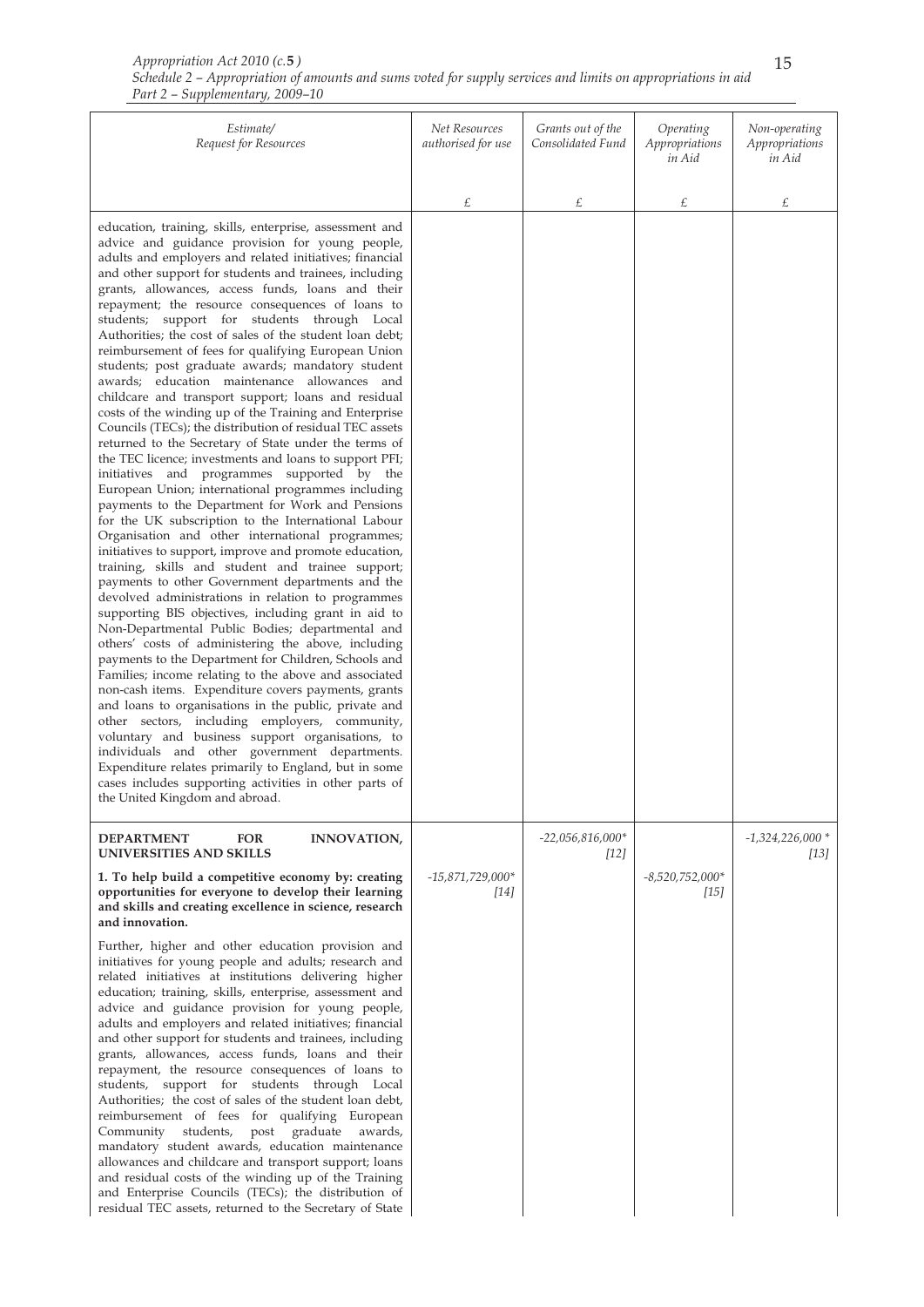*Schedule 2 – Appropriation of amounts and sums voted for supply services and limits on appropriations in aid Part 2 – Supplementary, 2009–10 Appropriation Act 2010 (c.* **5** *)*

| Estimate/<br>Request for Resources                                                                                                                                                                                                                                                                                                                                                                                                                                                                                                                                                                                                                                                                                                                                                                                                                                                                                                                                                                                                                                                                                                                                                                                                                                                                                                                                                                                                                                                                                                                                                                                                                                                                                                                                                                                                                                                                                                                                                                                                                                                                                                                                                                                                                                                                                                                                                                                                                                                                                                                                                      | Net Resources<br>authorised for use | Grants out of the<br>Consolidated Fund | Operating<br>Appropriations<br>in Aid | Non-operating<br>Appropriations<br>in Aid |
|-----------------------------------------------------------------------------------------------------------------------------------------------------------------------------------------------------------------------------------------------------------------------------------------------------------------------------------------------------------------------------------------------------------------------------------------------------------------------------------------------------------------------------------------------------------------------------------------------------------------------------------------------------------------------------------------------------------------------------------------------------------------------------------------------------------------------------------------------------------------------------------------------------------------------------------------------------------------------------------------------------------------------------------------------------------------------------------------------------------------------------------------------------------------------------------------------------------------------------------------------------------------------------------------------------------------------------------------------------------------------------------------------------------------------------------------------------------------------------------------------------------------------------------------------------------------------------------------------------------------------------------------------------------------------------------------------------------------------------------------------------------------------------------------------------------------------------------------------------------------------------------------------------------------------------------------------------------------------------------------------------------------------------------------------------------------------------------------------------------------------------------------------------------------------------------------------------------------------------------------------------------------------------------------------------------------------------------------------------------------------------------------------------------------------------------------------------------------------------------------------------------------------------------------------------------------------------------------|-------------------------------------|----------------------------------------|---------------------------------------|-------------------------------------------|
|                                                                                                                                                                                                                                                                                                                                                                                                                                                                                                                                                                                                                                                                                                                                                                                                                                                                                                                                                                                                                                                                                                                                                                                                                                                                                                                                                                                                                                                                                                                                                                                                                                                                                                                                                                                                                                                                                                                                                                                                                                                                                                                                                                                                                                                                                                                                                                                                                                                                                                                                                                                         | £                                   | £                                      | £                                     | £                                         |
| under the terms of the TEC licence; investments and<br>loans to support PFI; initiatives and programmes<br>supported by the European Union; international<br>programmes, including payments to the Department<br>for Work and Pensions for the UK subscription to the<br>Organisation<br>and<br>International Labour<br>other<br>international programmes; initiatives to support,<br>improve and promote education, training, skills and<br>student and trainee support; payments to the<br>Department for Business, Innovation and Skills in<br>connection with the Regional Development Agencies<br>and the London Development Agency; grants in aid<br>and funding for the Higher Education Funding<br>Council for England; the Learning and Skills Council,<br>Investors in People UK, the Student Loans Company,<br>Office for Fair Access, the Quality Improvement<br>Agency, the Learning and Skills Improvement Service,<br>Skills Development Agency, the<br>Sector<br>UK<br>Commission for Employment and Skills,<br>the<br>Technology Strategy Board, innovation and standards,<br>the Design Council and the British Standards Institute;<br>activities of the new funding agencies for young<br>people and adult provision; funding for the<br>Construction Industry Training Board, Engineering<br>Construction Industry Training Board and Film<br>Industry Training Board; UK Intellectual Property<br>Office; National Endowment for Science, Technology<br>and the Arts; National Weights and Measures<br>including the National Measurement Office; UK<br>Accreditation Service; Information and publicity<br>initiatives and services; departmental and others' costs<br>of administering the above, including payments to the<br>Department for Children, Schools and Families; and<br>income relating to the above. Expenditure covers cash,<br>near-cash, capital and non-cash items. Expenditure<br>covers payments, grants and loans to organisations in<br>the public, private and other sectors, including<br>employers, community, voluntary and business<br>support organisations, to individuals and other<br>government<br>departments.<br>Expenditure<br>relates<br>primarily to England, but in some cases includes<br>supporting activities in other parts of the United<br>Kingdom and abroad.<br>2. Increasing Scientific excellence in the UK and<br>maximising its contribution to society<br>Research Councils; the Royal Society; the Royal<br>Academy of Engineering; the British Academy;<br>Research Base Initiatives; the Science Research | $-3,584,149,000*$<br>[16]           |                                        | $-1,000,000^{*}$<br>$[17]$            |                                           |
| Investment Fund; the Research Capital Investment<br>Fund; promotion of Science in Society; Knowledge<br>Transfer initiatives including the Higher Education<br>Innovation Fund and Public Sector Research<br>Establishments grants; fees payable under the Animals<br>(Scientific Procedures) Act 1986; Research Council<br>pensions; capital and administration costs of the<br>Research Base Group and Government Office for<br>Science; and associated non-cash items.                                                                                                                                                                                                                                                                                                                                                                                                                                                                                                                                                                                                                                                                                                                                                                                                                                                                                                                                                                                                                                                                                                                                                                                                                                                                                                                                                                                                                                                                                                                                                                                                                                                                                                                                                                                                                                                                                                                                                                                                                                                                                                               |                                     |                                        |                                       |                                           |
| <b>UK TRADE &amp; INVESTMENT</b>                                                                                                                                                                                                                                                                                                                                                                                                                                                                                                                                                                                                                                                                                                                                                                                                                                                                                                                                                                                                                                                                                                                                                                                                                                                                                                                                                                                                                                                                                                                                                                                                                                                                                                                                                                                                                                                                                                                                                                                                                                                                                                                                                                                                                                                                                                                                                                                                                                                                                                                                                        |                                     | 4,174,000                              |                                       | $\boldsymbol{0}$                          |
|                                                                                                                                                                                                                                                                                                                                                                                                                                                                                                                                                                                                                                                                                                                                                                                                                                                                                                                                                                                                                                                                                                                                                                                                                                                                                                                                                                                                                                                                                                                                                                                                                                                                                                                                                                                                                                                                                                                                                                                                                                                                                                                                                                                                                                                                                                                                                                                                                                                                                                                                                                                         |                                     |                                        |                                       |                                           |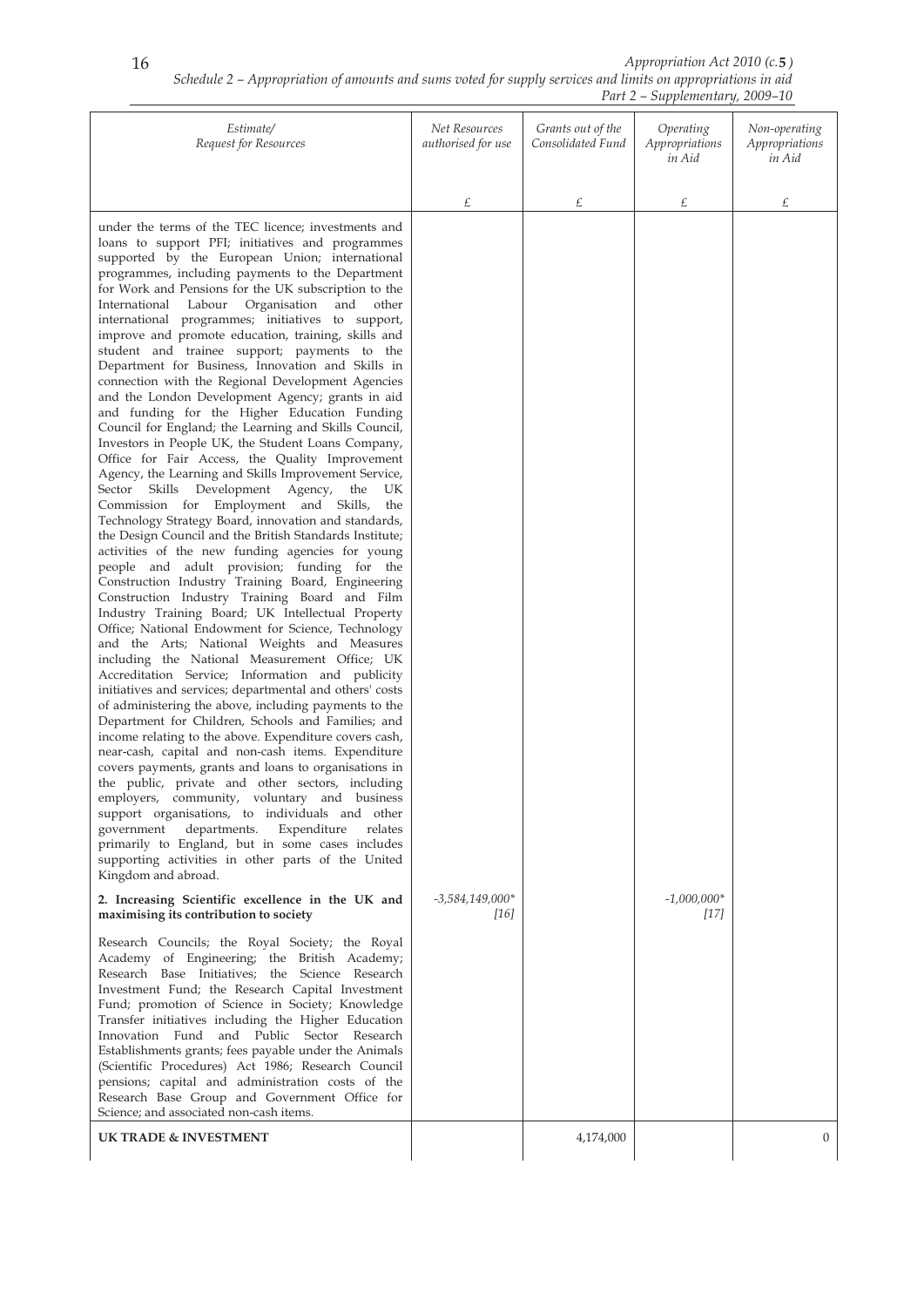| Estimate/<br>Request for Resources                                                                                                                                                                                                                                                                                                                                                                                                                                                                                                                                                                                                                                                                                                               | Net Resources<br>authorised for use | Grants out of the<br>Consolidated Fund | Operating<br>Appropriations<br>in Aid | Non-operating<br>Appropriations<br>in Aid |
|--------------------------------------------------------------------------------------------------------------------------------------------------------------------------------------------------------------------------------------------------------------------------------------------------------------------------------------------------------------------------------------------------------------------------------------------------------------------------------------------------------------------------------------------------------------------------------------------------------------------------------------------------------------------------------------------------------------------------------------------------|-------------------------------------|----------------------------------------|---------------------------------------|-------------------------------------------|
|                                                                                                                                                                                                                                                                                                                                                                                                                                                                                                                                                                                                                                                                                                                                                  | £                                   | £                                      | £                                     | £                                         |
| 1. To enhance the competiveness of companies in the<br>UK through overseas trade and investments; and<br>attract a continuing high level of quality foreign<br>direct investment                                                                                                                                                                                                                                                                                                                                                                                                                                                                                                                                                                 | 1,000                               |                                        | 1,194,000                             |                                           |
| Trade development and promotion and inward<br>investment, including grants to the Regional<br>Development Agencies (RDAs), associated capital and<br>other related expenditure and associated non-cash<br>items.                                                                                                                                                                                                                                                                                                                                                                                                                                                                                                                                 |                                     |                                        |                                       |                                           |
| <b>EXPORT CREDITS GUARANTEE DEPARTMENT</b>                                                                                                                                                                                                                                                                                                                                                                                                                                                                                                                                                                                                                                                                                                       |                                     | 2,000                                  |                                       | 5,000,000                                 |
| 1. To provide export finance assistance through<br>interest support to benefit the UK economy by<br>facilitating exports                                                                                                                                                                                                                                                                                                                                                                                                                                                                                                                                                                                                                         | 1,000                               |                                        | $-1,000*$                             |                                           |
| Interest support to banks and other lenders of export<br>finance and the funding of the refinancing programme,<br>and on associated non-cash items.                                                                                                                                                                                                                                                                                                                                                                                                                                                                                                                                                                                              |                                     |                                        |                                       |                                           |
| 2. To provide export credit guarantees and<br>investment insurance to benefit the UK economy by<br>facilitating exports                                                                                                                                                                                                                                                                                                                                                                                                                                                                                                                                                                                                                          | 1,000                               |                                        | 0                                     |                                           |
| Export credit guarantees given in the national interest<br>or to render economic assistance to overseas countries,<br>overseas investment insurance, residual commitments<br>under discontinued facilities, the cost escalation<br>scheme subvention for the active management of the<br>portfolio; provision of advice and services, relating to<br>credit guarantees and insurance, to other government<br>departments, and on associated non-cash items.                                                                                                                                                                                                                                                                                      |                                     |                                        |                                       |                                           |
| <b>OFFICE OF FAIR TRADING</b>                                                                                                                                                                                                                                                                                                                                                                                                                                                                                                                                                                                                                                                                                                                    |                                     | 451,000                                |                                       | 0                                         |
| 1. Advancing and safeguarding the economic<br>interests of UK consumers                                                                                                                                                                                                                                                                                                                                                                                                                                                                                                                                                                                                                                                                          | 1,000                               |                                        | 3,000,000                             |                                           |
| Administrative and operational costs and associated<br>non-cash items.                                                                                                                                                                                                                                                                                                                                                                                                                                                                                                                                                                                                                                                                           |                                     |                                        |                                       |                                           |
| <b>HOME OFFICE</b>                                                                                                                                                                                                                                                                                                                                                                                                                                                                                                                                                                                                                                                                                                                               |                                     | 685,506,000<br>$[18]$                  |                                       | 4,387,000<br>$[19]$                       |
| 1. Working together to protect the public                                                                                                                                                                                                                                                                                                                                                                                                                                                                                                                                                                                                                                                                                                        | 640,075,000<br>[20]                 |                                        | 183,778,000                           |                                           |
| Police; set-up costs, loans and investments in the<br>Forensic Science Service; registration of forensic<br>practitioners; emergency planning; the prevention and<br>treatment of drug abuse; crime reduction and<br>prevention; regulation of the private security industry;<br>criminal justice planning system and other services<br>related to crime; identity cards; identity management;<br>counter-terrorism<br>and<br>intelligence;<br>control<br>of<br>immigration and nationality; passports; work permits;<br>support for asylum seekers, refugees (including the<br>provision of loans) and VCS refugee organisations;<br>firearms compensation and related matters; claims by<br>local authorities for the Kosovan evacuees special |                                     |                                        |                                       |                                           |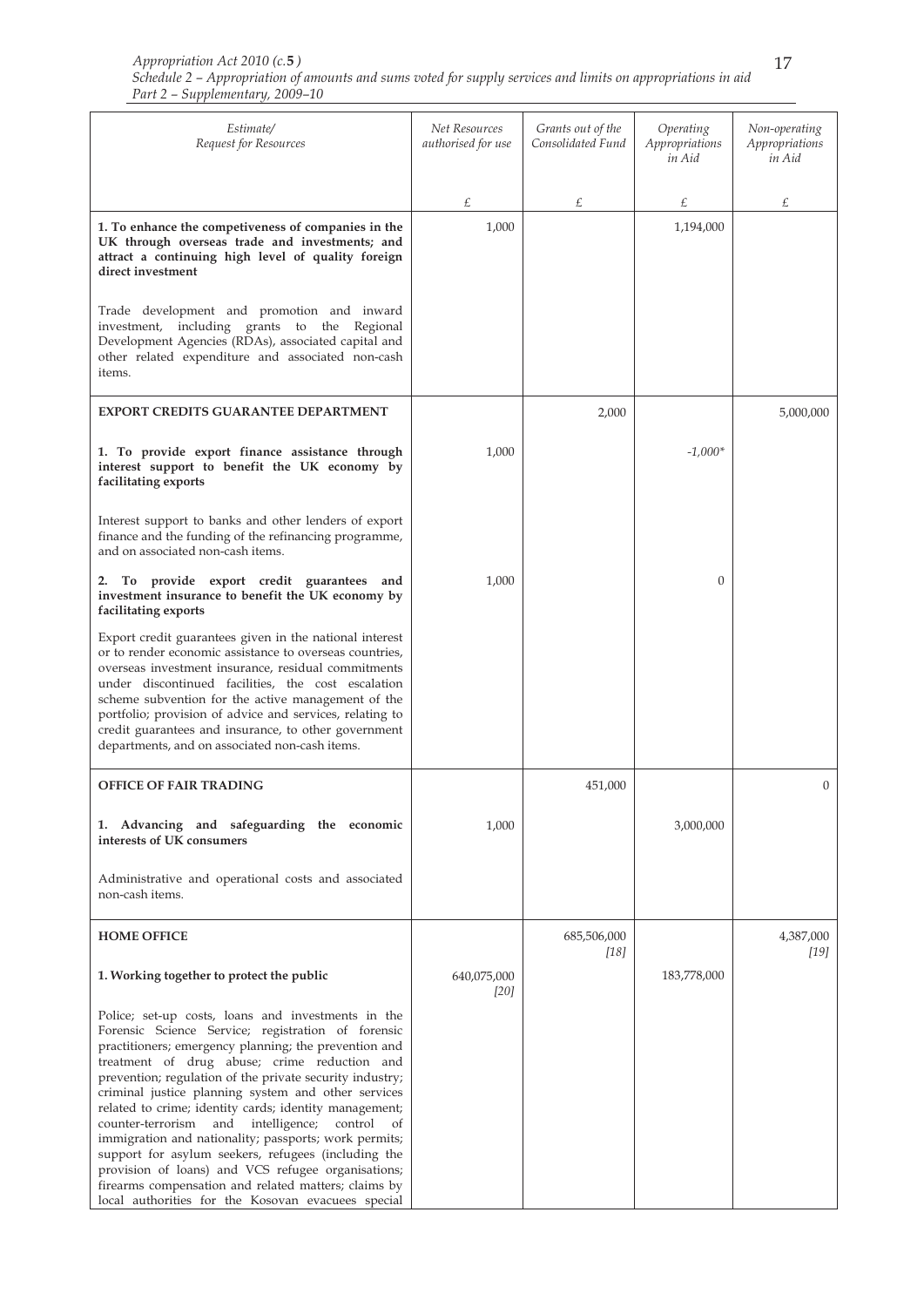| Estimate/<br>Request for Resources                                                                                                                                                                                                                                                                                                                                                                                                                                                                                                                                                                                                                                                                                                                                                                                                                                                                                                                                                                                                                                                                                                                                                                                                                                                                                                                                                                                                                                                                                                                                                                                                                                                                                                                                                                                                                                                                                                                                                                                                                                                                                                                                                                                                                                                                                                                                                                                                                                                                    | Net Resources<br>authorised for use | Grants out of the<br>Consolidated Fund | Operating<br>Appropriations<br>in Aid | Non-operating<br>Appropriations<br>in Aid |
|-------------------------------------------------------------------------------------------------------------------------------------------------------------------------------------------------------------------------------------------------------------------------------------------------------------------------------------------------------------------------------------------------------------------------------------------------------------------------------------------------------------------------------------------------------------------------------------------------------------------------------------------------------------------------------------------------------------------------------------------------------------------------------------------------------------------------------------------------------------------------------------------------------------------------------------------------------------------------------------------------------------------------------------------------------------------------------------------------------------------------------------------------------------------------------------------------------------------------------------------------------------------------------------------------------------------------------------------------------------------------------------------------------------------------------------------------------------------------------------------------------------------------------------------------------------------------------------------------------------------------------------------------------------------------------------------------------------------------------------------------------------------------------------------------------------------------------------------------------------------------------------------------------------------------------------------------------------------------------------------------------------------------------------------------------------------------------------------------------------------------------------------------------------------------------------------------------------------------------------------------------------------------------------------------------------------------------------------------------------------------------------------------------------------------------------------------------------------------------------------------------|-------------------------------------|----------------------------------------|---------------------------------------|-------------------------------------------|
|                                                                                                                                                                                                                                                                                                                                                                                                                                                                                                                                                                                                                                                                                                                                                                                                                                                                                                                                                                                                                                                                                                                                                                                                                                                                                                                                                                                                                                                                                                                                                                                                                                                                                                                                                                                                                                                                                                                                                                                                                                                                                                                                                                                                                                                                                                                                                                                                                                                                                                       | £                                   | £                                      | £                                     | £                                         |
| grant; support to local authorities, including Area<br>Based Grants; payments to other Government<br>departments; payments of grant and grant-in-aid to<br>organisations promoting Home Office objectives,<br>(including Non-Departmental Public Bodies); the<br>administration and operation of the department; and<br>associated non-cash items.                                                                                                                                                                                                                                                                                                                                                                                                                                                                                                                                                                                                                                                                                                                                                                                                                                                                                                                                                                                                                                                                                                                                                                                                                                                                                                                                                                                                                                                                                                                                                                                                                                                                                                                                                                                                                                                                                                                                                                                                                                                                                                                                                    |                                     |                                        |                                       |                                           |
| <b>CHARITY COMMISSION</b>                                                                                                                                                                                                                                                                                                                                                                                                                                                                                                                                                                                                                                                                                                                                                                                                                                                                                                                                                                                                                                                                                                                                                                                                                                                                                                                                                                                                                                                                                                                                                                                                                                                                                                                                                                                                                                                                                                                                                                                                                                                                                                                                                                                                                                                                                                                                                                                                                                                                             |                                     | 1,669,000                              |                                       | $\mathbf{0}$                              |
| 1. Giving the public confidence in the integrity of<br>charity                                                                                                                                                                                                                                                                                                                                                                                                                                                                                                                                                                                                                                                                                                                                                                                                                                                                                                                                                                                                                                                                                                                                                                                                                                                                                                                                                                                                                                                                                                                                                                                                                                                                                                                                                                                                                                                                                                                                                                                                                                                                                                                                                                                                                                                                                                                                                                                                                                        | 1,259,000                           |                                        | 1,000,000                             |                                           |
| Administration, capital expenditure and associated<br>non-cash items.                                                                                                                                                                                                                                                                                                                                                                                                                                                                                                                                                                                                                                                                                                                                                                                                                                                                                                                                                                                                                                                                                                                                                                                                                                                                                                                                                                                                                                                                                                                                                                                                                                                                                                                                                                                                                                                                                                                                                                                                                                                                                                                                                                                                                                                                                                                                                                                                                                 |                                     |                                        |                                       |                                           |
| <b>MINISTRY OF JUSTICE</b>                                                                                                                                                                                                                                                                                                                                                                                                                                                                                                                                                                                                                                                                                                                                                                                                                                                                                                                                                                                                                                                                                                                                                                                                                                                                                                                                                                                                                                                                                                                                                                                                                                                                                                                                                                                                                                                                                                                                                                                                                                                                                                                                                                                                                                                                                                                                                                                                                                                                            |                                     | 1,788,827,000                          |                                       | 51,082,000                                |
| 1. To promote the development of a modern, fair, cost<br>effective and efficient system of justice for all                                                                                                                                                                                                                                                                                                                                                                                                                                                                                                                                                                                                                                                                                                                                                                                                                                                                                                                                                                                                                                                                                                                                                                                                                                                                                                                                                                                                                                                                                                                                                                                                                                                                                                                                                                                                                                                                                                                                                                                                                                                                                                                                                                                                                                                                                                                                                                                            | 1,163,544,000                       |                                        | 42,661,000<br>$[21]$                  |                                           |
| HQ and associated offices; administration of the<br>Judicial Pension Scheme; administration of the Office<br>of the Information Commissioner and the Judicial<br>Appointments Commission; Costs of running the<br>Office for Judicial Complaints and the Judicial<br>Appointments and Conduct Ombudsman; costs of<br>running the offices of the Legal Services Ombudsman<br>and the Legal Services Complaints Commissioner;<br>costs of operating the Legal Services Board and the<br>associated Levy; costs<br>associated<br>with<br>the<br>implementation of the Office of Legal Complaints.<br>Costs associated with the implementation of the<br>Independent Parliamentary Standards Authority; HM<br>Courts Service, as formed under the Courts Act 2003<br>including responsibility for the Court of Protection as<br>at 1 April 2009, and associated activities including fine<br>income, netting off and asset recovery incentive<br>scheme; receipts under the victims surcharge, pre-1990<br>loan charges debt payments, Justices Clerks' Societies;<br>Proportionate Dispute Resolution project; Wider<br>Markets Initiatives; Section 31 grants to Local<br>Authorities; the Office of the Public Guardian. The<br>establishment and operation of the Supreme Court as<br>formed under the Constitutional Reform Act 2005.<br>Offices of Court Funds, Official Solicitor and Public<br>Trustee; Legal Aid paid through the Criminal Defence<br>Service and Community Legal Service; administration<br>for the Legal Services Commission. Payment of Grant<br>and grant in aid to organisations promoting Ministry<br>of Justice objectives including NDPBs; administration<br>of central government Tribunals via the Tribunals<br>Service (including Asylum); costs paid from central<br>funds; Costs of running Her Majesty's Inspectorate of<br>Court Administration, The Administrative Justices and<br>Tribunals Council, The Civil Justice Council and the<br>Family Justice Council. Costs in relation to<br>constitutional<br>offices;<br>Council<br>Privy<br>office;<br>reimbursement of Lord Lieutenants' expenses; costs in<br>relation to judicial training and the Judicial Offices for<br>Democracy and constitution,<br>England & Wales.<br>human rights workshops and surveys; promotion of<br>information rights, electoral policy, boundaries and<br>administration, including costs in relation to the policy<br>on the conduct of all National and European elections |                                     |                                        |                                       |                                           |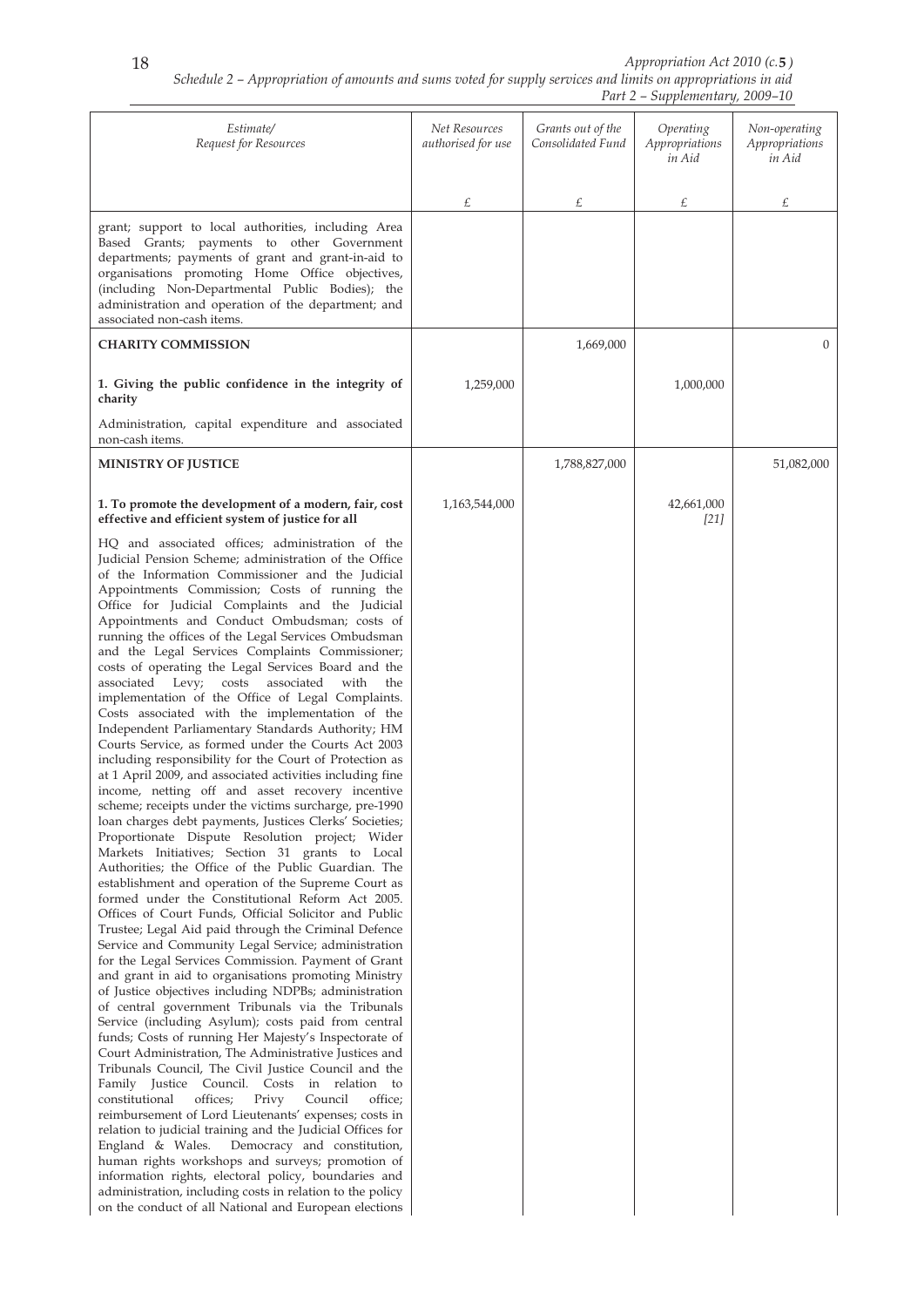| Appropriation Act 2010 (c.5)                                                                                 |  |
|--------------------------------------------------------------------------------------------------------------|--|
| Schedule 2 – Appropriation of amounts and sums voted for supply services and limits on appropriations in aid |  |
| Part 2 – Supplementary, 2009–10                                                                              |  |

| Estimate/<br>Request for Resources                                                                                                                                                                                                                                                                                                                                                                                                                                                                                                                                                                                                                                                                                                                                                                                                                                                                                                                                                                                                                                                                                                                                                                                                                                                                                                                                                                                                                                                                                                                                                                                                                                                                                                                                                                                                                                                                                                                                                                                                                                                                                                                                                                                                                                                                                                                                          | Net Resources<br>authorised for use | Grants out of the<br>Consolidated Fund | Operating<br>Appropriations<br>in Aid | Non-operating<br>Appropriations<br>in Aid |
|-----------------------------------------------------------------------------------------------------------------------------------------------------------------------------------------------------------------------------------------------------------------------------------------------------------------------------------------------------------------------------------------------------------------------------------------------------------------------------------------------------------------------------------------------------------------------------------------------------------------------------------------------------------------------------------------------------------------------------------------------------------------------------------------------------------------------------------------------------------------------------------------------------------------------------------------------------------------------------------------------------------------------------------------------------------------------------------------------------------------------------------------------------------------------------------------------------------------------------------------------------------------------------------------------------------------------------------------------------------------------------------------------------------------------------------------------------------------------------------------------------------------------------------------------------------------------------------------------------------------------------------------------------------------------------------------------------------------------------------------------------------------------------------------------------------------------------------------------------------------------------------------------------------------------------------------------------------------------------------------------------------------------------------------------------------------------------------------------------------------------------------------------------------------------------------------------------------------------------------------------------------------------------------------------------------------------------------------------------------------------------|-------------------------------------|----------------------------------------|---------------------------------------|-------------------------------------------|
|                                                                                                                                                                                                                                                                                                                                                                                                                                                                                                                                                                                                                                                                                                                                                                                                                                                                                                                                                                                                                                                                                                                                                                                                                                                                                                                                                                                                                                                                                                                                                                                                                                                                                                                                                                                                                                                                                                                                                                                                                                                                                                                                                                                                                                                                                                                                                                             | £                                   | £                                      | £                                     | £                                         |
| and referenda in the UK and local elections, referenda<br>in England & Wales (except certain referenda in<br>Wales), payments in relation to the Electoral<br>2006;<br>Administration Act<br>establishment<br>and<br>maintenance of the Co-ordinated On-Line Record of<br>Electors (CORE); funding of electoral pilot schemes;<br>policy on the financing and regulation of political<br>parties; citizen and youth engagement. Parliamentary<br>Boundary Commissions for England & Wales; research<br>settlement/devolution,<br>costs<br>into<br>constitution<br>associated with the 'Governance of Britain' programme<br>of constitutional renewal; conduct of MOJ's European<br>and International business in the justice and home<br>affairs field and the management of the UK's<br>Crown<br>with<br>the<br>Dependencies.<br>relationship<br>Contribution from the Treasury in respect of UK<br>payments to the Hague Conference on Private<br>International Law. Judicial Exchange programmes;<br>sponsorship of the British Institute of International and<br>Comparative Law and bilateral training projects in<br>China; constitutional education programmes within<br>schools. Policy on coroner and cremation services;<br>support to Local Authorities for additional coroner<br>work, payments in relation to the royal inquest,<br>applications for exhumations, cremated repatriated<br>remains and the closing of burial grounds, other legal<br>services; joint initiatives in the Criminal Justice System.<br>Criminal Policy and Programmes including offender<br>management programmes and the National Probation<br>Service, costs of running Her Majesty's Inspectorate of<br>Prisons, costs of running Her Majesty's Inspectorate of<br>Probation, funding for the Prisons & Probation<br>Services Ombudsman. The Prevention and treatment<br>of drug abuse; crime reduction and prevention;<br>Criminal Injuries Compensation, Criminal Cases<br>Commission, counter<br>Review<br>terrorism<br>and<br>intelligence. Payments to local authorities in respect of<br>local<br>area agreements, secure accommodation<br>placements, Prisons, Prison Service College, the Parole<br>Board, Youth Justice Board, grants to 'Prisoners<br>abroad', welfare to work schemes, payments to other<br>government departments and associated non-cash<br>items. |                                     |                                        |                                       |                                           |
| 2. Overseeing the effective operation of the<br>devolution settlement in Scotland and representing<br>the interests of Scotland within the UK Government                                                                                                                                                                                                                                                                                                                                                                                                                                                                                                                                                                                                                                                                                                                                                                                                                                                                                                                                                                                                                                                                                                                                                                                                                                                                                                                                                                                                                                                                                                                                                                                                                                                                                                                                                                                                                                                                                                                                                                                                                                                                                                                                                                                                                    | 858,856,000                         |                                        | 400,000                               |                                           |
| Administration; the Boundary Commission for<br>Scotland; payments of a grant to the Scottish<br>Consolidated Fund; and associated non-cash items.                                                                                                                                                                                                                                                                                                                                                                                                                                                                                                                                                                                                                                                                                                                                                                                                                                                                                                                                                                                                                                                                                                                                                                                                                                                                                                                                                                                                                                                                                                                                                                                                                                                                                                                                                                                                                                                                                                                                                                                                                                                                                                                                                                                                                           |                                     |                                        |                                       |                                           |
| 3. To support the Secretary of State in discharging his<br>role of representing Wales in the UK Government,<br>representing the UK Government in Wales and<br>ensuring the smooth working of the devolution<br>settlement in Wales                                                                                                                                                                                                                                                                                                                                                                                                                                                                                                                                                                                                                                                                                                                                                                                                                                                                                                                                                                                                                                                                                                                                                                                                                                                                                                                                                                                                                                                                                                                                                                                                                                                                                                                                                                                                                                                                                                                                                                                                                                                                                                                                          | 347,975,000                         |                                        | $\overline{0}$                        |                                           |
| Administration; Lord Lieutenants'<br>expenditure;<br>payments of a grant to the Welsh Consolidated Fund;<br>and associated non-cash items.                                                                                                                                                                                                                                                                                                                                                                                                                                                                                                                                                                                                                                                                                                                                                                                                                                                                                                                                                                                                                                                                                                                                                                                                                                                                                                                                                                                                                                                                                                                                                                                                                                                                                                                                                                                                                                                                                                                                                                                                                                                                                                                                                                                                                                  |                                     |                                        |                                       |                                           |
| UNITED KINGDOM SUPREME COURT                                                                                                                                                                                                                                                                                                                                                                                                                                                                                                                                                                                                                                                                                                                                                                                                                                                                                                                                                                                                                                                                                                                                                                                                                                                                                                                                                                                                                                                                                                                                                                                                                                                                                                                                                                                                                                                                                                                                                                                                                                                                                                                                                                                                                                                                                                                                                |                                     | 1,963,000                              |                                       | $\Omega$                                  |
| To<br>the<br>efficient<br>effective<br>1.<br>support<br>and                                                                                                                                                                                                                                                                                                                                                                                                                                                                                                                                                                                                                                                                                                                                                                                                                                                                                                                                                                                                                                                                                                                                                                                                                                                                                                                                                                                                                                                                                                                                                                                                                                                                                                                                                                                                                                                                                                                                                                                                                                                                                                                                                                                                                                                                                                                 | 11,000,000                          |                                        | 300,000                               |                                           |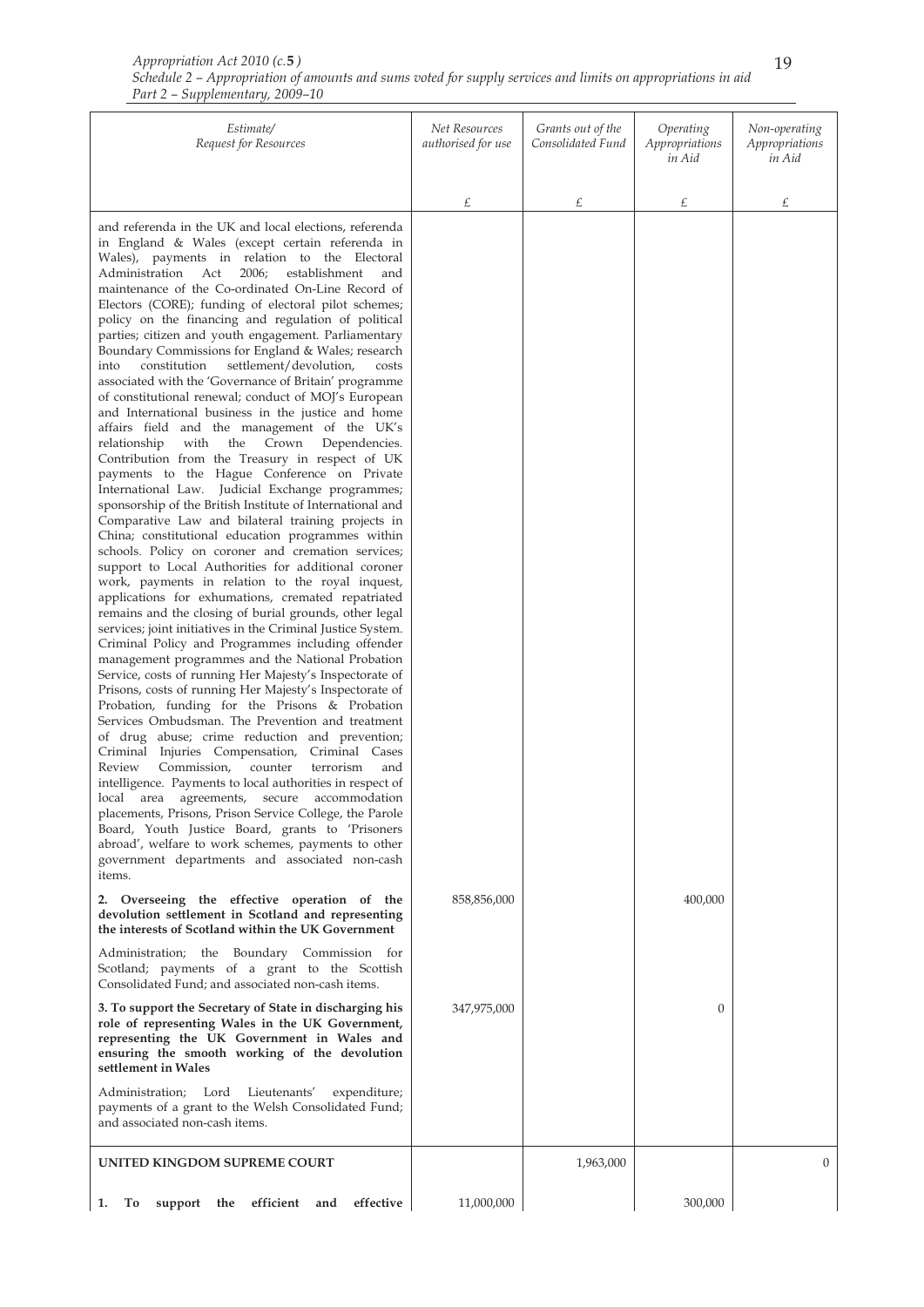| Estimate/<br>Request for Resources                                                                                                                                                                                                                                                                                                                                                                                                                                                                                                                                                                                                                                                                                          | Net Resources<br>authorised for use | Grants out of the<br>Consolidated Fund | Operating<br>Appropriations<br>in Aid | Non-operating<br>Appropriations<br>in Aid |
|-----------------------------------------------------------------------------------------------------------------------------------------------------------------------------------------------------------------------------------------------------------------------------------------------------------------------------------------------------------------------------------------------------------------------------------------------------------------------------------------------------------------------------------------------------------------------------------------------------------------------------------------------------------------------------------------------------------------------------|-------------------------------------|----------------------------------------|---------------------------------------|-------------------------------------------|
|                                                                                                                                                                                                                                                                                                                                                                                                                                                                                                                                                                                                                                                                                                                             | £                                   | £                                      | £                                     | £                                         |
| administration of the UK Supreme Court and the<br>provision of appropriate support to the Judicial<br><b>Committee of the Privy Council</b>                                                                                                                                                                                                                                                                                                                                                                                                                                                                                                                                                                                 |                                     |                                        |                                       |                                           |
| Operation of the UK Supreme Court, Judicial<br>Committee of the Privy Council and Judicial Exchange<br>programme; education and outreach activity on the<br>United Kingdom Supreme Court, The Judicial<br>Committee of the Privy Council and the United<br>Kingdom's legal and constitutional systems. Cost of<br>running Selection Commissions for the appointment of<br>Justices and maintenance of links with Other Supreme<br>Courts.                                                                                                                                                                                                                                                                                   |                                     |                                        |                                       |                                           |
| <b>NORTHERN IRELAND COURT SERVICE</b>                                                                                                                                                                                                                                                                                                                                                                                                                                                                                                                                                                                                                                                                                       |                                     | 34,466,000                             |                                       | $\Omega$                                  |
| efficient<br>effective<br>Supporting<br>the<br>1.<br>and<br>administration of justice in Northern Ireland                                                                                                                                                                                                                                                                                                                                                                                                                                                                                                                                                                                                                   | 34,466,000                          |                                        | 3,000,000                             |                                           |
| Operation of the courts; Pensions Appeal Tribunal;<br>Office of the Social Security and Child Support<br>Commissioners; the Traffic Penalty Tribunal; the<br>Northern Ireland Valuation Tribunal; Criminal Injuries<br>Compensation Appeals Panel Northern Ireland; policy<br>and legislation; accommodation services; grants to<br>sundry bodies and associated non-cash items; grant of<br>funding for the provision of publicly funded legal<br>services; grant in aid to support the administration of<br>the Northern Ireland Legal Services Commission; grant<br>in aid to support the administration of the Northern<br>Ireland Judicial Appointments Commission; Tribunal<br>Reform; and associated non-cash costs. |                                     |                                        |                                       |                                           |
| <b>THE NATIONAL ARCHIVES</b>                                                                                                                                                                                                                                                                                                                                                                                                                                                                                                                                                                                                                                                                                                |                                     | 151,000                                |                                       | $\overline{0}$                            |
| 1: Promoting the study of the past in order to inform<br>the present and the future by selecting, preserving<br>and making publicly available public records of<br>historical value and by encouraging high standards<br>of care and public access for archives of historical<br>value outside the public records and leading on UK<br>information management re-use policy, spreading<br>best practice, setting standards and ensuring<br>compliance across the public sector and managing<br>Crown and Parliamentary copyright and delivering<br>cost effective publishing services and advice across<br>government<br>Payments for expenditure on administration and<br>operational associated non-cash costs.           | 1,000                               |                                        | 4,694,000                             |                                           |
| <b>CROWN PROSECUTION SERVICE</b>                                                                                                                                                                                                                                                                                                                                                                                                                                                                                                                                                                                                                                                                                            |                                     | 51,318,000                             |                                       | $\Omega$                                  |
| 1. To bring offenders to justice, recover proceeds of<br>crime, improve services to victims and witnesses and<br>promote confidence by firm and fair decision making<br>and presentation of cases in court.                                                                                                                                                                                                                                                                                                                                                                                                                                                                                                                 | 51,161,000<br>$[23]$                | $[22]$                                 | 5,800,000<br>$[24]$                   |                                           |
| Administrative costs, including the hire of private<br>agents; Crown Prosecution Services; the support of<br>voluntary sector organisations working within the<br>Criminal Justice System; in connection with the<br>confiscation of the proceeds of crime; and associated<br>non-cash items.                                                                                                                                                                                                                                                                                                                                                                                                                               |                                     |                                        |                                       |                                           |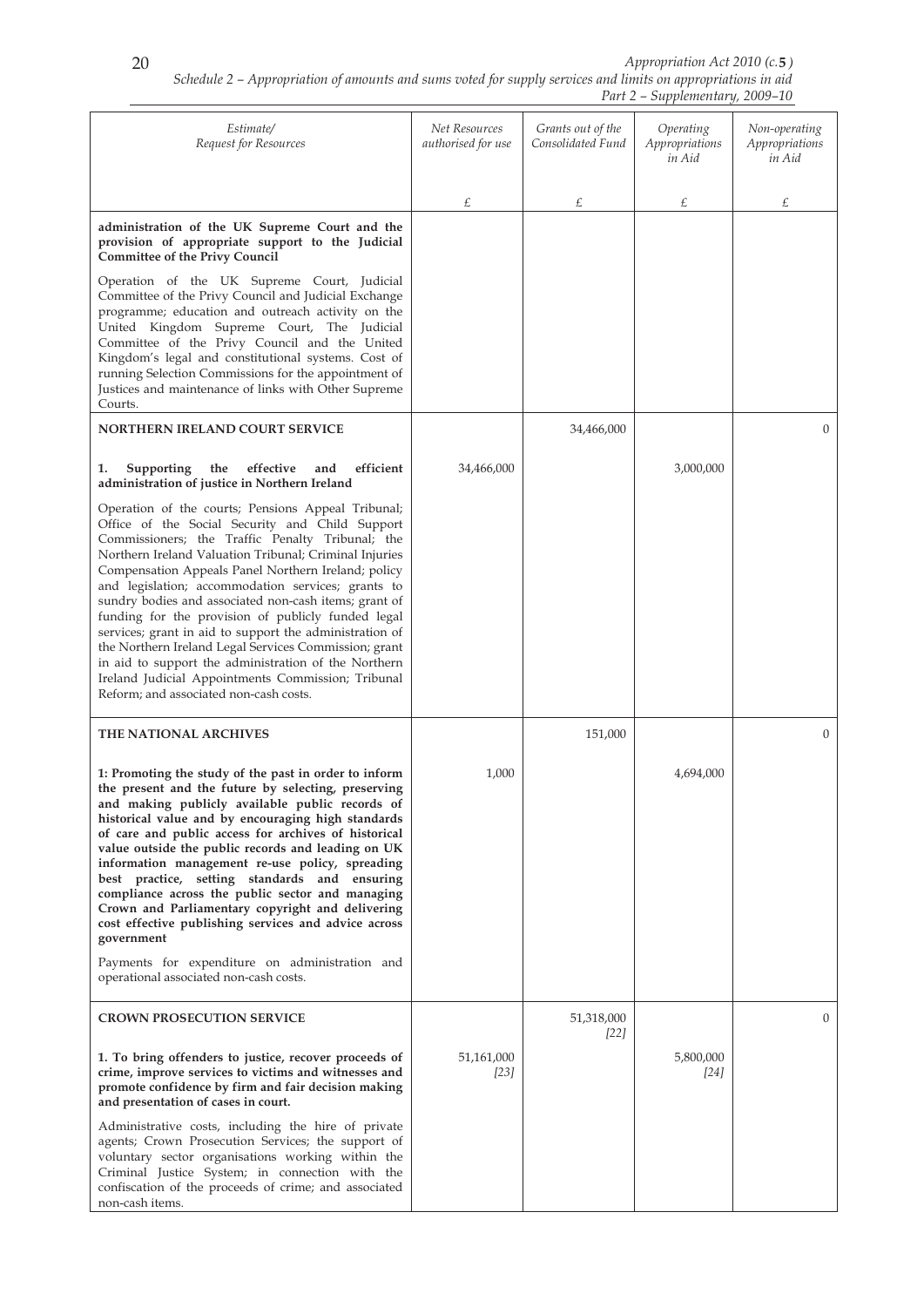| Estimate/<br>Request for Resources                                                                                                                                                                                                                                                                                                                                                                                                                                                                                                                                                                                                                                                                                                                                                                                                                                                                                                                                                                                                                                                                                                                                                                                                                                                                                                                                                                                                                                                                       | Net Resources<br>authorised for use | Grants out of the<br>Consolidated Fund | Operating<br>Appropriations<br>in Aid | Non-operating<br>Appropriations<br>in Aid |
|----------------------------------------------------------------------------------------------------------------------------------------------------------------------------------------------------------------------------------------------------------------------------------------------------------------------------------------------------------------------------------------------------------------------------------------------------------------------------------------------------------------------------------------------------------------------------------------------------------------------------------------------------------------------------------------------------------------------------------------------------------------------------------------------------------------------------------------------------------------------------------------------------------------------------------------------------------------------------------------------------------------------------------------------------------------------------------------------------------------------------------------------------------------------------------------------------------------------------------------------------------------------------------------------------------------------------------------------------------------------------------------------------------------------------------------------------------------------------------------------------------|-------------------------------------|----------------------------------------|---------------------------------------|-------------------------------------------|
|                                                                                                                                                                                                                                                                                                                                                                                                                                                                                                                                                                                                                                                                                                                                                                                                                                                                                                                                                                                                                                                                                                                                                                                                                                                                                                                                                                                                                                                                                                          | £                                   | £                                      | £                                     | £                                         |
| <b>SERIOUS FRAUD OFFICE</b>                                                                                                                                                                                                                                                                                                                                                                                                                                                                                                                                                                                                                                                                                                                                                                                                                                                                                                                                                                                                                                                                                                                                                                                                                                                                                                                                                                                                                                                                              |                                     | 6,590,000                              |                                       | $\mathbf{0}$                              |
| 1. Reducing fraud and the cost of fraud and<br>delivering justice and the rule of law                                                                                                                                                                                                                                                                                                                                                                                                                                                                                                                                                                                                                                                                                                                                                                                                                                                                                                                                                                                                                                                                                                                                                                                                                                                                                                                                                                                                                    | 6,341,000                           |                                        | 4,765,000                             |                                           |
| Administration,<br>investigation,<br>prosecution<br>and<br>associated non-cash items.                                                                                                                                                                                                                                                                                                                                                                                                                                                                                                                                                                                                                                                                                                                                                                                                                                                                                                                                                                                                                                                                                                                                                                                                                                                                                                                                                                                                                    |                                     |                                        |                                       |                                           |
| HM PROCURATOR GENERAL AND TREASURY<br><b>SOLICITOR</b>                                                                                                                                                                                                                                                                                                                                                                                                                                                                                                                                                                                                                                                                                                                                                                                                                                                                                                                                                                                                                                                                                                                                                                                                                                                                                                                                                                                                                                                   |                                     | 3,081,000                              |                                       | $\mathbf{0}$                              |
| 1. Providing comprehensive and competitive legal<br>services to government departments and publicly<br>funded bodies                                                                                                                                                                                                                                                                                                                                                                                                                                                                                                                                                                                                                                                                                                                                                                                                                                                                                                                                                                                                                                                                                                                                                                                                                                                                                                                                                                                     | 1,081,000                           |                                        | 12,370,000                            |                                           |
| Expenditure by the HM Procurator General and<br>Treasury Solicitor's Department comprising the<br>Treasury Solicitor's Department Agency, the Attorney<br>General's Office and HM Crown Prosecution Service<br>Inspectorate on administration, costs and fees for legal<br>and related services, residual matters following the<br>closure of the Government Property Lawyers Agency<br>and associated non-cash items.                                                                                                                                                                                                                                                                                                                                                                                                                                                                                                                                                                                                                                                                                                                                                                                                                                                                                                                                                                                                                                                                                   |                                     |                                        |                                       |                                           |
| <b>REVENUE</b><br><b>AND</b><br><b>CUSTOMS</b><br><b>PROSECUTIONS</b><br><b>OFFICE</b>                                                                                                                                                                                                                                                                                                                                                                                                                                                                                                                                                                                                                                                                                                                                                                                                                                                                                                                                                                                                                                                                                                                                                                                                                                                                                                                                                                                                                   |                                     | $-36,072,000*$<br>[25]                 |                                       | $\mathbf{0}$                              |
| 1: The effective and efficient prosecution of cases in<br>accordance with the Code for Crown Prosecutors                                                                                                                                                                                                                                                                                                                                                                                                                                                                                                                                                                                                                                                                                                                                                                                                                                                                                                                                                                                                                                                                                                                                                                                                                                                                                                                                                                                                 | $-36,072,000*$<br>[26]              |                                        | $-4,100,000*$<br>$[27]$               |                                           |
| Administration and legal costs of prosecuting cases by<br>the Revenue and Customs Prosecutions Office and<br>associated non-cash items.                                                                                                                                                                                                                                                                                                                                                                                                                                                                                                                                                                                                                                                                                                                                                                                                                                                                                                                                                                                                                                                                                                                                                                                                                                                                                                                                                                  |                                     |                                        |                                       |                                           |
| <b>MINISTRY OF DEFENCE</b>                                                                                                                                                                                                                                                                                                                                                                                                                                                                                                                                                                                                                                                                                                                                                                                                                                                                                                                                                                                                                                                                                                                                                                                                                                                                                                                                                                                                                                                                               |                                     | 973,553,000                            |                                       | $\mathbf{0}$                              |
| 1. Provision of defence capability                                                                                                                                                                                                                                                                                                                                                                                                                                                                                                                                                                                                                                                                                                                                                                                                                                                                                                                                                                                                                                                                                                                                                                                                                                                                                                                                                                                                                                                                       | 2,432,373,000                       |                                        | $-48,792,000*$                        |                                           |
| Personnel costs of the Armed Forces and their reserves<br>and cadet forces (including provision for the maximum<br>number of officers, men and women to be maintained<br>in the Royal Marines to an additional number not<br>exceeding 400, for the maximum number of officers,<br>men and women to be maintained in the Royal Fleet<br>Reserve (naval officers and ratings) to an additional<br>number not exceeding 1,785, and for the maximum<br>number of officers, men and women to be maintained<br>in the Royal Fleet Reserve (marine officers and<br>marines) to an additional number not exceeding 775 in<br>House of Commons Paper No. 7 of Session 2009-10)<br>and personnel costs of Defence Ministers and of<br>civilian staff employed by the Ministry of Defence;<br>movements; charter of ships; logistic services for the<br>Armed Forces; repair, maintenance, stores and supply<br>services; associated capital facilities and works;<br>contractors' redundancy cost; plant and machinery;<br>nuclear warhead and fissile material programme;<br>procurement, including development and production<br>of equipment and weapon systems for the Armed<br>Forces; purchases for sale abroad; research etc by<br>contract; sundry procurement services including those<br>on repayment terms; land and buildings works<br>services; contingent liabilities; services provided by<br>other Government departments; sundry services,<br>subscriptions, grants and other payments including |                                     |                                        |                                       |                                           |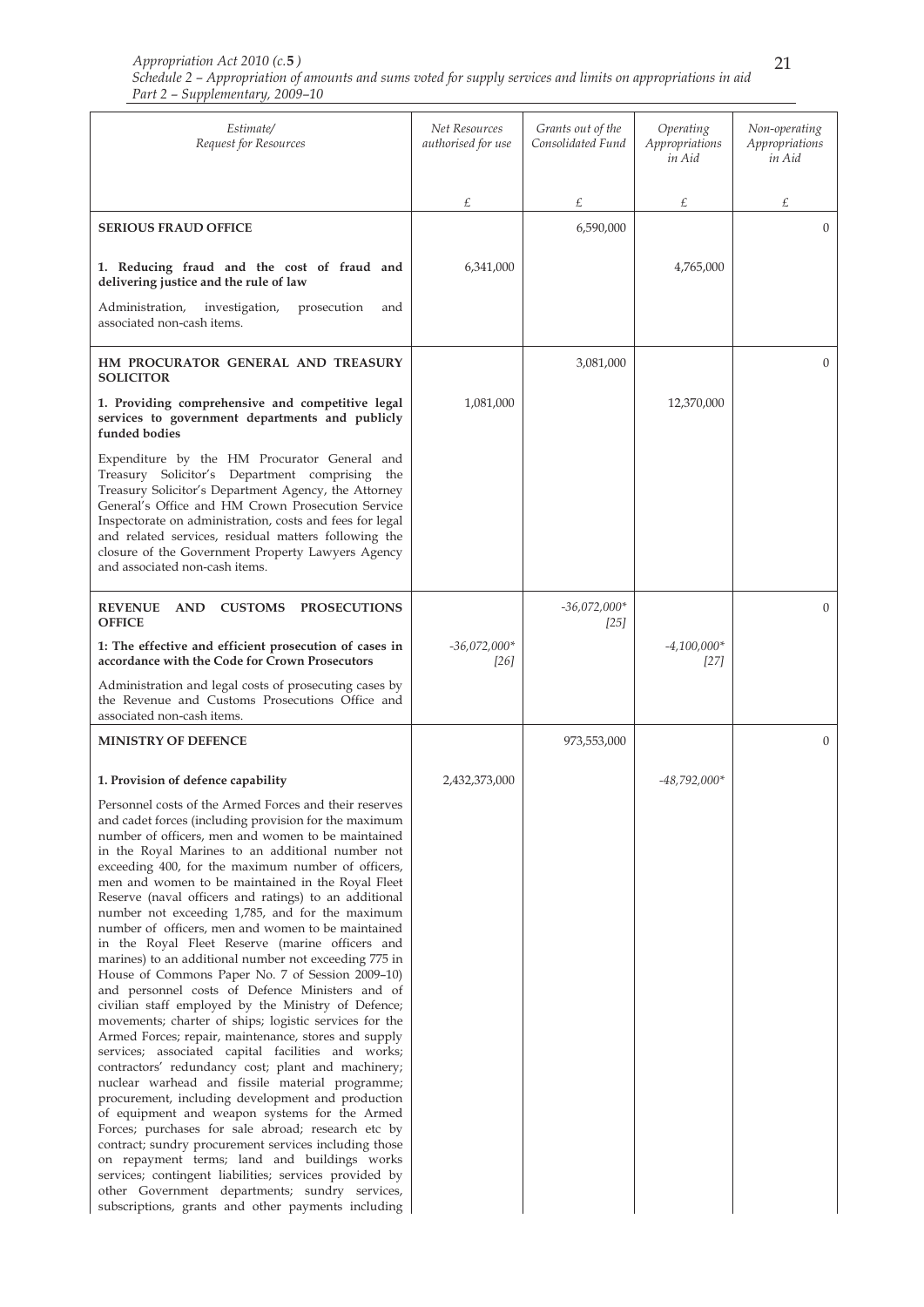| Estimate/<br>Request for Resources                                                                                                                                                                                                                                                                                                                                                                                                                                                                                                                                                                                                                                                                                                                                                                                                              | Net Resources<br>authorised for use | Grants out of the<br>Consolidated Fund | Operating<br>Appropriations<br>in Aid | Non-operating<br>Appropriations<br>in Aid |
|-------------------------------------------------------------------------------------------------------------------------------------------------------------------------------------------------------------------------------------------------------------------------------------------------------------------------------------------------------------------------------------------------------------------------------------------------------------------------------------------------------------------------------------------------------------------------------------------------------------------------------------------------------------------------------------------------------------------------------------------------------------------------------------------------------------------------------------------------|-------------------------------------|----------------------------------------|---------------------------------------|-------------------------------------------|
|                                                                                                                                                                                                                                                                                                                                                                                                                                                                                                                                                                                                                                                                                                                                                                                                                                                 | £                                   | £                                      | £                                     | £                                         |
| those abroad such as assistance to Foreign and<br>Commonwealth Governments for defence related<br>purposes and UK youth community projects; set-up<br>costs and loans to, and income from, Trading Funds;<br>and other associated non-cash items.                                                                                                                                                                                                                                                                                                                                                                                                                                                                                                                                                                                               |                                     |                                        |                                       |                                           |
| 2. Operations and Peace-Keeping                                                                                                                                                                                                                                                                                                                                                                                                                                                                                                                                                                                                                                                                                                                                                                                                                 | 15,263,000                          |                                        | 61,509,000                            |                                           |
| The net additional costs for current operations (near<br>cash resource, non-cash resource and capital) in Iraq<br>and Afghanistan. The net additional (programme)<br>costs for early warning, crisis management, conflict<br>resolution/peace-making, peace-keeping and peace-<br>building activities in other parts of the World. The net<br>additional costs of associated strengthening of<br>international regional systems; capacity-building; and<br>stabilisation activity in Iraq and Afghanistan.                                                                                                                                                                                                                                                                                                                                      |                                     |                                        |                                       |                                           |
| ARMED FORCES RETIRED PAY, PENSIONS ETC                                                                                                                                                                                                                                                                                                                                                                                                                                                                                                                                                                                                                                                                                                                                                                                                          |                                     | 2,000                                  |                                       | $\mathbf{0}$                              |
| 1. Armed Forces retired pay, pensions etc                                                                                                                                                                                                                                                                                                                                                                                                                                                                                                                                                                                                                                                                                                                                                                                                       | 2,000                               |                                        | 60,000,000                            |                                           |
| Payment of retired pay, pensions and lump sum<br>benefits and associated non-cash items to persons<br>covered by the scheme.                                                                                                                                                                                                                                                                                                                                                                                                                                                                                                                                                                                                                                                                                                                    |                                     |                                        |                                       |                                           |
| <b>FOREIGN AND COMMONWEALTH OFFICE</b>                                                                                                                                                                                                                                                                                                                                                                                                                                                                                                                                                                                                                                                                                                                                                                                                          |                                     | 176,349,000                            |                                       | $\Omega$                                  |
| 1. Promoting internationally the interests of the UK<br>and contributing to a strong world community                                                                                                                                                                                                                                                                                                                                                                                                                                                                                                                                                                                                                                                                                                                                            | 193,895,000                         |                                        | $\boldsymbol{0}$                      |                                           |
| Expenditure by the Foreign and Commonwealth Office<br>including UK Trade and Investment, on its<br>administration, Wilton Park Executive Agency,<br>hospitality and facilities; international organisations,<br>grants-in-aid to bodies supporting FCO objectives;<br>scholarships, information services and sponsored<br>visits; special payments and assistance programmes to<br>support foreign policy objectives including human<br>rights, good governance, international security and the<br>fight against the illicit drug trade; on grant-in-aid to<br>FCO Services, the BBC World Service for broadcasting<br>and to the British Council; the refund of certain taxes<br>duties<br>paid<br>by<br>certain<br>Foreign<br>and<br>and<br>governments and international<br>Commonwealth<br>organisations; and on associated non-cash items. |                                     |                                        |                                       |                                           |
| 2. Conflict prevention                                                                                                                                                                                                                                                                                                                                                                                                                                                                                                                                                                                                                                                                                                                                                                                                                          | 65,204,000                          |                                        | $\theta$                              |                                           |
| Expenditure by the Foreign and Commonwealth Office<br>on conflict prevention,<br>early warning,<br>crisis<br>management,<br>conflict<br>resolution/peacemaking,<br>peacekeeping and peacebuilding activity and on<br>associated strengthening of international and regional<br>systems and capacity.                                                                                                                                                                                                                                                                                                                                                                                                                                                                                                                                            |                                     |                                        |                                       |                                           |
| <b>DEPARTMENT</b><br><b>FOR</b><br><b>INTERNATIONAL</b><br><b>DEVELOPMENT</b>                                                                                                                                                                                                                                                                                                                                                                                                                                                                                                                                                                                                                                                                                                                                                                   |                                     | 242,772,000                            |                                       | $\Omega$                                  |
| 1. Eliminating poverty in poorer countries                                                                                                                                                                                                                                                                                                                                                                                                                                                                                                                                                                                                                                                                                                                                                                                                      | 528,371,000                         |                                        | 1,500,000                             |                                           |
| Development and humanitarian assistance under the<br>International Development Act 2002, including<br>financial and technical assistance to governments,<br>institutions, voluntary agencies and individuals;<br>subscriptions<br>and<br>other contributions,<br>capital<br>including payments under guarantee to multilateral                                                                                                                                                                                                                                                                                                                                                                                                                                                                                                                  |                                     |                                        |                                       |                                           |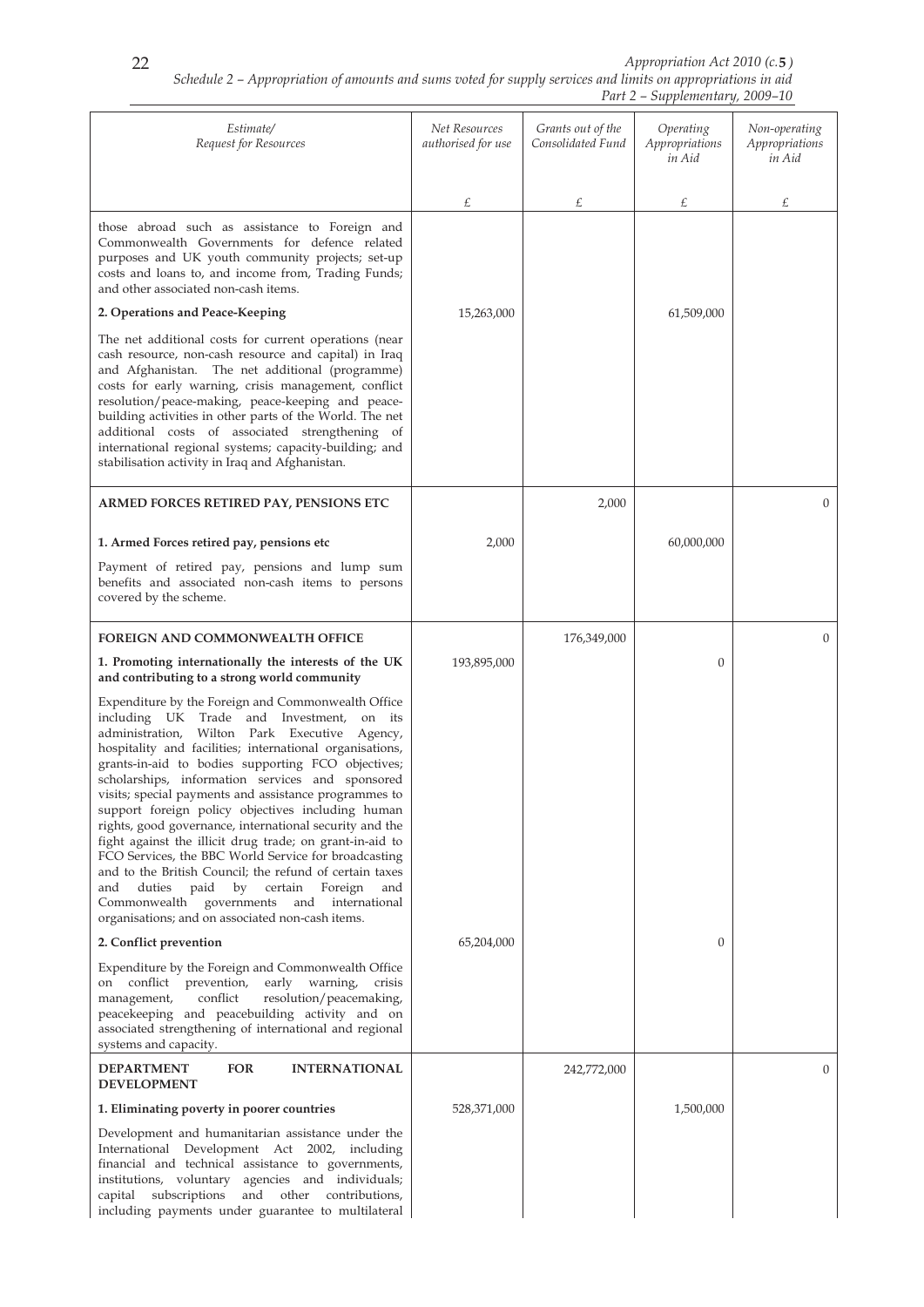| Estimate/<br>Request for Resources                                                                                                                                                                                                                                                                                                                                                                                                                                                                                                                                                                                                       | Net Resources<br>authorised for use | Grants out of the<br>Consolidated Fund | Operating<br>Appropriations<br>in Aid | Non-operating<br>Appropriations<br>in Aid |
|------------------------------------------------------------------------------------------------------------------------------------------------------------------------------------------------------------------------------------------------------------------------------------------------------------------------------------------------------------------------------------------------------------------------------------------------------------------------------------------------------------------------------------------------------------------------------------------------------------------------------------------|-------------------------------------|----------------------------------------|---------------------------------------|-------------------------------------------|
|                                                                                                                                                                                                                                                                                                                                                                                                                                                                                                                                                                                                                                          | £                                   | £                                      | £                                     | £                                         |
| development banks, UN, Commonwealth and other<br>international and regional bodies; emergency, refugee<br>and other relief assistance; grants in lieu of pensions in<br>respect of overseas service; global environment<br>assistance; costs relating to investments in public<br>corporations and shareholdings in private sector<br>companies; payments (under the authority of the<br>European Communities Act 1972) to certain<br>beneficiaries and former beneficiaries of the Gibraltar<br>Social Insurance Fund; administration, related capital<br>expenditure and other administrative costs; and<br>associated non-cash items. |                                     |                                        |                                       |                                           |
| 2. Conflict Prevention                                                                                                                                                                                                                                                                                                                                                                                                                                                                                                                                                                                                                   | 1,000                               |                                        | $\mathbf{0}$                          |                                           |
| Conflict prevention, early warning, crisis management,<br>conflict resolution/peacemaking and peacebuilding<br>activity and on associated strengthening<br>of<br>international and regional systems and capacity; post-<br>programmes,<br>reconstruction<br>including<br>conflict<br>administration and related capital expenditure; and<br>associated non-cash items.                                                                                                                                                                                                                                                                   |                                     |                                        |                                       |                                           |
| DEPARTMENT OF ENERGY AND CLIMATE<br><b>CHANGE</b>                                                                                                                                                                                                                                                                                                                                                                                                                                                                                                                                                                                        |                                     | 127,252,000                            |                                       | 161,000,000                               |
| 1. Supporting the provision of energy that is<br>affordable, secure and sustainable; bringing about a<br>low carbon UK; securing an international agreement<br>climate change; promoting low<br>carbon<br>on<br>technologies at home and in developing countries;<br>managing historic energy liabilities effectively and<br>responsibly.<br>Support for energy-related activities including                                                                                                                                                                                                                                             | 210,378,000                         |                                        | 19,283,000                            |                                           |
| regulation, civil emergency planning, environmental<br>remediation and support for new and sustainable<br>energy sources, security and non-proliferation; safety,<br>environment and social impact programmes relating to<br>nuclear sites in Central and Eastern Europe and the<br>former Soviet Union and other countries where future<br>G8 Global Partnership related initiatives may be<br>pursued.                                                                                                                                                                                                                                 |                                     |                                        |                                       |                                           |
| Respond to fuel poverty needs; measures to improve<br>energy efficiency, security and environmental practice;<br>promote and support actions to reduce global<br>greenhouse gas emissions; climate modelling and risk<br>assessment; investments in the 2020 European Fund for<br>Energy,<br>Climate<br>Change<br>and<br>Infrastructure                                                                                                                                                                                                                                                                                                  |                                     |                                        |                                       |                                           |
| ('Marguerite').<br>Work towards international agreement on climate<br>and<br>contributions<br>change;<br>subscriptions<br>to<br>international<br>fulfilment<br>organisations<br>and<br>of<br>international treaty obligations.<br>Payments to the Department for Business, Innovation                                                                                                                                                                                                                                                                                                                                                    |                                     |                                        |                                       |                                           |
| and Skills towards the costs of the Regional<br>Development Agencies and the London Development<br>Agency.<br>Efficient discharge of liabilities falling to the<br>Department, including nuclear waste management and                                                                                                                                                                                                                                                                                                                                                                                                                    |                                     |                                        |                                       |                                           |
| decommissioning and for former coal industry<br>employees.<br>Specialist support services, staff management and                                                                                                                                                                                                                                                                                                                                                                                                                                                                                                                          |                                     |                                        |                                       |                                           |
| development; other departmental administration and<br>non-cash costs; exchange risk and other guarantee<br>losses; publicity, promotion, publications, knowledge                                                                                                                                                                                                                                                                                                                                                                                                                                                                         |                                     |                                        |                                       |                                           |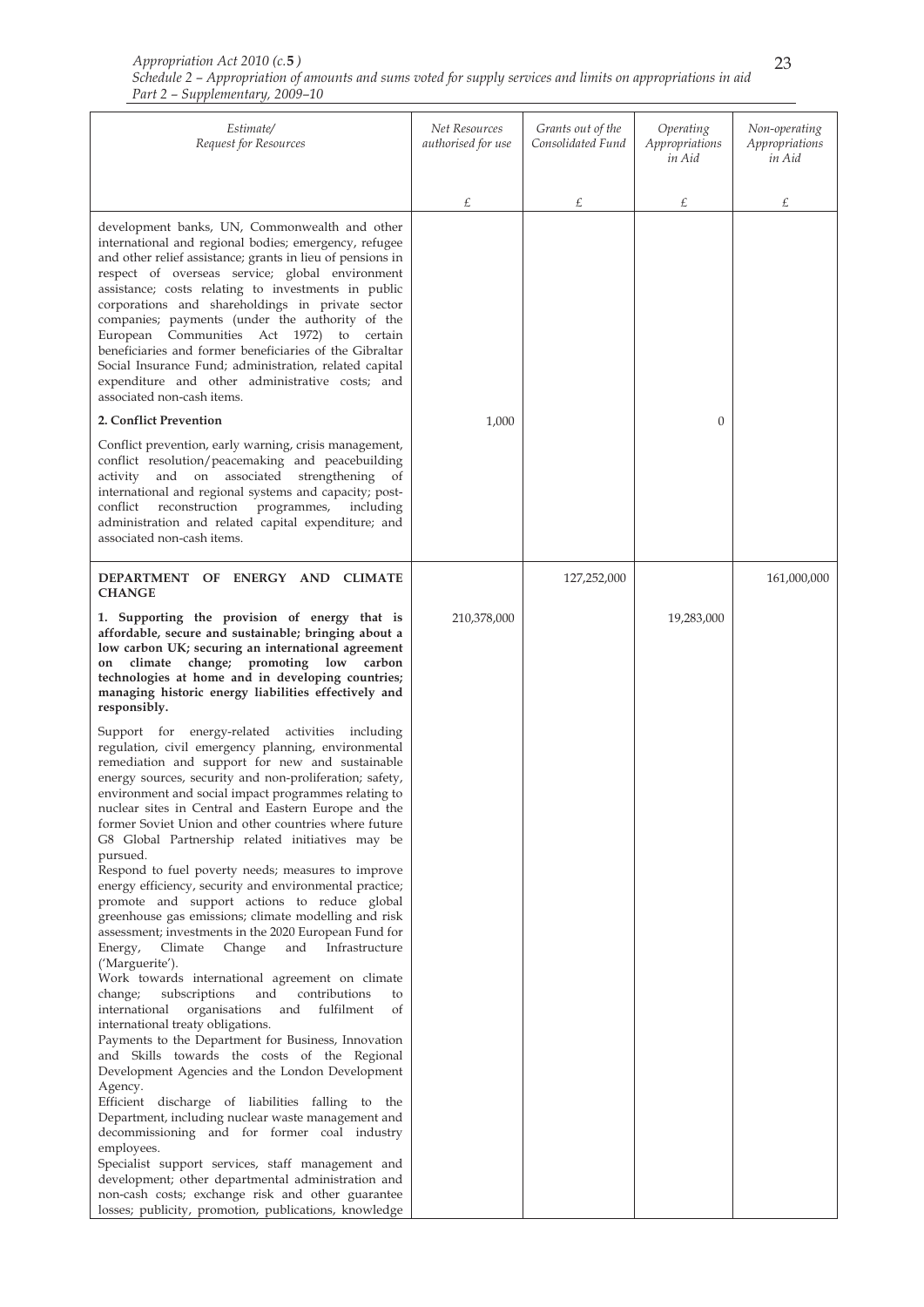| Estimate/<br>Request for Resources                                                                                                                                                                                                                                                                                                                                                                                                                                                                                                                                                                                                                                                                                  | <b>Net Resources</b><br>authorised for use | Grants out of the<br>Consolidated Fund | Operating<br>Appropriations<br>in Aid | Non-operating<br>Appropriations<br>in Aid |
|---------------------------------------------------------------------------------------------------------------------------------------------------------------------------------------------------------------------------------------------------------------------------------------------------------------------------------------------------------------------------------------------------------------------------------------------------------------------------------------------------------------------------------------------------------------------------------------------------------------------------------------------------------------------------------------------------------------------|--------------------------------------------|----------------------------------------|---------------------------------------|-------------------------------------------|
|                                                                                                                                                                                                                                                                                                                                                                                                                                                                                                                                                                                                                                                                                                                     | £                                          | £                                      | £                                     | £                                         |
| sharing initiatives and departmental research and<br>development; grant-in-aid and subsidies to support<br>delivery bodies; surveys, monitoring, statistics, advice<br>consultancies;<br>licensing,<br>approvals<br>and<br>and<br>certification; inspections and compliance in accordance<br>with EU regulatory requirements.                                                                                                                                                                                                                                                                                                                                                                                       |                                            |                                        |                                       |                                           |
| UK ATOMIC ENERGY AUTHORITY PENSION<br><b>SCHEMES</b>                                                                                                                                                                                                                                                                                                                                                                                                                                                                                                                                                                                                                                                                |                                            | 26,145,000                             |                                       | $\overline{0}$                            |
| 1. Effective Management of UKAEA pension schemes                                                                                                                                                                                                                                                                                                                                                                                                                                                                                                                                                                                                                                                                    | 22,139,000                                 |                                        | 800,000                               |                                           |
| Payment of pensions etc., to members of the United<br>Kingdom Atomic Energy Authority pension schemes,<br>related expenditure and associated non-cash items.                                                                                                                                                                                                                                                                                                                                                                                                                                                                                                                                                        |                                            |                                        |                                       |                                           |
| <b>OFFICE OF GAS AND ELECTRICITY MARKETS</b>                                                                                                                                                                                                                                                                                                                                                                                                                                                                                                                                                                                                                                                                        |                                            | 4,001,000                              |                                       | $\overline{0}$                            |
| 1. Protecting consumers by regulating monopolies<br>and promoting competition in the electricity and gas<br>industry, and expenditure in connection with<br>environmental programmes.                                                                                                                                                                                                                                                                                                                                                                                                                                                                                                                               | 1,000                                      |                                        | 4,000,000                             |                                           |
| Administrative and operational costs, payments to<br>other government organisations, co-operation with<br>international regulators, services to other government<br>organisations, administration of the Smart Metering<br>project, energy efficiency, offshore transmission and<br>other environmental schemes; and associated non-cash<br>items.                                                                                                                                                                                                                                                                                                                                                                  |                                            |                                        |                                       |                                           |
| DEPARTMENT FOR ENVIRONMENT, FOOD AND<br><b>RURAL AFFAIRS</b>                                                                                                                                                                                                                                                                                                                                                                                                                                                                                                                                                                                                                                                        |                                            | 1,037,619,000                          |                                       | $-10,600,000*$<br>$[28]$                  |
| 1.<br>Ensuring<br>benefit<br>from<br>that<br>consumers<br>competitively priced food, produced to<br>high<br>standards of safety; environmental care and animal<br>welfare from a sustainable, efficient food chain, to<br>contribute to the well being of rural and coastal<br>communities and funding aspects of the Common<br>and Rural Development<br>Agricultural Policy<br>Programme for England Guarantee Section as<br>economically, efficiently and effectively as possible                                                                                                                                                                                                                                 | 601,974,000                                |                                        | 327,783,000                           |                                           |
| Climate modelling, risk assessment and adaptation;<br>national<br>Support<br>and<br>global<br>biodiversity;<br>contaminated land grants; environmental protection;<br>maintain water quality and supply; management of<br>inland waterways and obligations under the Water Act<br>2003; marine environment, species and habitat<br>protection; international policy, research, standard-<br>setting, and monitoring to support sustainable forestry;<br>wildlife management; maintain air and ozone quality;<br>increase<br>UK's<br>environment<br>decontamination<br>capabilities;<br>Promotion and support for sustainable consumption<br>and production, better waste management and<br>sustainable development; |                                            |                                        |                                       |                                           |
| Flood risk management; exotic and endemic animal<br>and plant disease policy portfolio and eradication;<br>regulatory systems for chemicals and pesticides;<br>manage other environmental risks; land drainage and<br>radioactive<br>sewerage;<br>noise-mapping;<br>waste                                                                                                                                                                                                                                                                                                                                                                                                                                           |                                            |                                        |                                       |                                           |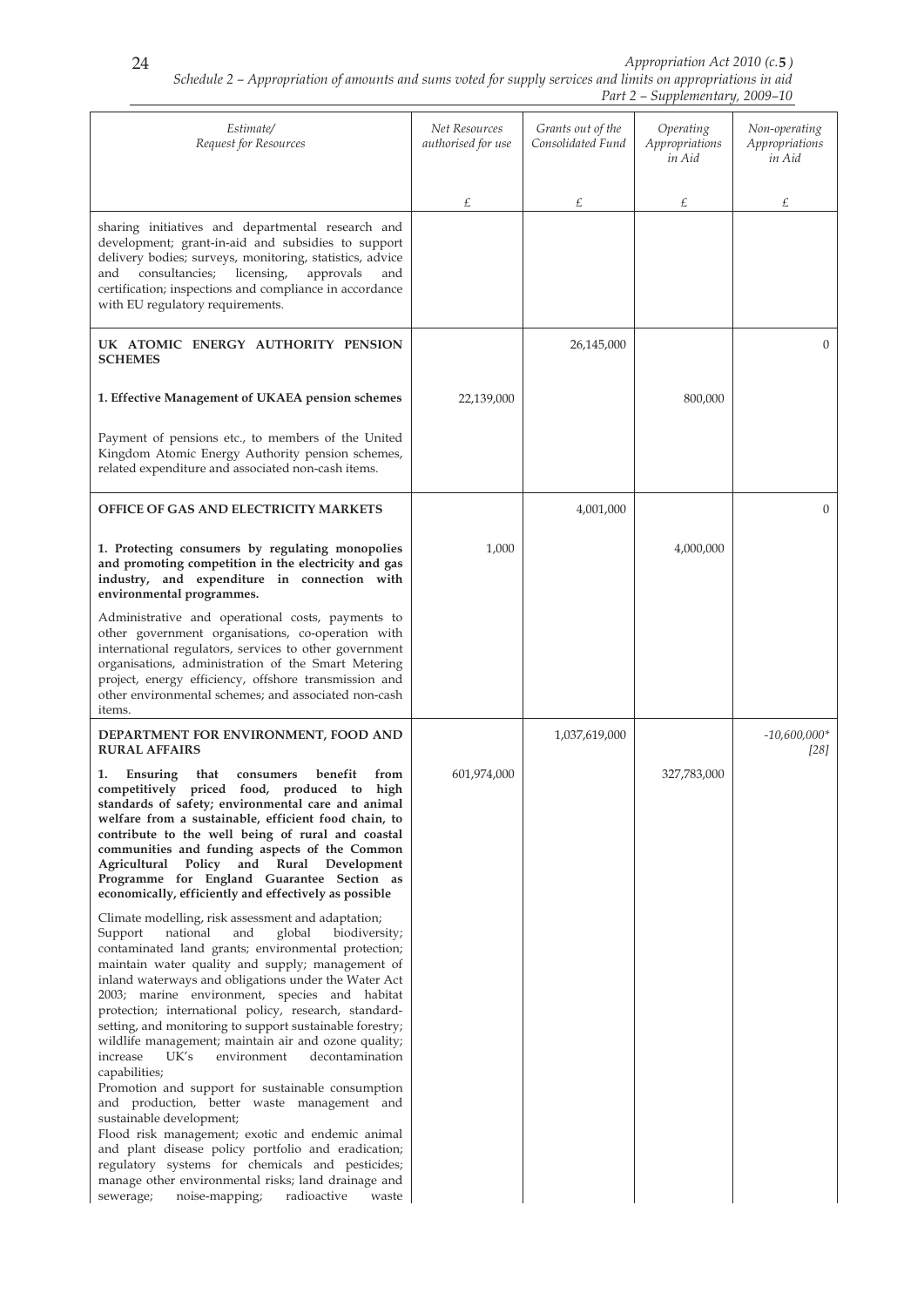| Estimate/<br>Request for Resources                                                                                                                                                                                                                                                                                                                                                                                                                                                                                                                                                                                                                                                                                                                                                                                                                                                                                                                                                                                                                                                                                                                                                                                                                                                                                                                                                                                                                                                                                                                                                                                                                                                                                                                                                                                                                                                                                                                                                                                                                                                                                                                                                                                                                                                               | Net Resources<br>authorised for use | Grants out of the<br>Consolidated Fund | Operating<br>Appropriations<br>in Aid | Non-operating<br>Appropriations<br>in Aid |
|--------------------------------------------------------------------------------------------------------------------------------------------------------------------------------------------------------------------------------------------------------------------------------------------------------------------------------------------------------------------------------------------------------------------------------------------------------------------------------------------------------------------------------------------------------------------------------------------------------------------------------------------------------------------------------------------------------------------------------------------------------------------------------------------------------------------------------------------------------------------------------------------------------------------------------------------------------------------------------------------------------------------------------------------------------------------------------------------------------------------------------------------------------------------------------------------------------------------------------------------------------------------------------------------------------------------------------------------------------------------------------------------------------------------------------------------------------------------------------------------------------------------------------------------------------------------------------------------------------------------------------------------------------------------------------------------------------------------------------------------------------------------------------------------------------------------------------------------------------------------------------------------------------------------------------------------------------------------------------------------------------------------------------------------------------------------------------------------------------------------------------------------------------------------------------------------------------------------------------------------------------------------------------------------------|-------------------------------------|----------------------------------------|---------------------------------------|-------------------------------------------|
|                                                                                                                                                                                                                                                                                                                                                                                                                                                                                                                                                                                                                                                                                                                                                                                                                                                                                                                                                                                                                                                                                                                                                                                                                                                                                                                                                                                                                                                                                                                                                                                                                                                                                                                                                                                                                                                                                                                                                                                                                                                                                                                                                                                                                                                                                                  | £                                   | £                                      | £                                     | £                                         |
| management; pollution emergency response services;<br>Supporting development of farming and cost-sharing<br>initiatives; keeping, movement tracing, international<br>trade and welfare of animals; animal products, dairy<br>champion<br>hygiene<br>and<br>marketing;<br>hygienic<br>production, marketing, delivery and processing in the<br>agriculture, fisheries and food industries; EU<br>compensation payments to producers and support for<br>agriculture; UK's responsibilities under the CITES<br>Convention; fishing industry support;<br>Support a sustainable, secure and healthy food supply;<br>Support for rural and regional development;<br>Specialist support services, staff management and<br>development; other departmental administration and<br>non-cash costs; publicity, promotion, awareness and<br>publications;<br>knowledge<br>sharing<br>initiatives;<br>commissioned<br>and departmental research and<br>development; grant-in-aid and subsidies to support<br>delivery bodies; surveys, monitoring, statistics, advice<br>and consultancies; funding through Area Based<br>subscriptions<br>and<br>contributions<br>Grants;<br>to<br>international organisations; licensing, approvals and<br>certification; inspections and compliance in accordance<br>with EU regulatory requirements.<br>2. Direction of the delivery of the Government's<br>Strategy for Trees, Woods and Forests in England and<br>taking the lead in development and promotion of<br>sustainable forest management across Great Britain<br>Deliver the social, environmental and economic<br>programmes of the UK Government's strategy for<br>Trees, Woods and Forests in England, connected to the<br>distinctive needs of the Regions, through the<br>promotion of forestry: and by managing the<br>Commission's Estate regulating planting and felling<br>and offering incentives. Provide advice and support to<br>UK Government and to the<br>devolved<br>the<br>administrations in Scotland and Wales, represent the<br>United Kingdom's forestry interests within the<br>European Union and internationally, set standards for<br>sustainable forest management and encourage good<br>forestry practice, conduct forest research and protect<br>forests from pests and disease. | 17,335,000                          |                                        | 0                                     |                                           |
| DEPARTMENT FOR CULTURE, MEDIA AND                                                                                                                                                                                                                                                                                                                                                                                                                                                                                                                                                                                                                                                                                                                                                                                                                                                                                                                                                                                                                                                                                                                                                                                                                                                                                                                                                                                                                                                                                                                                                                                                                                                                                                                                                                                                                                                                                                                                                                                                                                                                                                                                                                                                                                                                |                                     | 116,390,000                            |                                       | $-5,350,000*$                             |
| <b>SPORT</b><br>1: Improving the quality of life through cultural and<br>sporting activities                                                                                                                                                                                                                                                                                                                                                                                                                                                                                                                                                                                                                                                                                                                                                                                                                                                                                                                                                                                                                                                                                                                                                                                                                                                                                                                                                                                                                                                                                                                                                                                                                                                                                                                                                                                                                                                                                                                                                                                                                                                                                                                                                                                                     | 112,190,000                         |                                        | $-49,926,000*$<br>$[29]$              |                                           |
| Support for national and other museums and galleries;<br>the Government Indemnity Scheme; the British Library<br>and other library and archive institutions and services;<br>to the Arts and Sports Councils and for other arts,<br>sports and media bodies and schemes; the Royal<br>Palaces and Parks; historic buildings, ancient<br>monuments and sites, certain public buildings, and<br>national heritage and architecture, and VAT grant<br>scheme for memorials; listed places of worship scheme;<br>promotion of tourism; support to film bodies and<br>projects; the Creative Economy; sponsorship of the<br>music industry; the Welsh Fourth Channel Authority,<br>the Office of Communications and certain broadcasting<br>services, regulatory regimes and schemes; support for                                                                                                                                                                                                                                                                                                                                                                                                                                                                                                                                                                                                                                                                                                                                                                                                                                                                                                                                                                                                                                                                                                                                                                                                                                                                                                                                                                                                                                                                                                     |                                     |                                        |                                       |                                           |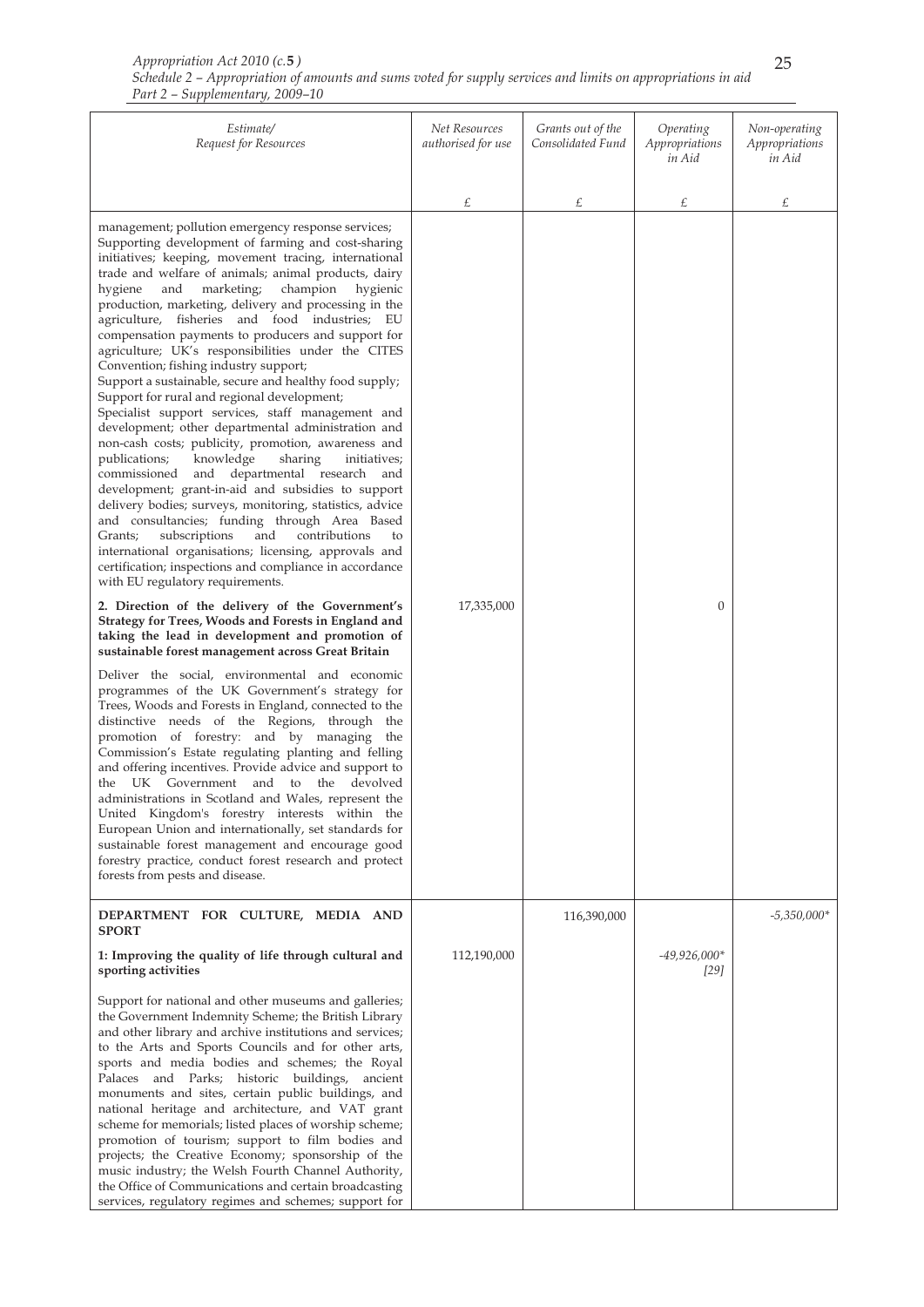| Estimate/<br>Request for Resources                                                                                                                                                                                                                                                                                                                                                                                                                                                                                                                                                                                                                                                                                                                                                                                                                                                                                                                                                                                                                                                                                                                                                                                                                                                                                                                                                                                                                                                                                                                                                                                                                                                                                                                                                                                                                                                                                                                                                                                                                                                                           | Net Resources<br>authorised for use | Grants out of the<br>Consolidated Fund | Operating<br>Appropriations<br>in Aid | Non-operating<br>Appropriations<br>in Aid |
|--------------------------------------------------------------------------------------------------------------------------------------------------------------------------------------------------------------------------------------------------------------------------------------------------------------------------------------------------------------------------------------------------------------------------------------------------------------------------------------------------------------------------------------------------------------------------------------------------------------------------------------------------------------------------------------------------------------------------------------------------------------------------------------------------------------------------------------------------------------------------------------------------------------------------------------------------------------------------------------------------------------------------------------------------------------------------------------------------------------------------------------------------------------------------------------------------------------------------------------------------------------------------------------------------------------------------------------------------------------------------------------------------------------------------------------------------------------------------------------------------------------------------------------------------------------------------------------------------------------------------------------------------------------------------------------------------------------------------------------------------------------------------------------------------------------------------------------------------------------------------------------------------------------------------------------------------------------------------------------------------------------------------------------------------------------------------------------------------------------|-------------------------------------|----------------------------------------|---------------------------------------|-------------------------------------------|
|                                                                                                                                                                                                                                                                                                                                                                                                                                                                                                                                                                                                                                                                                                                                                                                                                                                                                                                                                                                                                                                                                                                                                                                                                                                                                                                                                                                                                                                                                                                                                                                                                                                                                                                                                                                                                                                                                                                                                                                                                                                                                                              | £                                   | £                                      | £                                     | £                                         |
| alcohol, gambling, film and video licensing; related<br>research, surveys and other services; central<br>administration costs; expenses of the National Lottery<br>Commission; commemorative services, memorials and<br>Royal funerals; support for the provision of<br>humanitarian assistance to those affected by major<br>disasters; costs to support delivery of the Olympic<br>Games 2012 and associated non-cash items.                                                                                                                                                                                                                                                                                                                                                                                                                                                                                                                                                                                                                                                                                                                                                                                                                                                                                                                                                                                                                                                                                                                                                                                                                                                                                                                                                                                                                                                                                                                                                                                                                                                                               |                                     |                                        |                                       |                                           |
| DEPARTMENT FOR WORK AND PENSIONS                                                                                                                                                                                                                                                                                                                                                                                                                                                                                                                                                                                                                                                                                                                                                                                                                                                                                                                                                                                                                                                                                                                                                                                                                                                                                                                                                                                                                                                                                                                                                                                                                                                                                                                                                                                                                                                                                                                                                                                                                                                                             |                                     | 1,889,163,000                          |                                       | 216,000                                   |
| 1. Ensuring the best start for all children and ending<br>child poverty in 20 years                                                                                                                                                                                                                                                                                                                                                                                                                                                                                                                                                                                                                                                                                                                                                                                                                                                                                                                                                                                                                                                                                                                                                                                                                                                                                                                                                                                                                                                                                                                                                                                                                                                                                                                                                                                                                                                                                                                                                                                                                          | $-103,504,000*$<br>[30]             |                                        | 289,000                               |                                           |
| Child Maintenance and Enforcement Commission;<br>associated central services; and the administration and<br>operating costs of the Department and associated non-<br>cash items.                                                                                                                                                                                                                                                                                                                                                                                                                                                                                                                                                                                                                                                                                                                                                                                                                                                                                                                                                                                                                                                                                                                                                                                                                                                                                                                                                                                                                                                                                                                                                                                                                                                                                                                                                                                                                                                                                                                             |                                     |                                        |                                       |                                           |
| 2. Promote work as the best form of welfare for<br>people of working age, whilst protecting the position<br>of those in greatest need                                                                                                                                                                                                                                                                                                                                                                                                                                                                                                                                                                                                                                                                                                                                                                                                                                                                                                                                                                                                                                                                                                                                                                                                                                                                                                                                                                                                                                                                                                                                                                                                                                                                                                                                                                                                                                                                                                                                                                        | $-3,395,000*$<br>$[31]$             |                                        | 247,485,000                           |                                           |
| Assessment of entitlement to, calculation and payment<br>of social security benefits to people of working age in<br>accordance with the prevailing legislation and<br>regulations; employment and training programmes,<br>and payments of appropriate allowances, to help<br>people back to work; compensation payments to the<br>National Insurance Fund in respect of Statutory Sick<br>and Statutory Maternity Pay; Social Fund loans and<br>grants; temporary subsidies to employers; Grants,<br>Grants in Aid, loans, and other payments through<br>other government departments and to private, public,<br>and voluntary bodies, including Non-Departmental<br>Public Bodies, promoting Department for Work and<br>Pensions objectives; temporary loan facility to<br>Remploy Ltd; assistance and advice on employment<br>service and labour market issues to international<br>organisations; research; publicity; subsidies to housing,<br>billing, levying and local authorities for administering<br>the Housing Benefit and Council Tax Benefit; rent<br>rebate; rent<br>allowance; Council Tax Benefit;<br>discretionary housing payments; compensation for<br>dust related diseases; the Health and Safety Executive<br>and Health and Safety Laboratory; Employment client<br>group, and Welfare and Wellbeing client group;<br>support of cross-government initiatives related to<br>employment; payments for education; training and<br>employment projects assisted by the European Union<br>through the European Social Fund; exchange rate<br>losses/gains on European Social Fund transactions;<br>Programme losses and other losses relating to<br>European Social Fund projects; cost of funding the<br>working capital requirement of the European Social<br>Fund; and refunds to the European Union; the UK<br>subscription to the International Labour Organisation;<br>international educational, training and employment<br>programmes; measures to promote financial inclusion;<br>and the administration and operating costs of the<br>Department and associated non-cash items. |                                     |                                        |                                       |                                           |
| 3. Combat poverty and promote security and<br>independence in retirement for today's<br>and<br>tomorrow's pensioners                                                                                                                                                                                                                                                                                                                                                                                                                                                                                                                                                                                                                                                                                                                                                                                                                                                                                                                                                                                                                                                                                                                                                                                                                                                                                                                                                                                                                                                                                                                                                                                                                                                                                                                                                                                                                                                                                                                                                                                         | 568,538,000                         |                                        | $-90,000*$                            |                                           |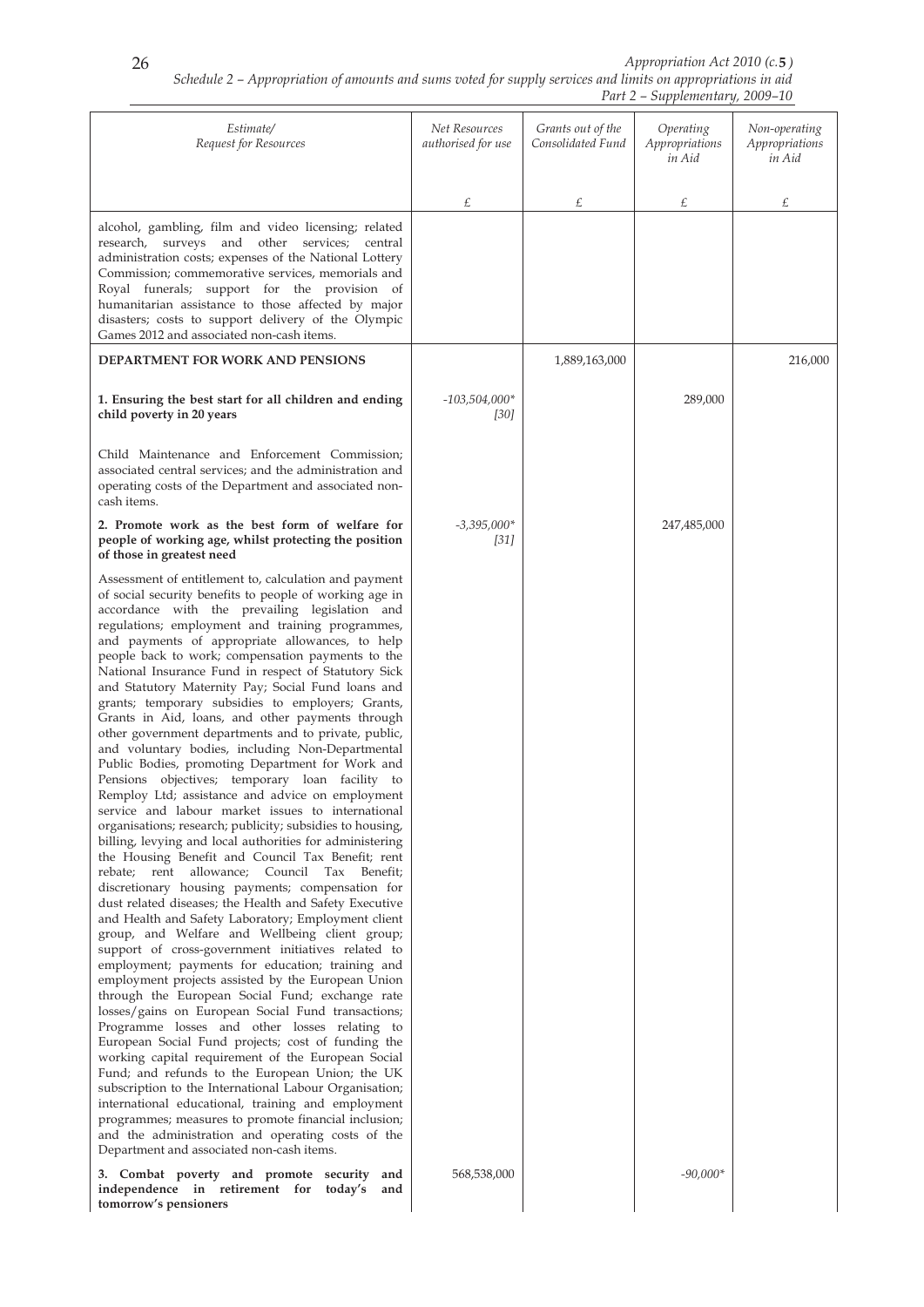| Appropriation Act 2010 (c.5)                                                                                 |  |
|--------------------------------------------------------------------------------------------------------------|--|
| Schedule 2 – Appropriation of amounts and sums voted for supply services and limits on appropriations in aid |  |
| Part 2 – Supplementary, 2009–10                                                                              |  |

| Estimate/<br>Request for Resources                                                                                                                                                                                                                                                                                                                                                                                                                                                                                                                                                                                                                                                                                                                                                                                                                                                                                                                                                                                                              | Net Resources<br>authorised for use | Grants out of the<br>Consolidated Fund | Operating<br>Appropriations<br>in Aid | Non-operating<br>Appropriations<br>in Aid |
|-------------------------------------------------------------------------------------------------------------------------------------------------------------------------------------------------------------------------------------------------------------------------------------------------------------------------------------------------------------------------------------------------------------------------------------------------------------------------------------------------------------------------------------------------------------------------------------------------------------------------------------------------------------------------------------------------------------------------------------------------------------------------------------------------------------------------------------------------------------------------------------------------------------------------------------------------------------------------------------------------------------------------------------------------|-------------------------------------|----------------------------------------|---------------------------------------|-------------------------------------------|
|                                                                                                                                                                                                                                                                                                                                                                                                                                                                                                                                                                                                                                                                                                                                                                                                                                                                                                                                                                                                                                                 | £                                   | £                                      | £                                     | £                                         |
| Assessment of entitlement to, calculation and payment<br>of, social security benefits to pensioners and to<br>customers abroad in accordance with the prevailing<br>legislation and regulations; Social Fund loans and<br>grants; costs and payments associated with the<br>collapse of private pension schemes; assist people to<br>make plans for their retirement; research into pensions;<br>private<br>pensions<br>industry<br>regulatory<br>work;<br>programmes and new measures to help improve<br>independence and social inclusion for older people;<br>Grants, Grants in Aid, loans, and payments to private,<br>public and voluntary bodies, including Non-<br>Departmental Public Bodies, promoting Department<br>for Work and Pensions objectives; payments made to<br>the BBC in respect of over 75s free TV licence scheme;<br>General Levy payments to the Pensions Regulator in<br>respect of Public Sector Pension Schemes; and the<br>administration and operating costs of the Department<br>and associated non-cash items. |                                     |                                        |                                       |                                           |
| 4. Improve the rights and opportunities for disabled<br>people in a fair and inclusive society                                                                                                                                                                                                                                                                                                                                                                                                                                                                                                                                                                                                                                                                                                                                                                                                                                                                                                                                                  | 137,416,000                         |                                        | 816,000<br>[32]                       |                                           |
| Assessment of entitlement to, calculation and payment<br>of, social security benefits to people with disabilities<br>and their carers in accordance with the prevailing<br>legislation and regulations; Grants, Grant in Aid, loans,<br>and other payments to private, public and voluntary<br>bodies, including Non-Departmental Public Bodies,<br>promoting Department for Work and Pensions<br>objectives; and the administration and operating costs<br>of the Department and associated non-cash items.                                                                                                                                                                                                                                                                                                                                                                                                                                                                                                                                    |                                     |                                        |                                       |                                           |
| 5. Corporate contracts and support services                                                                                                                                                                                                                                                                                                                                                                                                                                                                                                                                                                                                                                                                                                                                                                                                                                                                                                                                                                                                     | 1,321,714,000<br>[33]               |                                        | 18,937,000<br>[34]                    |                                           |
| Central services; measures to promote financial<br>inclusion; collecting debt arising from overpayments of<br>benefit and on behalf of other public and private sector<br>bodies; payment of Grants to Local Authorities;<br>administration and other operating costs of Directgov;<br>provision of IT, employee and financial services to<br>other public sector bodies; and the administration and<br>operating costs of the Department and associated non-<br>cash items.                                                                                                                                                                                                                                                                                                                                                                                                                                                                                                                                                                    |                                     |                                        |                                       |                                           |
| <b>GOVERNMENT EQUALITIES OFFICE</b>                                                                                                                                                                                                                                                                                                                                                                                                                                                                                                                                                                                                                                                                                                                                                                                                                                                                                                                                                                                                             |                                     | 13,000                                 |                                       | $\mathbf{0}$                              |
| 1. Promoting a fair and equal society where everyone<br>has the opportunity to prosper and reach their full<br>potential.                                                                                                                                                                                                                                                                                                                                                                                                                                                                                                                                                                                                                                                                                                                                                                                                                                                                                                                       | 13,000                              |                                        | 101,000                               |                                           |
| Work on gender and wider equalities policy, grant in<br>aid to the Commission for Equality and Human Rights<br>(CEHR); grants and payments associated with gender<br>and wider equality policy; programme expenditure on<br>the Women's National Commission; the administration<br>costs of the Government Equalities Office; and other<br>associated non-cash costs.                                                                                                                                                                                                                                                                                                                                                                                                                                                                                                                                                                                                                                                                           |                                     |                                        |                                       |                                           |
| <b>NORTHERN IRELAND OFFICE</b>                                                                                                                                                                                                                                                                                                                                                                                                                                                                                                                                                                                                                                                                                                                                                                                                                                                                                                                                                                                                                  |                                     | 724,481,000                            |                                       | 2,486,000                                 |
| 1. Playing a full part in implementing the Good<br>Friday Agreement and representing the interests of                                                                                                                                                                                                                                                                                                                                                                                                                                                                                                                                                                                                                                                                                                                                                                                                                                                                                                                                           | 160,634,000                         |                                        | 6,484,000                             |                                           |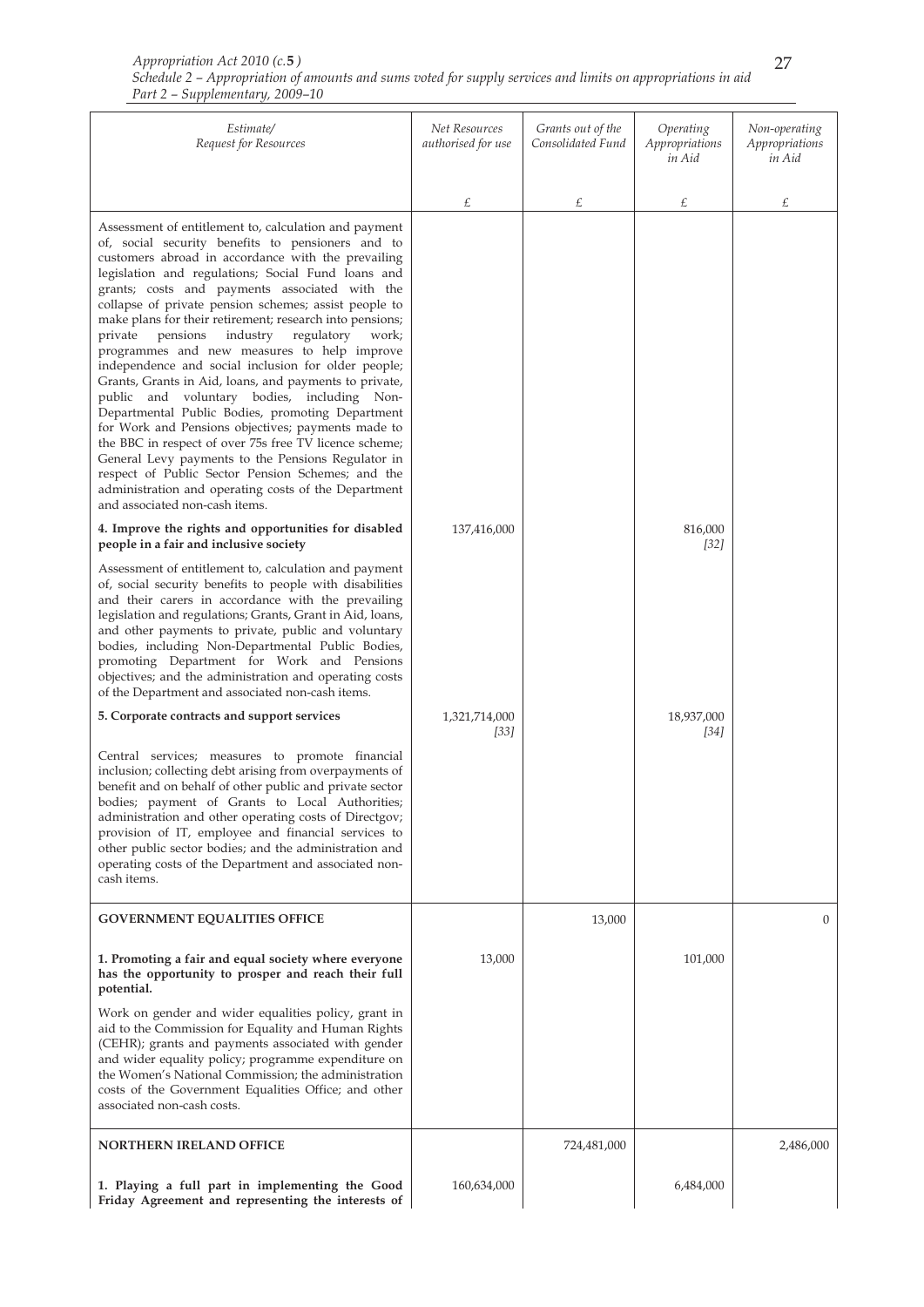# *Schedule 2 – Appropriation of amounts and sums voted for supply services and limits on appropriations in aid Appropriation Act 2010 (c.* **5** *)*

|                                                                                                                                                                                                                                                                                                                                                                                                                                                                                                                                                                                                                                                                                                                                                                                                                                                                                                                                                                                                                                                                                                                                                                                                                                                                                |                                     |                                        | Part 2 – Supplementary, 2009–10       |                                           |
|--------------------------------------------------------------------------------------------------------------------------------------------------------------------------------------------------------------------------------------------------------------------------------------------------------------------------------------------------------------------------------------------------------------------------------------------------------------------------------------------------------------------------------------------------------------------------------------------------------------------------------------------------------------------------------------------------------------------------------------------------------------------------------------------------------------------------------------------------------------------------------------------------------------------------------------------------------------------------------------------------------------------------------------------------------------------------------------------------------------------------------------------------------------------------------------------------------------------------------------------------------------------------------|-------------------------------------|----------------------------------------|---------------------------------------|-------------------------------------------|
| Estimate/<br>Request for Resources                                                                                                                                                                                                                                                                                                                                                                                                                                                                                                                                                                                                                                                                                                                                                                                                                                                                                                                                                                                                                                                                                                                                                                                                                                             | Net Resources<br>authorised for use | Grants out of the<br>Consolidated Fund | Operating<br>Appropriations<br>in Aid | Non-operating<br>Appropriations<br>in Aid |
|                                                                                                                                                                                                                                                                                                                                                                                                                                                                                                                                                                                                                                                                                                                                                                                                                                                                                                                                                                                                                                                                                                                                                                                                                                                                                | £                                   | £                                      | £                                     | £                                         |
| Northern Ireland in the UK Government; supporting<br>and developing an efficient, effective and responsive<br>Criminal Justice System; upholding and sustaining<br>the rule of law and preventing crime; maintaining a<br>secure and humane prison service and reducing the<br>risks of re-offending                                                                                                                                                                                                                                                                                                                                                                                                                                                                                                                                                                                                                                                                                                                                                                                                                                                                                                                                                                           |                                     |                                        |                                       |                                           |
| Expenditure on (including all associated non-cash<br>items): Head of State related costs and VIP visits to NI,<br>Reviews and Commissions arising from the Good<br>Friday<br>Agreement<br>(incl<br>NI Human<br>Rights<br>Commission), political development & inquiries,<br>victims and legacy issues of the Troubles and the<br>Bloody Sunday Inquiry, costs arising from elections.<br>Criminal Justice including juvenile justice services,<br>probation & aftercare, state pathology, forensic<br>services, programmes to enhance community safety<br>and services related to crime, crown prosecutions,<br>other legal services and the Northern Ireland Law<br>Commission, compensation schemes. Policing and<br>security including the Police Service of Northern<br>Ireland, policing non-severance, police pensions, Police<br>Ombudsman for Northern Ireland, Northern Ireland<br>Policing Board, payments to associated bodies<br>promoting policing and security issues, ACCESS NI.<br>Prisons including the Prison Service Trust and the<br>Prisoner Ombudsman.<br>Central administrative<br>services, costs of the Northern Ireland Act 1998 and the<br>Northern Ireland Act 2000. European Union peace and<br>reconciliation projects and certain other grants. |                                     |                                        |                                       |                                           |
| 2. Providing appropriate funding to the Northern<br>Ireland Consolidated Fund for the delivery of<br>transferred public services as defined by the<br>Northern Ireland Act 1998 and the Northern Ireland<br><b>Act 2000.</b>                                                                                                                                                                                                                                                                                                                                                                                                                                                                                                                                                                                                                                                                                                                                                                                                                                                                                                                                                                                                                                                   | 566,000,000                         |                                        | $\boldsymbol{0}$                      |                                           |
| Grants to the Northern Ireland Consolidated Fund and<br>transfers of EU funds.                                                                                                                                                                                                                                                                                                                                                                                                                                                                                                                                                                                                                                                                                                                                                                                                                                                                                                                                                                                                                                                                                                                                                                                                 |                                     |                                        |                                       |                                           |
| <b>HM TREASURY</b>                                                                                                                                                                                                                                                                                                                                                                                                                                                                                                                                                                                                                                                                                                                                                                                                                                                                                                                                                                                                                                                                                                                                                                                                                                                             |                                     | 17,803,032,000                         |                                       | 7,068,700,000                             |
| 1. Maintain sound public finances and ensure high<br>and sustainable growth, well being and prosperity<br>for all                                                                                                                                                                                                                                                                                                                                                                                                                                                                                                                                                                                                                                                                                                                                                                                                                                                                                                                                                                                                                                                                                                                                                              | 32,531,000<br>$[35]$                |                                        | 72,549,000                            |                                           |
| Economic,<br>financial and related<br>administration,<br>including group shared services; expenses in<br>connection with honours and dignities; expenditure of<br>the Debt Management Office, including administration<br>of the Public Works Loan Board, the Commission for<br>the Reduction of National Debt and operational<br>services for HM Treasury, other government<br>departments and the Bank of England; administration<br>and other related expenditure of the Office of<br>Government Commerce, including management and<br>disposal of the surplus civil estate and cost of capital<br>charges on the investment in Buying Solutions;<br>expenditure on a pilot scheme in connection with the<br>provision of generic financial advice; payments under<br>an indemnity guarantee in respect of Paymaster;<br>expenditure on administration of Treasury related<br>bodies; compensation payments arising from gilt<br>administration; cost of capital charges on the<br>Treasury's investment in the Bank of England;                                                                                                                                                                                                                                            |                                     |                                        |                                       |                                           |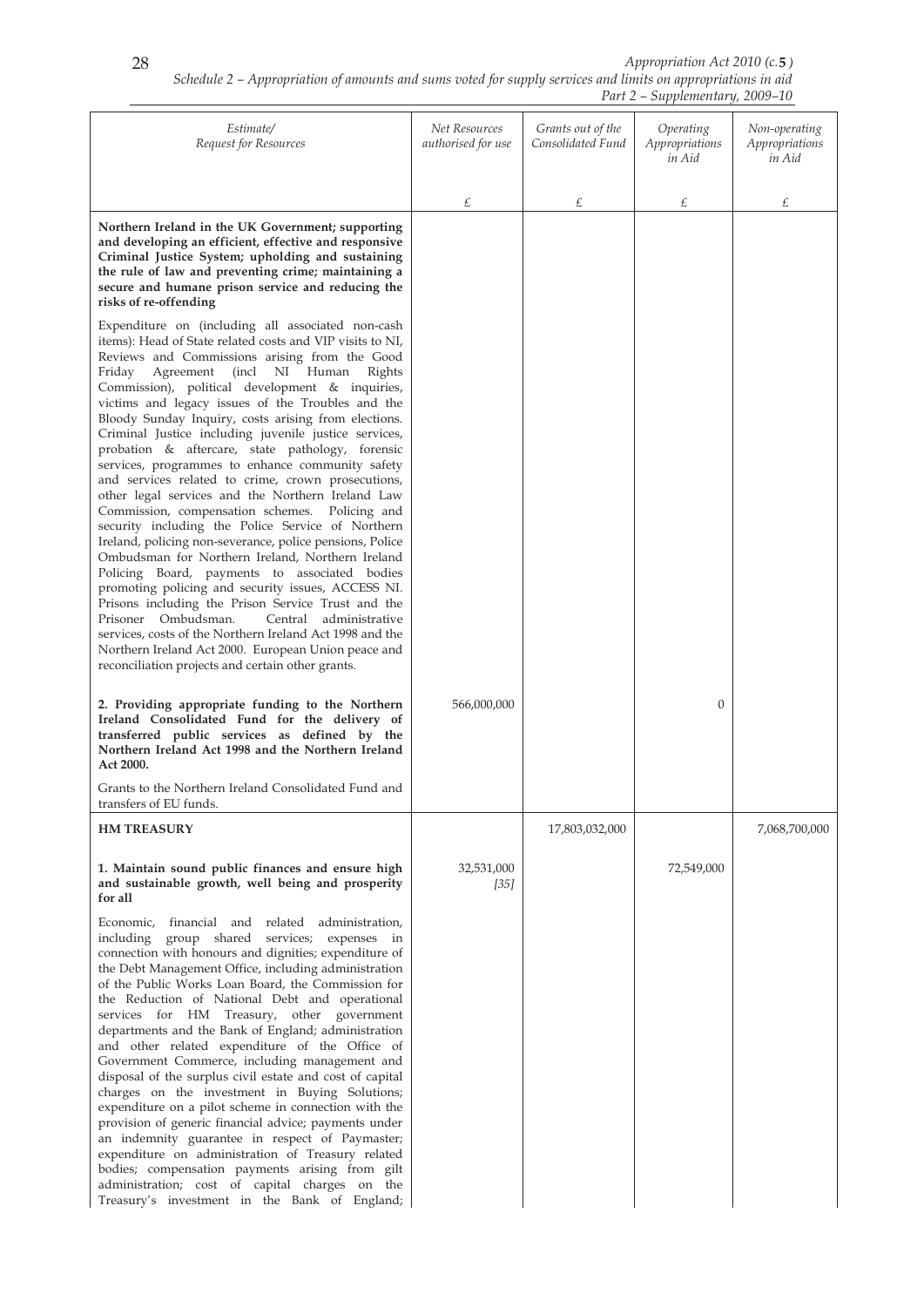| Estimate/<br>Request for Resources                                                                                                                                                                                                                                                                                                                                                                                                                                                                                                                                                                                                                                                                                                                                                                                                                                                                                                                                                                                                                                                                                                                                                                                                                                                                                                                                                                                                                                                                                                                                                                                                                                                                                                                                                                                                                                                                                                               | Net Resources<br>authorised for use | Grants out of the<br>Consolidated Fund | Operating<br>Appropriations<br>in Aid | Non-operating<br>Appropriations<br>in Aid |
|--------------------------------------------------------------------------------------------------------------------------------------------------------------------------------------------------------------------------------------------------------------------------------------------------------------------------------------------------------------------------------------------------------------------------------------------------------------------------------------------------------------------------------------------------------------------------------------------------------------------------------------------------------------------------------------------------------------------------------------------------------------------------------------------------------------------------------------------------------------------------------------------------------------------------------------------------------------------------------------------------------------------------------------------------------------------------------------------------------------------------------------------------------------------------------------------------------------------------------------------------------------------------------------------------------------------------------------------------------------------------------------------------------------------------------------------------------------------------------------------------------------------------------------------------------------------------------------------------------------------------------------------------------------------------------------------------------------------------------------------------------------------------------------------------------------------------------------------------------------------------------------------------------------------------------------------------|-------------------------------------|----------------------------------------|---------------------------------------|-------------------------------------------|
|                                                                                                                                                                                                                                                                                                                                                                                                                                                                                                                                                                                                                                                                                                                                                                                                                                                                                                                                                                                                                                                                                                                                                                                                                                                                                                                                                                                                                                                                                                                                                                                                                                                                                                                                                                                                                                                                                                                                                  | £                                   | £                                      | £                                     | £                                         |
| payments to other government departments; and<br>associated non-cash items.                                                                                                                                                                                                                                                                                                                                                                                                                                                                                                                                                                                                                                                                                                                                                                                                                                                                                                                                                                                                                                                                                                                                                                                                                                                                                                                                                                                                                                                                                                                                                                                                                                                                                                                                                                                                                                                                      |                                     |                                        |                                       |                                           |
| 2. Cost-effective management of the supply of coins<br>and actions to protect the integrity of coinage                                                                                                                                                                                                                                                                                                                                                                                                                                                                                                                                                                                                                                                                                                                                                                                                                                                                                                                                                                                                                                                                                                                                                                                                                                                                                                                                                                                                                                                                                                                                                                                                                                                                                                                                                                                                                                           | $-4,000,000*$<br>[36]               |                                        | $\boldsymbol{0}$                      |                                           |
| Manufacture, storage and distribution of coinage for<br>use in the United Kingdom, actions to protect the<br>integrity of coinage, and associated non-cash items.                                                                                                                                                                                                                                                                                                                                                                                                                                                                                                                                                                                                                                                                                                                                                                                                                                                                                                                                                                                                                                                                                                                                                                                                                                                                                                                                                                                                                                                                                                                                                                                                                                                                                                                                                                                |                                     |                                        |                                       |                                           |
| 3. Promoting a stable financial system and offering<br>protection to ordinary savers, depositors, businesses<br>and borrowers                                                                                                                                                                                                                                                                                                                                                                                                                                                                                                                                                                                                                                                                                                                                                                                                                                                                                                                                                                                                                                                                                                                                                                                                                                                                                                                                                                                                                                                                                                                                                                                                                                                                                                                                                                                                                    | 499,501,000                         |                                        | 11,729,000                            |                                           |
| Payments in respect of costs related to investment in<br>and financial assistance to financial institutions;<br>operational costs associated with financial stability<br>interventions including costs of UK Financial<br>Investments Limited and the Asset Protection Agency;<br>and associated non-cash items.                                                                                                                                                                                                                                                                                                                                                                                                                                                                                                                                                                                                                                                                                                                                                                                                                                                                                                                                                                                                                                                                                                                                                                                                                                                                                                                                                                                                                                                                                                                                                                                                                                 |                                     |                                        |                                       |                                           |
| <b>HM REVENUE AND CUSTOMS</b>                                                                                                                                                                                                                                                                                                                                                                                                                                                                                                                                                                                                                                                                                                                                                                                                                                                                                                                                                                                                                                                                                                                                                                                                                                                                                                                                                                                                                                                                                                                                                                                                                                                                                                                                                                                                                                                                                                                    |                                     | 161,576,000<br>$[37]$                  |                                       | $-137,000*$<br>$[38]$                     |
| 1. Administering the tax and customs control systems<br>fairly and efficiently and making it as easy as<br>possible for individuals and businesses<br>to<br>understand and comply with their obligations and<br>receive their tax credit and other entitlements                                                                                                                                                                                                                                                                                                                                                                                                                                                                                                                                                                                                                                                                                                                                                                                                                                                                                                                                                                                                                                                                                                                                                                                                                                                                                                                                                                                                                                                                                                                                                                                                                                                                                  | $-49,960,000*$<br>$[39]$            |                                        | 95,066,000                            |                                           |
| Administration and the associated non-cash items<br>incurred in the management and collection of the<br>direct and indirect taxes, duties and levies, new tax<br>credits and National Insurance Contributions; Child<br>Benefit and the Child Trust Fund, Shipbuilders' Relief,<br>Money Laundering regulatory regime, the National<br>Insurance Funds for Great Britain and Northern<br>Ireland; OPG and government banking services;<br>Airplane Tax; Health in Pregnancy Grant; Saving<br>Gateway; National minimum wage; collection of<br>student loans; the operation of customs controls<br>including prohibitions and restrictions; the provision<br>of trade information; the provision of resources to<br>independent investigatory bodies (including the<br>HMIC, IPCC and the police authorities) to facilitate the<br>independent inspection of professional standards<br>within the Department, the investigation of allegations<br>of mis-conduct or criminal activities by Departmental<br>staff and fulfilment of reciprocal complaints<br>investigation arrangements with police authorities; the<br>provision of incentive payments for e-filing; payments<br>in respect of the Customs National Museum; grants to<br>the voluntary and community sector; providing the<br>business link portal; air travel carbon-offsetting;<br>services to support the Welfare Reform Agenda; and<br>for services provided to the department's information<br>technology and wider markets' partners, other<br>departments and public bodies including<br>any<br>assistance with investigations into terrorist incidents,<br>and overseas tax administration and the activity in<br>support of the UK Border Agency.<br>2. Undertaking rating and council tax valuation work<br>in England and Wales and providing valuation and<br>property management services to central government<br>and other bodies where public funds are involved. | 1,000                               |                                        | 2,334,000                             |                                           |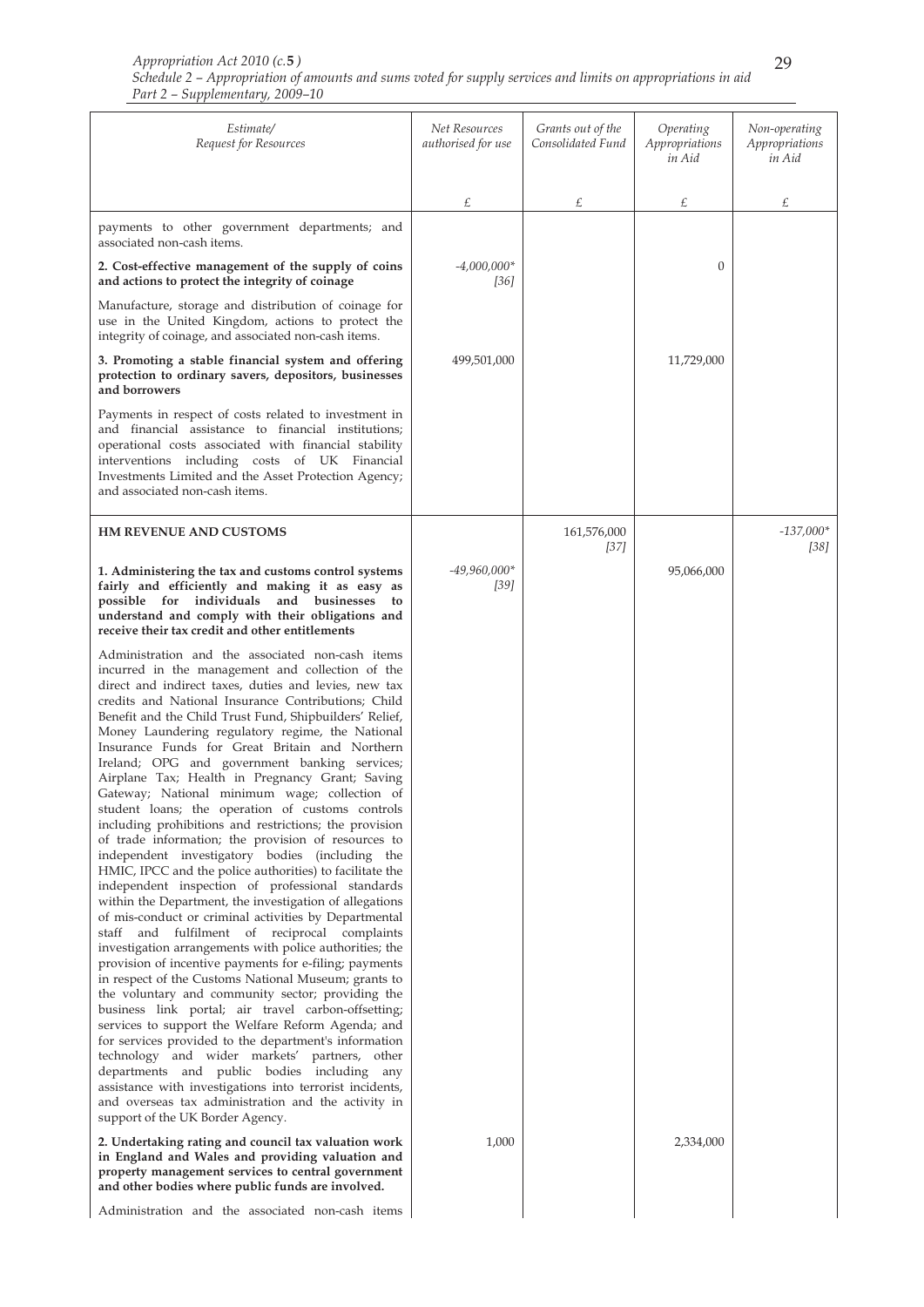| Estimate/<br>Request for Resources                                                                                                                                                                                                                                                                                                                                                                                                                                                | Net Resources<br>authorised for use | Grants out of the<br>Consolidated Fund | Operating<br>Appropriations<br>in Aid | Non-operating<br>Appropriations<br>in Aid |
|-----------------------------------------------------------------------------------------------------------------------------------------------------------------------------------------------------------------------------------------------------------------------------------------------------------------------------------------------------------------------------------------------------------------------------------------------------------------------------------|-------------------------------------|----------------------------------------|---------------------------------------|-------------------------------------------|
|                                                                                                                                                                                                                                                                                                                                                                                                                                                                                   | £                                   | £                                      | £                                     | £                                         |
| incurred in the provision of valuation and other<br>services for government departments and other public<br>bodies by the Valuation Office Agency.                                                                                                                                                                                                                                                                                                                                |                                     |                                        |                                       |                                           |
| 3: Providing payments in lieu of tax relief to certain<br>bodies                                                                                                                                                                                                                                                                                                                                                                                                                  | 7,700,000                           |                                        | 0                                     |                                           |
| Transitional payments to charities, personal pensions,<br>life assurance premium relief and residual payments<br>for mortgage interest relief; and associated non-cash<br>items.                                                                                                                                                                                                                                                                                                  |                                     |                                        |                                       |                                           |
| 4. Making payments of rates to Local Authorities on<br>behalf of certain bodies                                                                                                                                                                                                                                                                                                                                                                                                   | 500,000                             |                                        | 0                                     |                                           |
| Rates paid by Her Majesty's Revenue and Customs in<br>respect of non-domestic property occupied by<br>accredited representatives of Commonwealth and<br>countries<br>foreign<br>and<br>certain<br>international<br>organisations and associated non-cash items.                                                                                                                                                                                                                   |                                     |                                        |                                       |                                           |
| 5. Payments of Child Benefit, Health in Pregnancy<br><b>Grant and Child Trust Fund endowments</b>                                                                                                                                                                                                                                                                                                                                                                                 | 232,000,000                         |                                        | $\overline{0}$                        |                                           |
| Payments of Child Benefit, Health in Pregnancy Grant,<br>Child Trust Fund and the associated non-cash items.                                                                                                                                                                                                                                                                                                                                                                      |                                     |                                        |                                       |                                           |
| NATIONAL SAVINGS AND INVESTMENTS                                                                                                                                                                                                                                                                                                                                                                                                                                                  |                                     | 26,642,000                             |                                       | $\overline{0}$                            |
| 1. Reducing the costs to the taxpayer of government<br>borrowing now and in the future                                                                                                                                                                                                                                                                                                                                                                                            | 34,442,000                          |                                        | 0                                     |                                           |
| Administration and operational costs, research and<br>development works, equipment and other payments,<br>and associated non-cash items.                                                                                                                                                                                                                                                                                                                                          |                                     |                                        |                                       |                                           |
| THE STATISTICS BOARD                                                                                                                                                                                                                                                                                                                                                                                                                                                              |                                     | 6,615,000                              |                                       | 15,000                                    |
| 1. To promote and safeguard the production and<br>publication of official statistics that serve the public<br>good                                                                                                                                                                                                                                                                                                                                                                | 6,630,000                           |                                        | 15,656,000                            |                                           |
| Collection, preparation and dissemination of economic,<br>social, labour market and other statistics; promote and<br>safeguard the quality of official statistics, to monitor<br>the production and publication of official statistics; to<br>prepare and publish a Code of Practice for Statistics; to<br>prepare and publish a programme for the assessment<br>of existing and candidate National Statistics against the<br>Code; and associated non-cash costs.                |                                     |                                        |                                       |                                           |
| <b>GOVERNMENT ACTUARY'S DEPARTMENT</b>                                                                                                                                                                                                                                                                                                                                                                                                                                            |                                     | 433,000                                |                                       | $\overline{0}$                            |
| 1: Providing an actuarial consultancy service                                                                                                                                                                                                                                                                                                                                                                                                                                     | 1,000                               |                                        | 2,665,000                             |                                           |
| Administration costs incurred in providing an<br>actuarial consultancy service to Government and to<br>other clients principally in the public sector, advising<br>on a wide range of areas including employer<br>sponsored pension arrangements and other employee<br>benefits, social security, health care, financing<br>arrangements, risk management, strategic investment,<br>asset/liability consideration, pensions and insurance<br>regulation and other non-cash items. |                                     |                                        |                                       |                                           |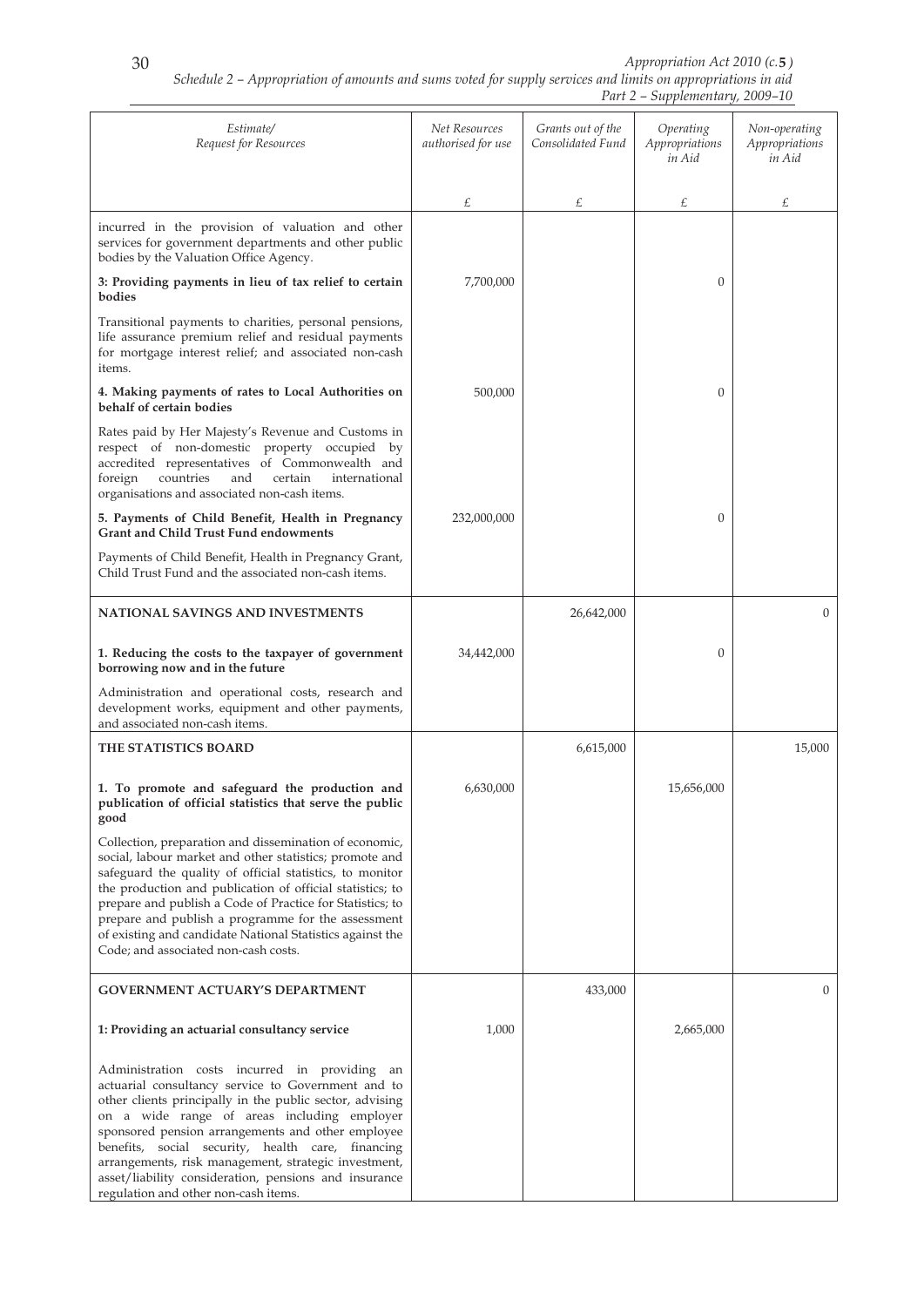| Estimate/<br>Request for Resources                                                                                                                                                                                                                                                                                                                                                                                                                                                                                                                                                                                                                                                                                                                                                                                                                                                                                                                                                                                                                                                                                                                                                                                                                                                                                                                                                                                                                                                                                                                                                                                                                                                                                                                                                                                                                                                                                                                                                                                                                                                                                                                                                                                                                                                                                                                                                                                                                                                                                                                                                                                                                                                                                                                                                                                                                                                                                                                                                                                                                                                                                                                | Net Resources<br>authorised for use | Grants out of the<br>Consolidated Fund | Operating<br>Appropriations<br>in Aid | Non-operating<br>Appropriations<br>in Aid |
|---------------------------------------------------------------------------------------------------------------------------------------------------------------------------------------------------------------------------------------------------------------------------------------------------------------------------------------------------------------------------------------------------------------------------------------------------------------------------------------------------------------------------------------------------------------------------------------------------------------------------------------------------------------------------------------------------------------------------------------------------------------------------------------------------------------------------------------------------------------------------------------------------------------------------------------------------------------------------------------------------------------------------------------------------------------------------------------------------------------------------------------------------------------------------------------------------------------------------------------------------------------------------------------------------------------------------------------------------------------------------------------------------------------------------------------------------------------------------------------------------------------------------------------------------------------------------------------------------------------------------------------------------------------------------------------------------------------------------------------------------------------------------------------------------------------------------------------------------------------------------------------------------------------------------------------------------------------------------------------------------------------------------------------------------------------------------------------------------------------------------------------------------------------------------------------------------------------------------------------------------------------------------------------------------------------------------------------------------------------------------------------------------------------------------------------------------------------------------------------------------------------------------------------------------------------------------------------------------------------------------------------------------------------------------------------------------------------------------------------------------------------------------------------------------------------------------------------------------------------------------------------------------------------------------------------------------------------------------------------------------------------------------------------------------------------------------------------------------------------------------------------------------|-------------------------------------|----------------------------------------|---------------------------------------|-------------------------------------------|
|                                                                                                                                                                                                                                                                                                                                                                                                                                                                                                                                                                                                                                                                                                                                                                                                                                                                                                                                                                                                                                                                                                                                                                                                                                                                                                                                                                                                                                                                                                                                                                                                                                                                                                                                                                                                                                                                                                                                                                                                                                                                                                                                                                                                                                                                                                                                                                                                                                                                                                                                                                                                                                                                                                                                                                                                                                                                                                                                                                                                                                                                                                                                                   | £                                   | £                                      | £                                     | £                                         |
| <b>CABINET OFFICE</b>                                                                                                                                                                                                                                                                                                                                                                                                                                                                                                                                                                                                                                                                                                                                                                                                                                                                                                                                                                                                                                                                                                                                                                                                                                                                                                                                                                                                                                                                                                                                                                                                                                                                                                                                                                                                                                                                                                                                                                                                                                                                                                                                                                                                                                                                                                                                                                                                                                                                                                                                                                                                                                                                                                                                                                                                                                                                                                                                                                                                                                                                                                                             |                                     | 116,326,000                            |                                       | $\overline{0}$                            |
| 1. Supporting the Prime Minister's Office closely in<br>ensuring the delivery of Government objectives                                                                                                                                                                                                                                                                                                                                                                                                                                                                                                                                                                                                                                                                                                                                                                                                                                                                                                                                                                                                                                                                                                                                                                                                                                                                                                                                                                                                                                                                                                                                                                                                                                                                                                                                                                                                                                                                                                                                                                                                                                                                                                                                                                                                                                                                                                                                                                                                                                                                                                                                                                                                                                                                                                                                                                                                                                                                                                                                                                                                                                            | 78,312,000                          |                                        | $-5,530,000*$                         |                                           |
| The Prime Minister's Office; the Offices of the<br>Chancellor of the Duchy of Lancaster and Ministers in<br>the Cabinet Office and of the Cabinet Secretary and<br>Head of the Home Civil Service; Propriety and Ethics<br>and Private Offices Group; Lord President of the<br>Council and the Leader of the House of Lords and the<br>Leader and Deputy Leader of the House of Commons<br>and the Offices of the Government Whips in the House<br>of Commons and the House of Lords; Office of the<br>Parliamentary Counsel; Honours and Appointments;<br>Cabinet Secretariat, which includes: Foreign and<br>Defence Policy Secretariat, European and Global Issues<br>Secretariat, Economic and Domestic Affairs Secretariat,<br>and National Economic Council; Intelligence, Security<br>and Resilience Group which includes: National<br>Security Secretariat, Office of Cyber Security, Security<br>and Intelligence and Civil Contingencies Secretariat;<br>Intelligence Assessment and Intelligence Analysis<br>Profession and Strategic Horizons; Government CIO,<br>Senior Information and Risk Owner and Head of<br>Government IT Profession which includes: ICT<br>Strategy and Policy, IT Profession and Cabinet Office<br>CIO, Chief Technology Officer and Information<br>Assurance; Domestic Policy Group which includes:<br>Office of the Third Sector, Social Exclusion Task Force,<br>Strategy Unit and Public Services Unit; Civil Service<br>Capability Group and Head of Government HR<br>Profession which includes: Civil Service Workforce;<br>Civil Service Performance and Review Directorate and<br>Civil Service Leadership and Talent; Government<br>Communications<br>and<br>of<br>Head<br>Government<br>Profession<br>which<br>Communications<br>includes:<br>Professional Development, Civil Service Governance<br>and Government Communications, Cabinet Office<br>Communications and Digital Engagement; Corporate<br>Services Group; and other units; Payments of grant<br>grant-in-aid to organisations<br>promoting<br>and<br>departmental objectives; grants-in-aid to not-for-profit<br>organisations including the Civil Service Benevolent<br>Fund, the Civil Service Retirement Fellowship, the<br>Civil Service Sports Council, the Chequers Trust and to<br>the executive Non-Departmental Public Bodies,<br>Capacity Builders (UK) Limited and the Commission<br>for the Compact Limited; grants to organisations<br>working in the third sector and to local authorities and<br>to other organisations including the Disability<br>Partnership and the Whitehall and Industry Group;<br>Payments to and income from other government<br>departments in relation to programmes supporting the<br>department's objectives; special payments; expenditure<br>on and income from loans; expenditure on capital<br>assets; payments to former Prime Ministers; the central<br>management of, and delivery of services to, the Civil<br>Service and wider public sector; improving public<br>services; Civil Service reform; cross-departmental IT<br>systems; co-ordination of cross-cutting issues; the |                                     |                                        |                                       |                                           |
| administration and operation of the department and<br>associated non-cash items.                                                                                                                                                                                                                                                                                                                                                                                                                                                                                                                                                                                                                                                                                                                                                                                                                                                                                                                                                                                                                                                                                                                                                                                                                                                                                                                                                                                                                                                                                                                                                                                                                                                                                                                                                                                                                                                                                                                                                                                                                                                                                                                                                                                                                                                                                                                                                                                                                                                                                                                                                                                                                                                                                                                                                                                                                                                                                                                                                                                                                                                                  |                                     |                                        |                                       |                                           |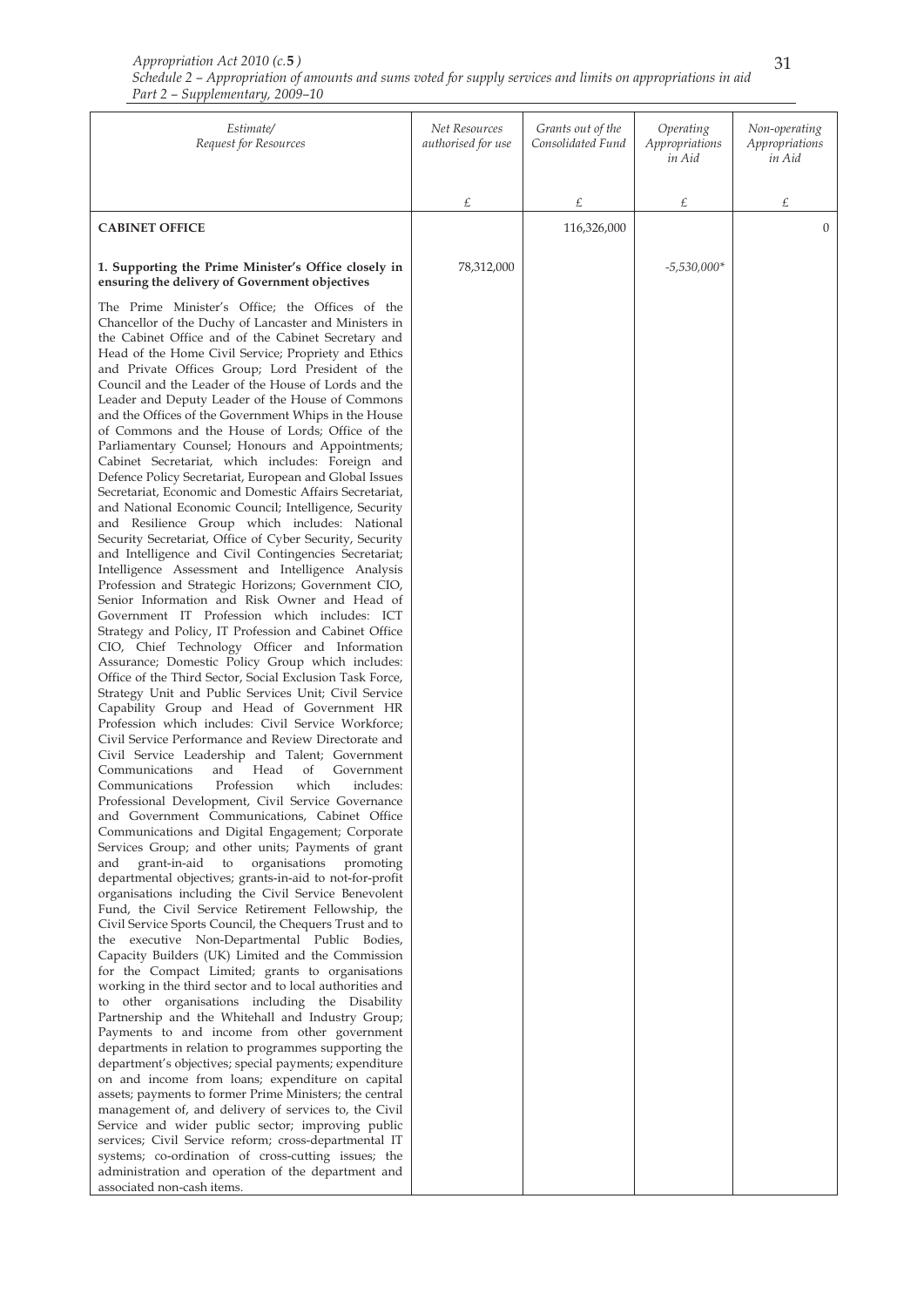| Estimate/<br>Request for Resources                                                                                                                                                                                                                                                                                                         | Net Resources<br>authorised for use | Grants out of the<br>Consolidated Fund | Operating<br>Appropriations<br>in Aid | Non-operating<br>Appropriations<br>in Aid |
|--------------------------------------------------------------------------------------------------------------------------------------------------------------------------------------------------------------------------------------------------------------------------------------------------------------------------------------------|-------------------------------------|----------------------------------------|---------------------------------------|-------------------------------------------|
|                                                                                                                                                                                                                                                                                                                                            | £                                   | £                                      | £                                     | £                                         |
| <b>SECURITY AND INTELLIGENCE AGENCIES</b>                                                                                                                                                                                                                                                                                                  |                                     | 101,898,000                            |                                       | 43,982,000                                |
| 1. Protecting and promoting the national security and<br>economic well being of the UK                                                                                                                                                                                                                                                     | 21,211,000                          |                                        | 79,735,000                            |                                           |
| Administration and operational costs, research and<br>development works, equipment and other payments,<br>and associated non-cash items.                                                                                                                                                                                                   |                                     |                                        |                                       |                                           |
| <b>CABINET OFFICE: CIVIL SUPERANNUATION</b>                                                                                                                                                                                                                                                                                                |                                     | 1,000                                  |                                       | $\overline{0}$                            |
| 1. Civil superannuation                                                                                                                                                                                                                                                                                                                    | 299,301,000                         |                                        | 251,200,000                           |                                           |
| The superannuation of civil servants; pensions etc., and<br>other pensions and non-recurrent payments; for other<br>related services and associated non-cash items.                                                                                                                                                                        |                                     |                                        |                                       |                                           |
| <b>HOUSE OF LORDS</b>                                                                                                                                                                                                                                                                                                                      |                                     | $\Omega$                               |                                       | $\Omega$                                  |
| 1. Members' expenses and administration, etc.                                                                                                                                                                                                                                                                                              | 1,004,000                           |                                        | $-893.000*$                           |                                           |
| Members'<br>administrative<br>expenses;<br>and<br>accommodation costs, including staff salaries and<br>pensions; security; stationery; printing; financial<br>assistance to opposition parties; grants in aid to<br>Parliamentary bodies; and associated non-cash items.                                                                   |                                     |                                        |                                       |                                           |
| <b>HOUSE OF COMMONS: ADMINISTRATION</b>                                                                                                                                                                                                                                                                                                    |                                     | $\Omega$                               |                                       | Not applicable                            |
| 1. House of Commons: Administrative expenditure                                                                                                                                                                                                                                                                                            | 40,000,000                          |                                        | Not applicable                        |                                           |
| General administration: including staff costs, general<br>expenses, stationery, printing,<br>broadcasting, IT,<br>catering and accommodation services; associated non-<br>cash items: and some travel costs of Members of<br>Parliament in connection with select committees and<br>delegations to international parliamentary assemblies. |                                     |                                        |                                       |                                           |
| TOTAL, SUPPLEMENTARY, 2009-10                                                                                                                                                                                                                                                                                                              | 18,137,837,000                      | 32,104,910,000                         | 1,766,771,000                         | 7,380,977,000                             |

*\*Represents an overall reduction*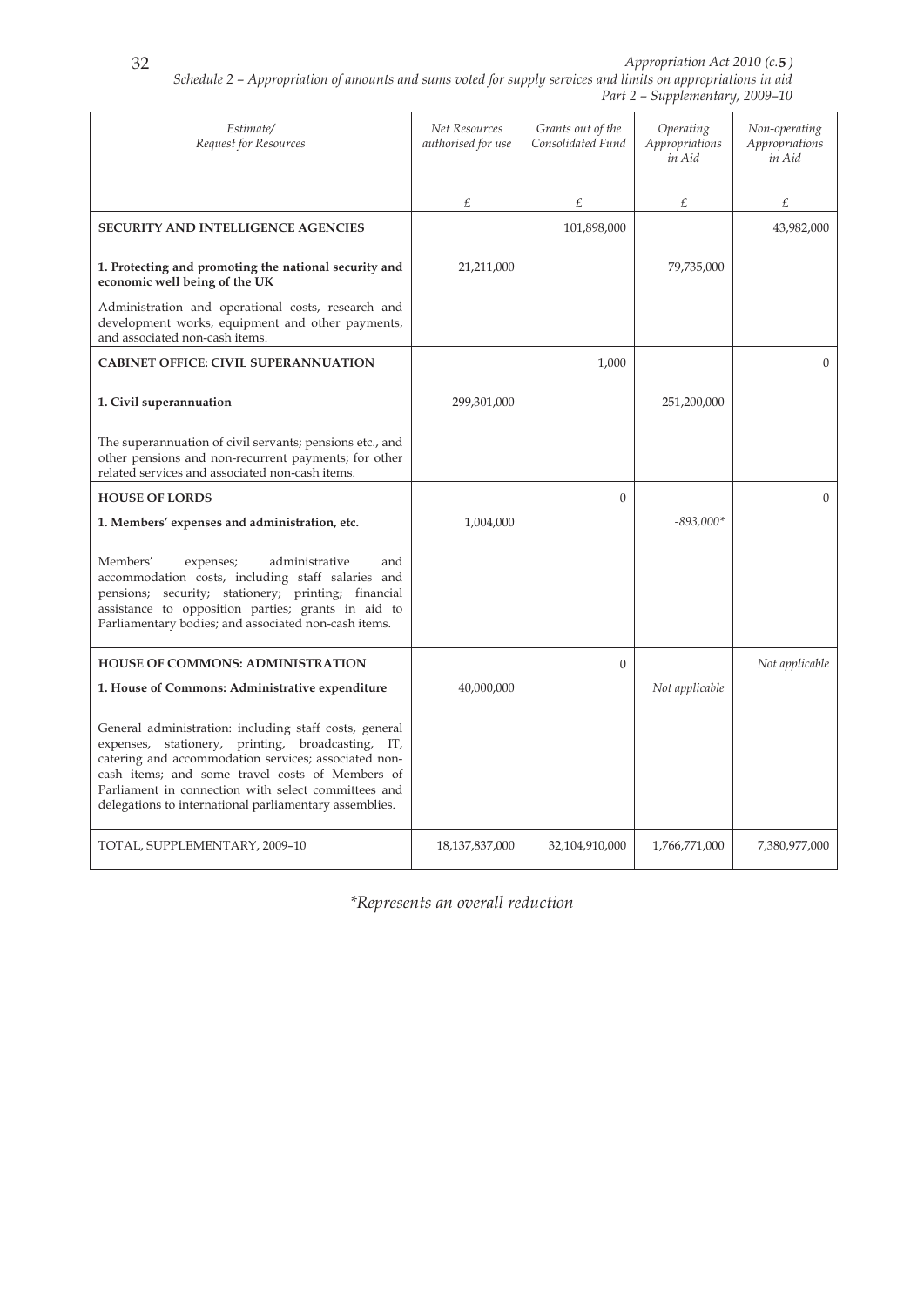#### PART 3

#### NEW ESTIMATE, 2009–10

Table of—

- (a) the resources authorised for use to meet the costs of the services and purposes which are specified in the first column of the Table for the year ending with 31 March 2010;
- (b) the sums authorised for issue out of the Consolidated Fund to meet those costs; and
- (c) the limits set for the purposes of section 2 of the Government Resources and Accounts Act 2000, on the resources applicable as appropriations in aid to meet those costs.

| Estimate/<br>Request for Resources                                                                                                                                                                                                                                                                                                                                                                                                                           | <b>Net Resources</b><br>authorised for<br>use | Grants out of the<br>Consolidated<br>Fund | Operating<br>Appropriations<br>in Aid | Non-operating<br>Appropriations<br>in Aid |
|--------------------------------------------------------------------------------------------------------------------------------------------------------------------------------------------------------------------------------------------------------------------------------------------------------------------------------------------------------------------------------------------------------------------------------------------------------------|-----------------------------------------------|-------------------------------------------|---------------------------------------|-------------------------------------------|
|                                                                                                                                                                                                                                                                                                                                                                                                                                                              | £                                             | £                                         | £                                     | £                                         |
| INDEPENDENT PARLIAMENTARY STANDARDS<br><b>AUTHORITY</b>                                                                                                                                                                                                                                                                                                                                                                                                      |                                               | 6,571,000                                 |                                       | $\Omega$                                  |
| 1. To support the efficient and effective establishment<br>and administration of the Independent Parliamentary<br><b>Standards Authority</b>                                                                                                                                                                                                                                                                                                                 | 4,448,000                                     |                                           | $\Omega$                              |                                           |
| Establishment and Operation of the Independent<br>Parliamentary Standards Authority. Determination and<br>administration of an allowance scheme for Members of<br>Parliament; payment of salaries and allowances of<br>Members of Parliament.<br>Determination<br>and<br>administration of code of conduct for MPs' financial<br>interests. Conducting investigations carried out under<br>the auspices of Commissioner for Parliamentary<br>Investigations. |                                               |                                           |                                       |                                           |
| TOTAL, NEW ESTIMATE, 2009-10                                                                                                                                                                                                                                                                                                                                                                                                                                 | 4,448,000                                     | 6,571,000                                 | $\Omega$                              | $\Omega$                                  |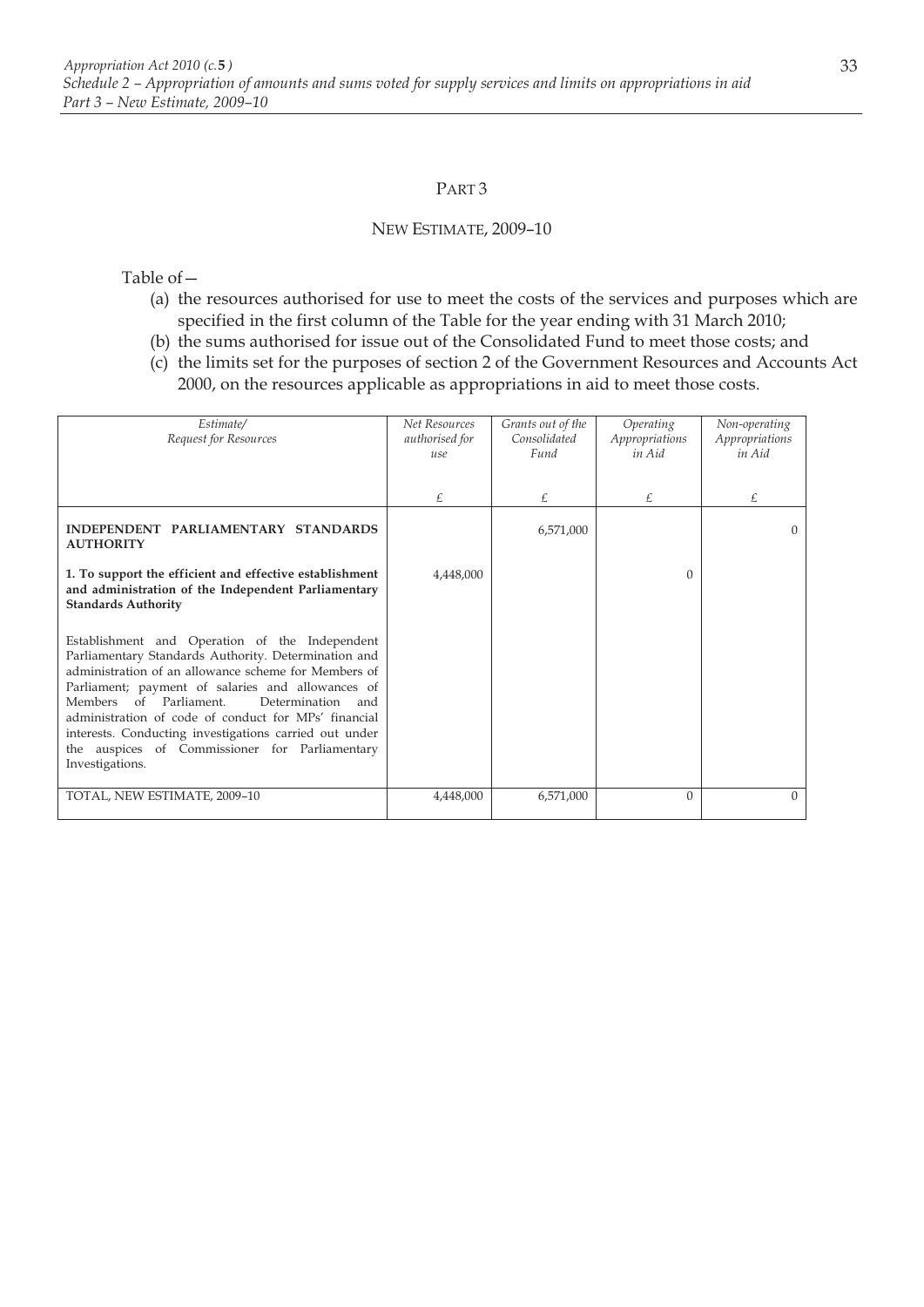*Notes* 

- 1 The increase of the resources authorised for use in respect of Request for Resources 1 of the Department for Children, Schools and Families Estimate comprises–
	- (a) supplementary resources totalling £696,711,000, and
	- (b) an increase of £7,430,000 in consequence of a reallocation of resources previously authorised for use in respect of Request for Resources 2 of that Estimate (see also Note 2).
- 2 The increase of the resources authorised for use in respect of Request for Resources 2 of the Department for Children, Schools and Families Estimate comprises–
	- (a) supplementary resources totalling £146,941,000, and
	- (b) a decrease of £7,430,000 in consequence of a reallocation of resources to Request for Resources 1 of that Estimate (see also Note 1).
- 3 In Part 29 of Schedule 2 of the Appropriation (No. 2) Act 2009, the title of the Estimate which is now entitled Department for Business, Innovation and Skills was Department for Business, Enterprise and Regulatory Reform.
- 4 The increase of the sums authorised for issue out of the Consolidated Fund in respect of the Department for Business, Innovation and Skills Estimate comprises–
	- (a) supplementary sums totalling £1,481,064,000, and
	- (b) an increase of £22,056,816,000 in consequence of a transfer of functions from the Department for Innovation, Universities and Skills (see also Note 12).
- 5 The modification set out in the Table on the limit set on the resources applicable as nonoperating appropriations in aid in respect of the Department for Business, Innovation and Skills Estimate comprises–
	- (a) a reduction of the limit of £104,060,000, and
	- (b) an increase of the limit £1,324,226,000 in consequence of a transfer of functions from the Department for Innovation, Universities and Skills (see also Note 13).
- 6 The increase of the resources authorised for use in respect of Request for Resources 1 of the Department for Business, Innovation and Skills Estimate comprises–
	- (a) supplementary resources totalling £178,077,000, and
	- (b) an increase of £530,799,000 in consequence of a transfer of functions from the Department for Innovation, Universities and Skills (see also Notes 14 and 16).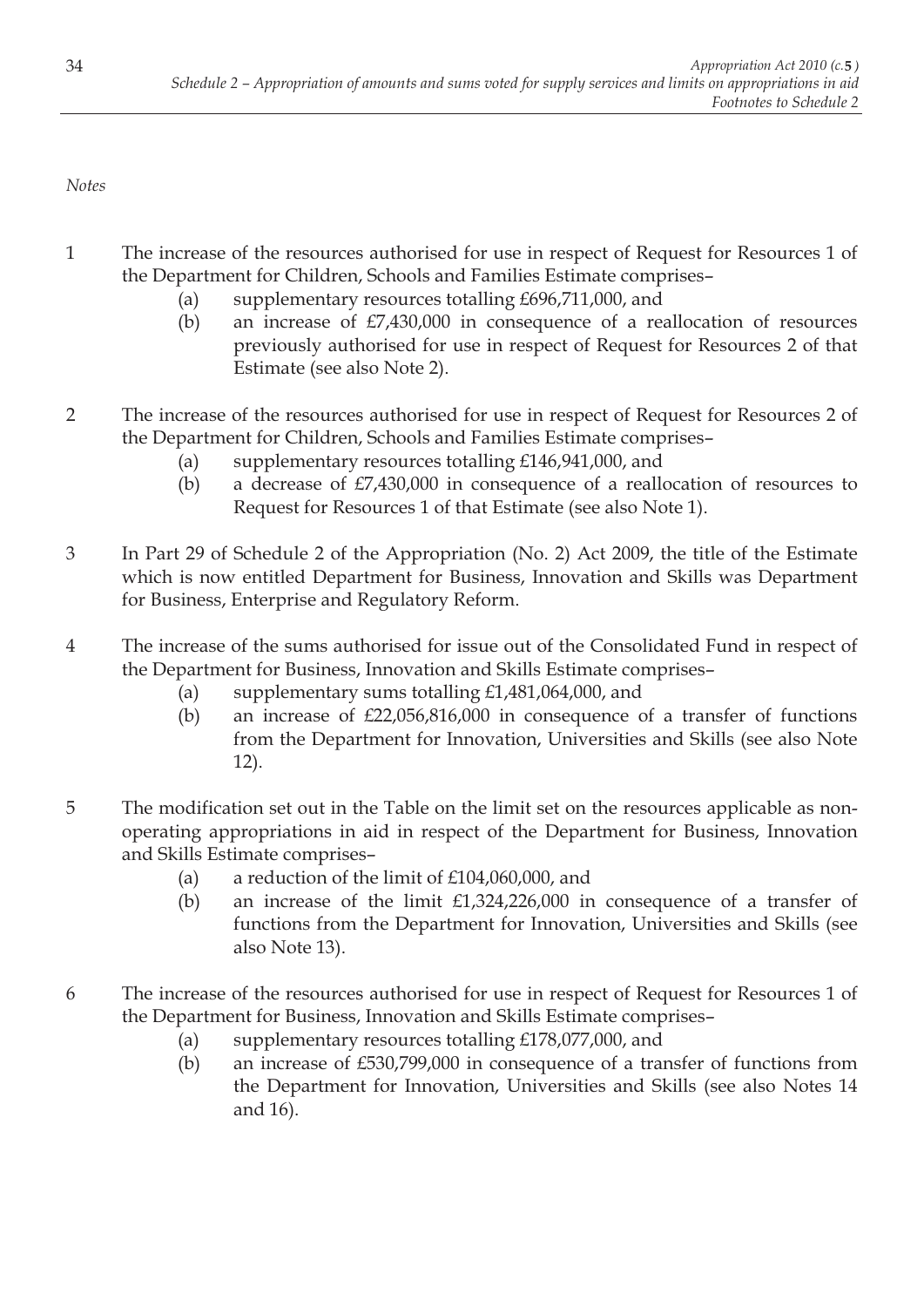- 7 (1) The modification set out in the Table on the limit set on the resources applicable as operating appropriations in aid in respect of Request for Resources 1 of the Department for Business, Innovation and Skills Estimate comprises–
	- (a) a reduction of the limit of £42,700,000, calculated as described in paragraph (2), and
	- (b) a subsequent increase of the limit of £1,795,000.

(2) The amount of £42,700,000 specified in sub-paragraph (1) was calculated by aggregating–

- (a) a reduction of £45,887,000, and
- (b) an increase of £3,187,000 in consequence of a transfer of functions from the Department for Innovation, Universities and Skills (see also Notes 15 and 17).
- 8 The increase of the resources authorised for use in respect of Request for Resources 2 of the Department for Business, Innovation and Skills Estimate comprises–
	- (a) supplementary resources totalling £145,768,000, and
	- (b) an increase of £3,584,149,000 in consequence of a transfer of functions from the Department for Innovation, Universities and Skills (see also Notes 14 and 16).
- 9 The modification set out in the Table on the limit set on the resources applicable as operating appropriations in aid in respect of Request for Resources 2 of the Department for Business, Innovation and Skills Estimate comprises–
	- (a) an increase of the limit of  $£1,000,000$  in consequence of a transfer of functions from the Department for Innovation, Universities and Skills (see also Notes 15 and 17, and
	- (b) a subsequent increase of the limit of £1,900,000.
- 10 The increase of the resources authorised for use in respect of Request for Resources 3 of the Department for Business, Innovation and Skills Estimate comprises–
	- (a) supplementary resources totalling £1,218,179,000, and
	- (b) an increase of £15,340,930,000 in consequence of a transfer of functions from the Department for Innovation, Universities and Skills (see also Notes 14 and 16).
- 11 (1) The modification set out in the Table on the limit set on the resources applicable as operating appropriations in aid in respect of Request for Resources 3 of the Department for Business, Innovation and Skills Estimate comprises–
	- (a) an increase of the limit of  $E7,832,805,000$ , calculated as described in paragraph (2), and
	- (b) a subsequent increase of the limit of £389,784,000.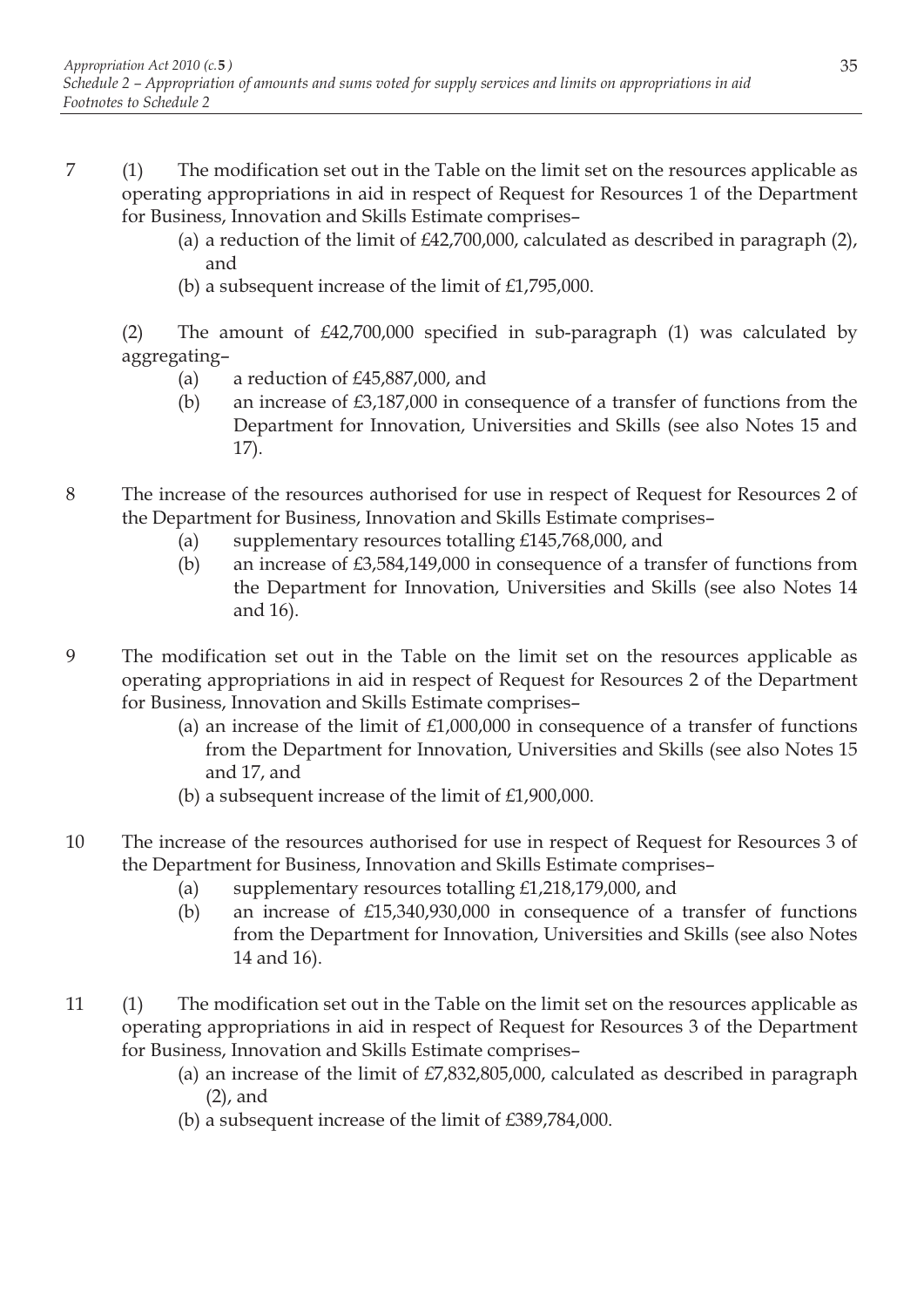(2) The amount of £7,832,805,000 specified in sub-paragraph (1) was calculated by aggregating–

- (a) a reduction of  $£684,760,000$ , and
- (b) an increase of £8,517,565,000 in consequence of a transfer of functions from the Department for Innovation, Universities and Skills (see also Notes 15 and 17).
- 12 The reduction of the sums authorised for issue out of the Consolidated Fund in respect of the Department for Innovation, Universities and Skills Estimate is in consequence of a transfer of functions to the Department for Business, Innovation and Skills (see also Note 4)
- 13 The modification set out in the Table on the limit set on the resources applicable as nonoperating appropriations in aid in respect of the Department for Innovation, Universities and Skills Estimate is in consequence of a transfer of functions to the Department for Business, Innovation and Skills (see also Note 5).
- 14 The reduction of the resources authorised for use in respect of Request for Resources 1 of the Department for Innovation, Universities and Skills Estimate is in consequence of a transfer of functions to the Department for Business, Innovation and Skills (see also Notes 6, 8 and 10).
- 15 The modification set out in the Table on the limit set on the resources applicable as operating appropriations in aid in respect of Request for Resources 1 of the Department for Innovation, Universities and Skills Estimate is in consequence of a transfer of functions to the Department for Business, Innovation and Skills (see also Notes 7,9 and 11).
- 16 The reduction of the resources authorised for use in respect of Request for Resources 2 of the Department for Innovation, Universities and Skills Estimate is in consequence of a transfer of functions to the Department for Business, Innovation and Skills (see also Notes 6, 8 and 10).
- 17 The modification set out in the Table on the limit set on the resources applicable as operating appropriations in aid in respect of Request for Resources 2 of the Department for Innovation, Universities and Skills Estimate is in consequence of a transfer of functions to the Department for Business, Innovation and Skills (see also Notes 7,9 and 11).
- 18 The increase of the sums authorised for issue out of the Consolidated Fund in respect of the Home Office Estimate comprises–
	- (a) supplementary sums totalling £379,987,000, and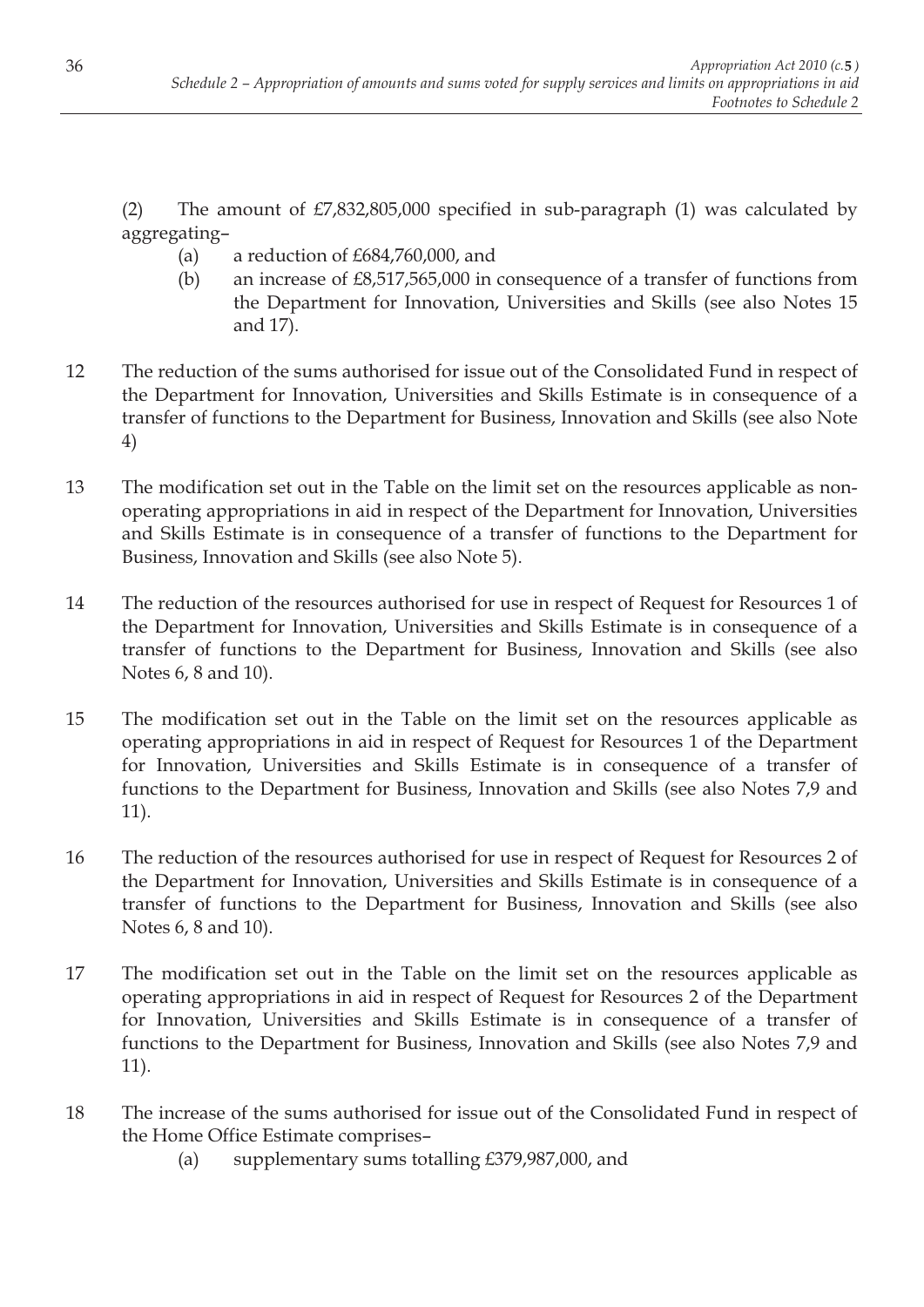- (b) an increase of £305,519,000 in consequence of a transfer of functions from HM Revenue and Customs (see also Note 37).
- 19 The modification set out in the Table on the limit set on the resources applicable as nonoperating appropriations in aid in respect of the Home Office Estimate comprises–
	- (a) an increase of the limit of  $£137,000$  in consequence of a transfer of functions from HM Revenue and Customs (see also Note 38), and
	- (b) a subsequent increase of the limit of £4,250,000.
- 20 The increase of the resources authorised for use in respect of Request for Resources 1 of the Home Office Estimate comprises–
	- (a) supplementary resources totalling £336,909,000, and
	- (b) an increase of £303,166,000 in consequence of a transfer of functions from HM Revenue and Customs (see also Note 39).
- 21 The modification set out in the Table on the limit set on the resources applicable as operating appropriations in aid in respect of Request for Resources 1 of the Ministry of Justice Estimate comprises–
	- (a) an increase of the limit of £45,560,000, and
	- (b) a subsequent reduction of the limit of £2,899,000.
- 22 The increase of the sums authorised for issue out of the Consolidated Fund in respect of the Crown Prosecution Service Estimate comprises–
	- (a) supplementary sums totalling £15,246,000, and
	- (b) an increase of £36,072,000 in consequence of a transfer of functions from the Revenue and Customs Prosecutions Office (see also Note 25).
- 23 The increase of the resources authorised for use in respect of Request for Resources 1 of the Crown Prosecution Service Estimate comprises–
	- (a) supplementary resources totalling £15,089,000, and
	- (b) an increase of £36,072,000 in consequence of a transfer of functions from the Revenue and Customs Prosecutions Office (see also Note 26).
- 24 The modification set out in the Table on the limit set on the resources applicable as operating appropriations in aid in respect of Request for Resources 1 of the Crown Prosecution Service Estimate comprises–
	- (a) an increase of the limit of £4,100,000 in consequence of a transfer of functions from the Revenue and Customs Prosecutions Office (see also Note 27), and
	- (b) a subsequent increase of the limit of £1,700,000.
- 25 The reduction of the sums authorised for issue out of the Consolidated Fund in respect of the Revenue and Customs Prosecutions Office Estimate is in consequence of a transfer of functions to the Crown Prosecution Service (see also Note 22).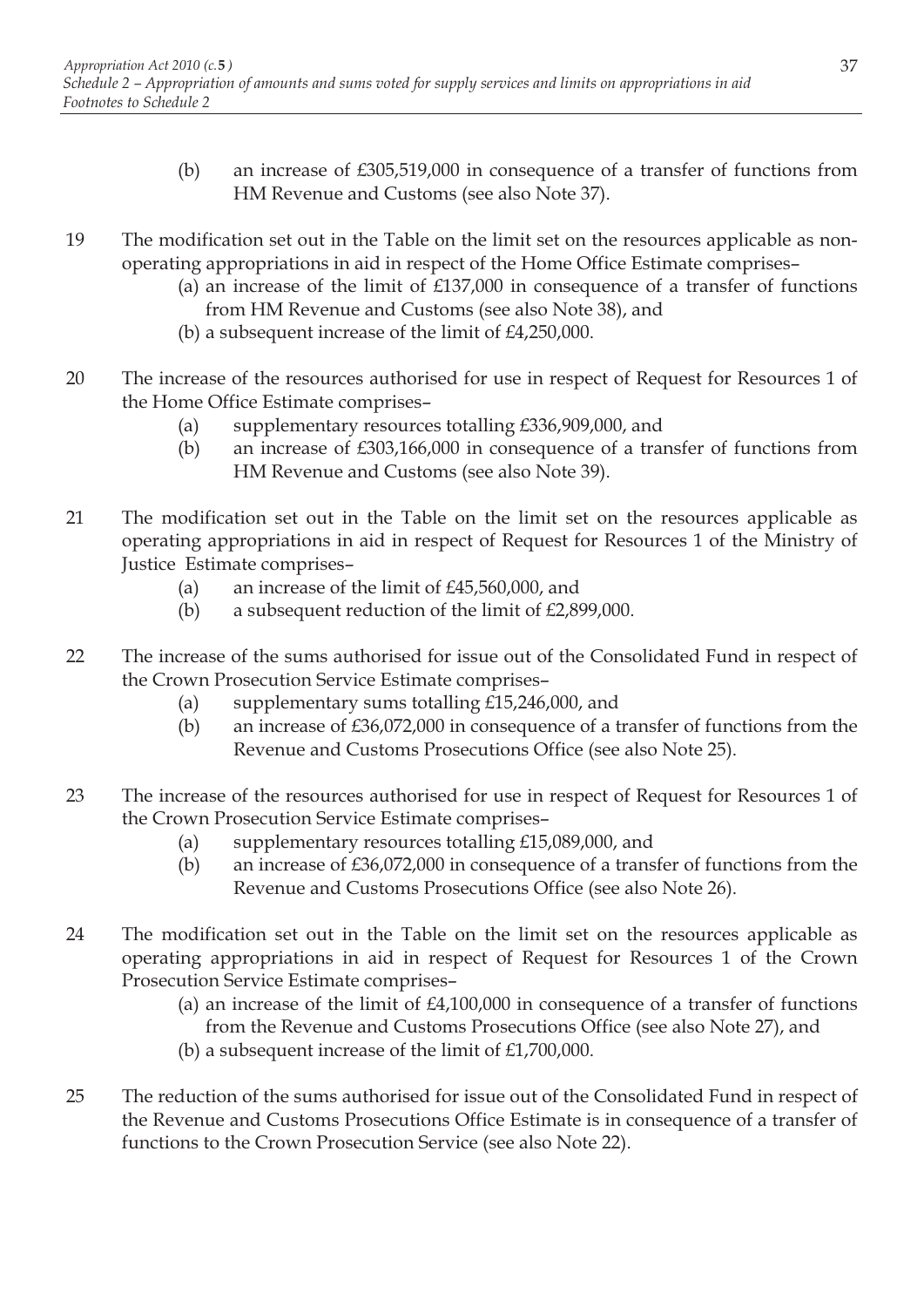- 26 The reduction of the resources authorised for use in respect of Request for Resources 1 of the Revenue and Customs Prosecutions Office Estimate is in consequence of a transfer of functions to the Crown Prosecution Service (see also Note 23).
- 27 The modification set out in the Table on the limit set on the resources applicable as operating appropriations in aid in respect of Request for Resources 1 of the Revenue and Customs Prosecutions Office Estimate is in consequence of a transfer of functions to the Crown Prosecution Service (see also Note 24).
- 28 The modification set out in the Table on the limit set on the resources applicable as nonoperating appropriations in aid in respect of the Department for Environment, Food and Rural Affairs Estimate comprises–
	- (a) an increase of the limit of £647,000, and
	- (b) a subsequent reduction of the limit of  $£11,247,000$ .
- 29 The modification set out in the Table on the limit set on the resources applicable as operating appropriations in aid in respect of Request for Resources 1 of the Department for Culture, Media and Sport Estimate comprises–
	- (a) an increase of the limit of £788,000, and
	- (b) a subsequent reduction of the limit of £50,714,000.
- 30 The reduction of the resources authorised for use in respect of Request for Resources 1 of the Department for Work and Pensions Estimate comprises–
	- (a) supplementary resources totalling £35,175,000, and
	- (b) a reduction of £138,679,000 in consequence of a reallocation of resources to Request for Resources 5 of that Estimate (see also Note 33).
- 31 The reduction of the resources authorised for use in respect of Request for Resources 2 of the Department for Work and Pensions Estimate comprises–
	- (a) supplementary resources totalling £710,490,000, and
	- (b) a reduction of £713,885,000 in consequence of a reallocation of resources to Request for Resources 5 of that Estimate (see also Note 33).
- 32 The modification set out in the Table on the limit set on the resources applicable as operating appropriations in aid in respect of Request for Resources 4 of the Department for Work and Pensions Estimate comprises–
	- (a) an increase of the limit of £844,000, and
	- (b) a subsequent reduction of the limit of £28,000.
- 33 The increase of the resources authorised for use in respect of Request for Resources 5 of the Department for Work and Pensions Estimate comprises–
	- (a) supplementary resources totalling £469,150,000,